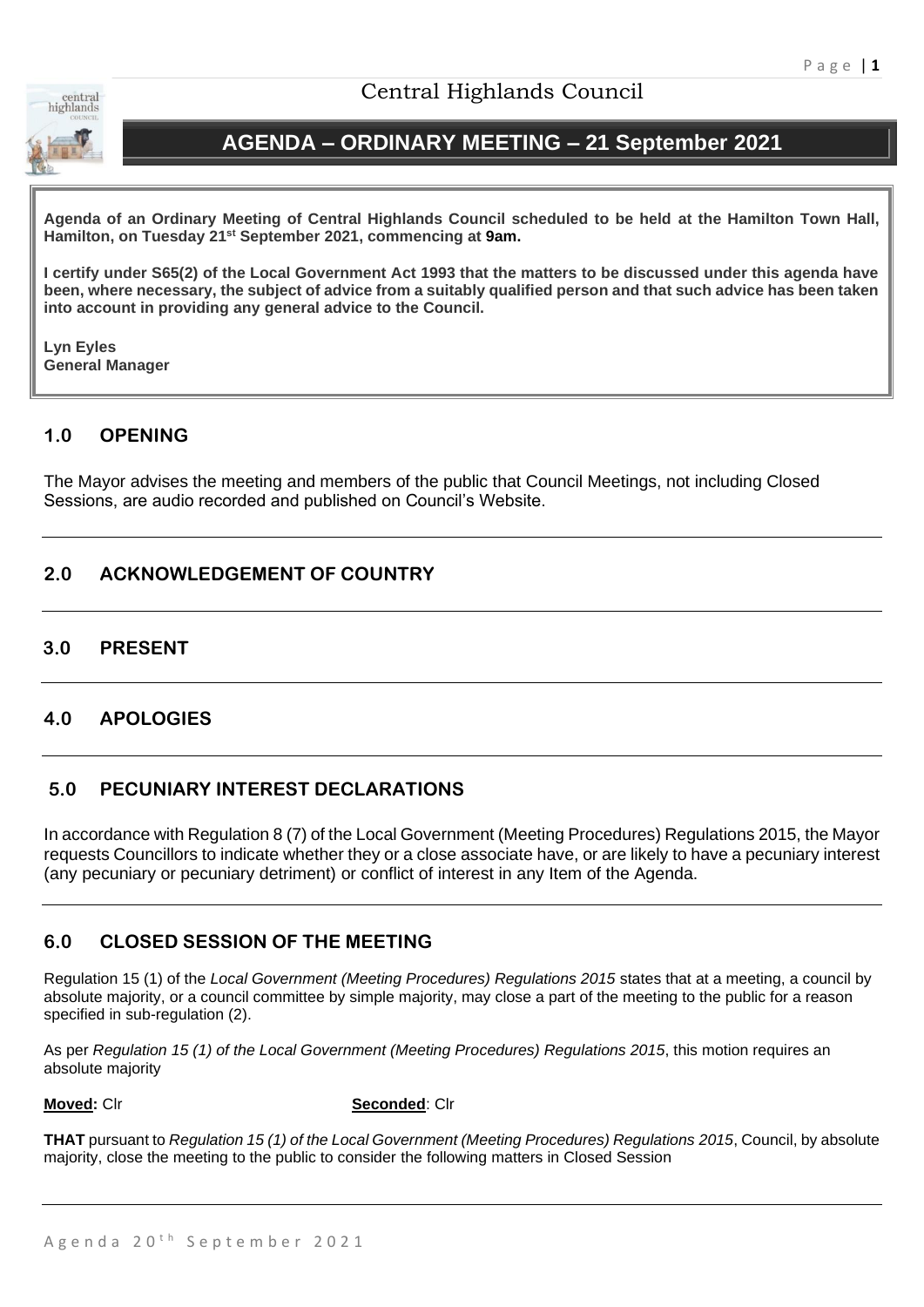| <b>Item</b><br><b>Number</b> | <b>Matter</b>                                                                                                     | <b>Local Government (Meeting Procedures)</b><br><b>Regulations 2015</b>                                                                                                                                                                                                                                                    |
|------------------------------|-------------------------------------------------------------------------------------------------------------------|----------------------------------------------------------------------------------------------------------------------------------------------------------------------------------------------------------------------------------------------------------------------------------------------------------------------------|
|                              | Confirmation of the Minutes of the<br>Closed Session of the Ordinary Meeting<br>of Council held on 17 August 2021 | Regulation 15 $(2)(g)$ – information of a personal<br>and confidential nature or information provided<br>to Council on the condition it is kept confidential                                                                                                                                                               |
| 2                            | <b>Personnel Matters</b>                                                                                          | (2)(a)<br>Regulation<br>15<br>personnel<br>matters.<br>including complaints against an employee of the<br>council and industrial relations matters                                                                                                                                                                         |
| 3                            | <b>Confidential Correspondence</b>                                                                                | Regulation 15 $(2)(g)$ – information of a personal<br>and confidential nature or information provided<br>to Council on the condition it is kept confidential                                                                                                                                                               |
| 4                            | Consideration of Matters for Disclosure<br>to the Public                                                          | Regulation 15 (8) - While in a closed meeting,<br>the Council, or Council Committee, is to consider<br>whether any discussions, decisions, reports, or<br>documents relating to that closed meeting are to<br>be kept confidential or released to the public,<br>taking into account privacy and confidentiality<br>issues |

## **6.1 MOTION OUT OF CLOSED SESSION**

**Moved:** Clr **Seconded:** Clr

**THAT** Council move out of Closed Session and resume the Ordinary Meeting.

## **OPEN MEETING TO PUBLIC**

Due to COVID-19 a limit of 4 members of the public, at any one time will be applied.

## **7.0 DEPUTATIONS**

10.00 – 10.15 Dr Josie Kelman Derwent Catchment Project

# **7.1 PUBLIC QUESTION TIME**

## **8.0 MAYORAL COMMITMENTS**

| 11 August 2021 | Ratepayer calls x4                             |
|----------------|------------------------------------------------|
| 12 August 2021 | Meeting with General Manager                   |
| 15 August 2021 | Mayor's Round Table Meeting - Hobart           |
| 16 August 2021 | STCA Meeting - Hobart                          |
| 16 August 2021 | Rate Payer meetings x2                         |
| 17 August 2021 | <b>Business of Council - Bothwell</b>          |
| 17 August 2021 | <b>Ordinary Council Meeting, Bothwell</b>      |
| 17 August 2021 | Rate Payer meetings x2                         |
| 18 August 2021 | Business of Council - Bothwell Council Chamber |
| 18 August 2021 | Rate Payer meetings x2 Hamilton                |
| 19 August 2021 | Citizenship Ceremony x2 Hamilton Town Hall     |
| 19 August 2021 | <b>Business of Council</b>                     |
|                |                                                |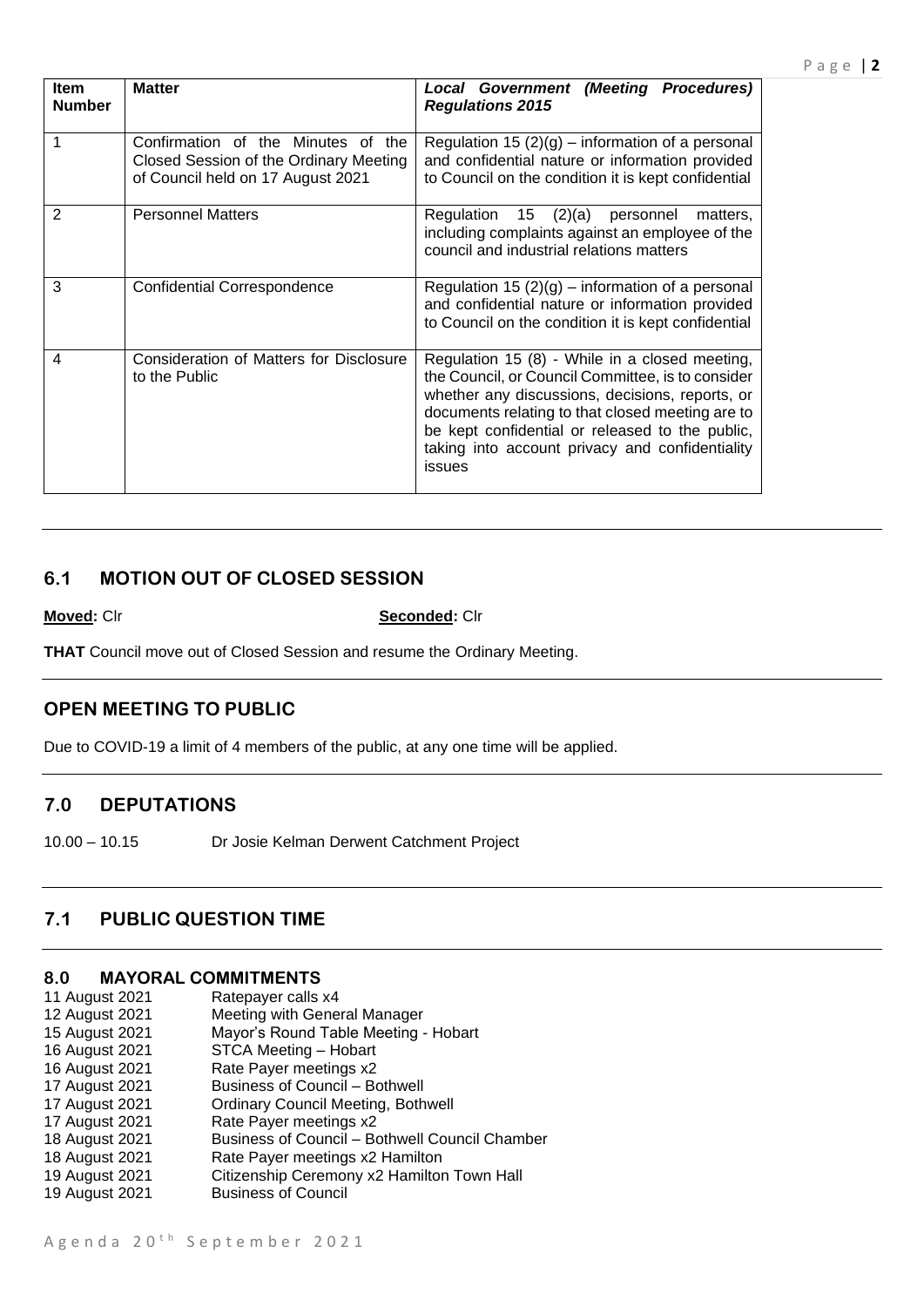| 8.0               | <b>Mayoral Commitments continued</b>                    |
|-------------------|---------------------------------------------------------|
| 20 August 2021    | <b>Business of Council</b>                              |
| 21 August 2021    | Meeting with Rate Payer                                 |
| 23 August 2021    | Planning Scheme Workshop, Bothwell                      |
| 24 August 2021    | <b>Business of Council</b>                              |
| 26 August 2021    | <b>Business of Council</b>                              |
| 30 August 2021    | South Central Councils Meeting                          |
| 31 August 2021    | <b>Business of Council</b>                              |
| 31 August 2021    | Meeting with General Manager                            |
| 1 September 2021  | <b>Business of Council</b>                              |
| 2 September 2021  | <b>Business of Council</b>                              |
| 2 September 2021  | Meeting with Rate Payer x2                              |
| 3 September 2021  | <b>Business of Council</b>                              |
| 4 September 2021  | <b>Business of Council</b>                              |
| 6 September 2021  | <b>Business of Council</b>                              |
| 8 September 2021  | Plant Committee Meeting - Bothwell                      |
| 8 September 2021  | Bothwell Bicentenary Workforce Group Meeting - Bothwell |
| 9 September 2021  | <b>Business of Council</b>                              |
| 10 September 2021 | Councillor Tele meeting                                 |
| 13 September 2021 | <b>Business of Council</b>                              |

## **8.1 COUNCILLOR COMMITMENTS**

### *Deputy Mayor J Allwright*

| 17 August 2021    | <b>Ordinary Council Meeting, Bothwell</b> |
|-------------------|-------------------------------------------|
| 23 August 2021    | Draft LPS Workshop Bothwell               |
| 25 August 2021    | Bushwatch, Westerway                      |
| 13 September 2021 | Audit Panel, Hamilton                     |

### *Clr A Bailey*

| 17 August 2021    | <b>Ordinary Council Meeting, Bothwell</b> |
|-------------------|-------------------------------------------|
| 23 August 2021    | Draft LPS Workshop Bothwell               |
| 8 September 2021  | Plant Committee Meeting, Bothwell         |
| 13 September 2021 | Audit Panel, Hamilton                     |

## *Clr A Campbell*

| 17 August 2021 | <b>Ordinary Council Meeting, Bothwell</b> |
|----------------|-------------------------------------------|
| 23 August 2021 | <b>HATCH meeting - Bothwell</b>           |
| 23 August 2021 | Draft LPS Workshop, Bothwell              |

*Clr R Cassidy*

17 August 2021 Ordinary Council Meeting, Bothwell Draft LPS Workshop, Bothwell

### *Clr J Honner*

17 August 2021 Ordinary Council Meeting, Bothwell 23August 2021 Hatch Meeting Bothwell 23 August 2021 Draft LPS Workshop Bothwell 14 September 2021 Draft LPS Public Exhibition Miena

# **STATUS REPORT COUNCILLORS**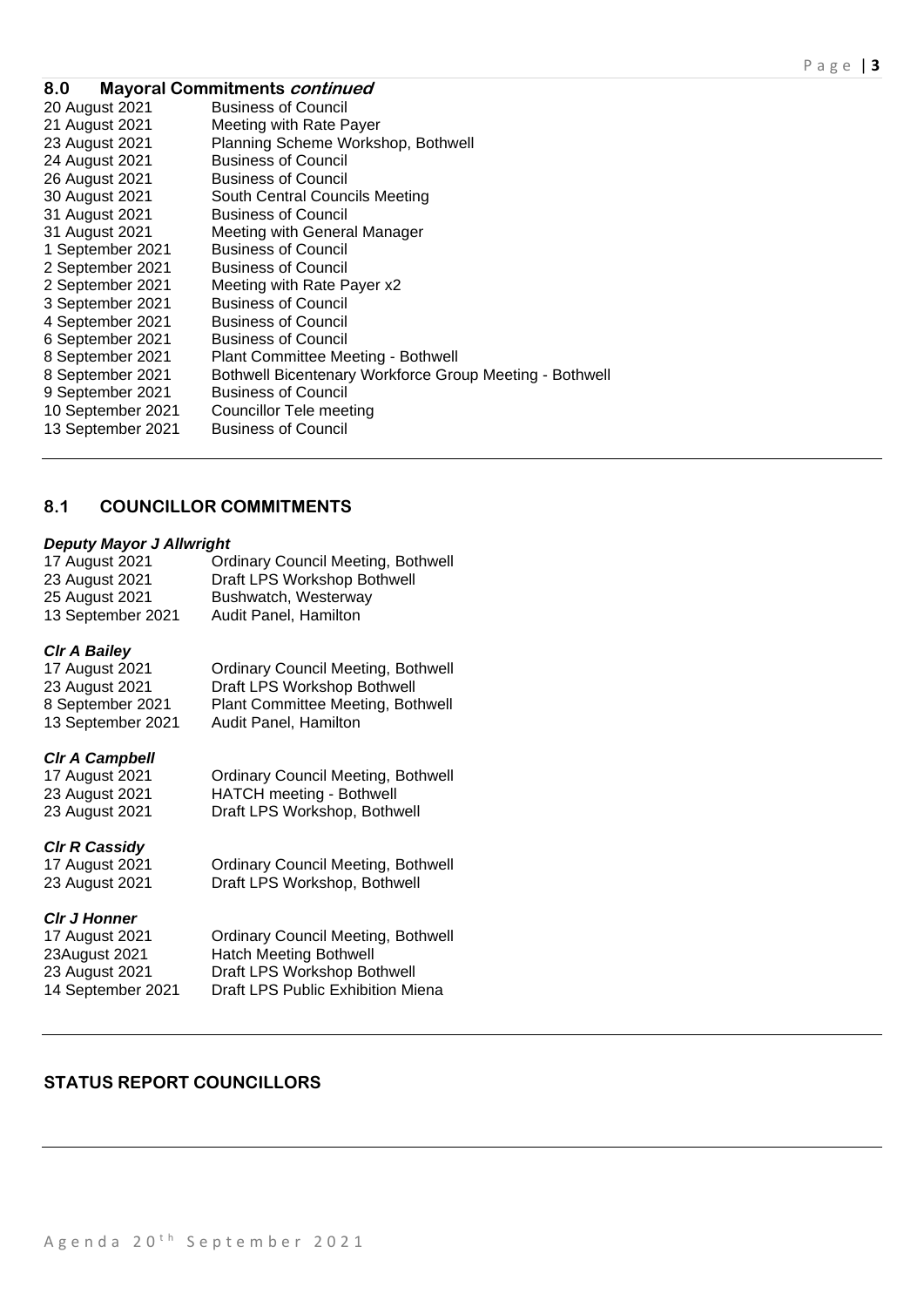# **8.2 GENERAL MANAGER'S COMMITMENTS**

| <b>Council Meeting</b>                     |
|--------------------------------------------|
| Citizenship Ceremony x2 Hamilton Town Hall |
| Council Workshop Local Provision Schedule  |
| <b>Meeting Susan Swart</b>                 |
| <b>JLT Webinar Fraud</b>                   |
| South Central Councils Meeting             |
| <b>Cyber Webinar</b>                       |
| <b>Plant Committee Meeting</b>             |
| <b>Bicentennial Workgroup Meeting</b>      |
| <b>Audit Panel Meeting</b>                 |
|                                            |

# **8.3 DEPUTY GENERAL MANAGER'S COMMITMENTS**

| 17 August 2021    | <b>Council Meeting</b>                       |
|-------------------|----------------------------------------------|
| 18 August 2021    | Magiq - Two day System Admin Training        |
| 19 August 2021    | Magiq - Two day System Admin Training        |
| 31 August 2021    | <b>LGAT Senior Leaders Forum</b>             |
| 1 September 2021  | <b>Risk Management Training</b>              |
| 7 September 2021  | Volunteering Tasmania - Co-Design Workshop   |
| 8 September 2021  | <b>Bi-Centennial Workforce Group Meeting</b> |
| 13 September 2021 | <b>Audit Panel Meeting</b>                   |

# **9.0 NOTIFICATION OF COUNCIL WORKSHOPS HELD**

23 August 2021 – Planning Local Provisions Workshop

# **9.1 FUTURE WORKSHOPS**

Workshop to discuss future projects for funding and review the LT Asset Management Plans and LT Financial Plan – date to be determined

# **10.0 MAYORAL ANNOUNCEMENTS**

## **11.0 MINUTES**

# **11.1 RECEIVAL DRAFT MINUTES ORDINARY MEETING**

**Moved:** Clr **Seconded:** Clr

THAT the Draft Minutes of the Open Council Meeting of Council held on Tuesday 17<sup>th</sup> August 2021 be received.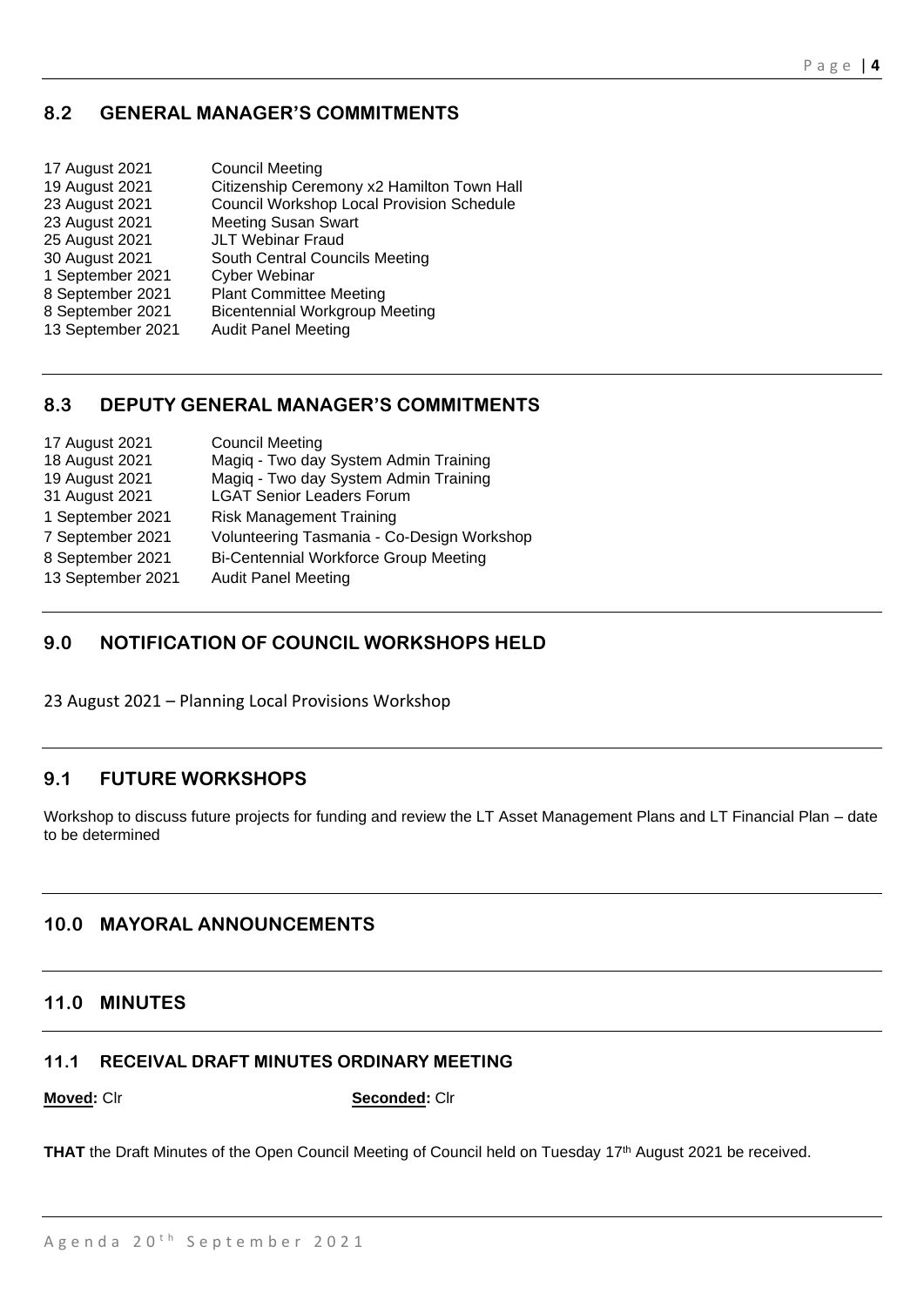## **11.2 CONFIRMATION OF MINUTES ORDINARY MEETING**

**Moved:** Clr **Seconded:** Clr

**THAT** the Minutes of the Open Council Meeting of Council held on Tuesday 17<sup>th</sup> August 2021 be confirmed.

## **11.3 RECEIVAL DRAFT MINUTES OF THE PLANT COMMITTEE MEETING**

**Moved:** Clr **Seconded:** Clr

THAT the Draft Minutes of the Plant Committee Meeting held on 8<sup>th</sup> September be received.

## **11.4 RECEIVAL DRAFT MINUTES OF THE AUDIT PANEL MEETING**

**Moved:** Clr **Seconded:** Clr

**THAT** the Draft Minutes of the Audit Panel Meeting held on 13<sup>th</sup> September be received.

## **12.0 BUSINESS ARISING:**

- 7.0 Letters of Support sent by General Manager
- 15.1 Letters & Advertising by DES
- 15.2 Correspondence sent by General Manager
- 15.3 To be actioned by DES Manager
- 15.5 DES Manager to obtain quotes
- 15.6 DES Manager to send an invite
- 15.8 DES Manager to organise valuation
- 16.1 Works & Services Manager to action
- 16.2 Letters drafted by General Manager & signed by Mayor
- 16.3 Works & Services Manager entered Tidy Towns
- 16.4 Correspondence sent by General Manager
- 17.1 Lease signed and sealed
- 17.2 Correspondence sent by General Manager
- 17.3 Development application prepared by DES
- 17.4 Remission applied
- 17.5 Remission applied
- 17.8 Letters sent by General Manager
- 17.9 Waiting for Agreement
- 17.11 DES Manager to gather information

# **13.0 DERWENT CATCHMENT PROJECT REPORT**

**Moved:** Clr **Seconded:** Clr

**THAT** the Derwent Catchment Project Monthly Report be received. See Attachment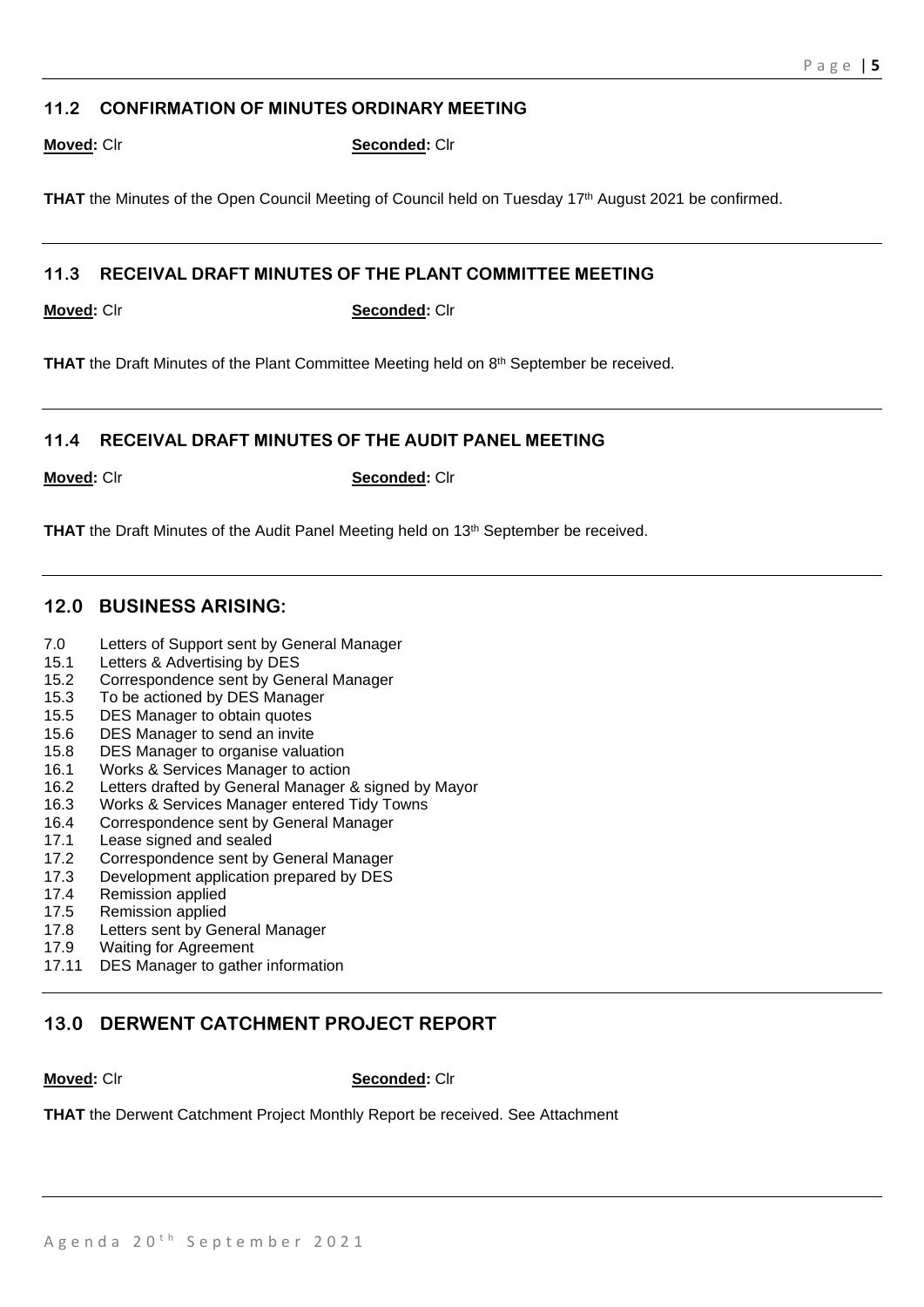# **14.0 FINANCE REPORT**

**Moved:** Clr **Seconded:** Clr

**THAT** the Finance Reports be received.

| <b>RATES RECONCILIATION AS AT 31 AUGUST 2021</b> |                |                |  |  |  |  |  |
|--------------------------------------------------|----------------|----------------|--|--|--|--|--|
|                                                  |                |                |  |  |  |  |  |
|                                                  | 2020           | 2021           |  |  |  |  |  |
|                                                  |                |                |  |  |  |  |  |
| <b>Balance 30th June</b>                         | \$55,732.39    | \$83.43        |  |  |  |  |  |
|                                                  |                |                |  |  |  |  |  |
| Rates Raised                                     | \$3,751,261.93 | \$3,874,935.09 |  |  |  |  |  |
| <b>Penalties Raised</b>                          | \$0.00         | \$0.00         |  |  |  |  |  |
| Supplementaries/Debit Adjustments                | \$8,421.91     | \$11,088.28    |  |  |  |  |  |
| <b>Total Raised</b>                              | \$3,815,416.23 | \$3,886,106.80 |  |  |  |  |  |
| Less:                                            |                |                |  |  |  |  |  |
| Receipts to Date                                 | \$1,629,050.95 | \$1,720,837.40 |  |  |  |  |  |
| <b>Pensioner Rate Remissions</b>                 | \$99,078.60    | \$99,780.68    |  |  |  |  |  |
| Remissions/Supplementary Credits                 | \$6,575.67     | \$3,520.31     |  |  |  |  |  |
|                                                  |                |                |  |  |  |  |  |
| <b>Balance</b>                                   | \$2,080,711.01 | \$2,061,968.41 |  |  |  |  |  |

| <b>Bank Reconciliation as at 31 August 2021</b> |                 |                 |  |
|-------------------------------------------------|-----------------|-----------------|--|
|                                                 |                 |                 |  |
|                                                 | 2020            | 2021            |  |
| <b>Balance Brought Forward</b>                  | \$10,702,163.25 | \$10,058,491.92 |  |
| Receipts for month                              | \$1,592,535.89  | \$1,522,464.39  |  |
| Expenditure for month                           | \$365,918.85    | \$780,259.86    |  |
|                                                 |                 |                 |  |
| <b>Balance</b>                                  | \$11,928,780.29 | \$10,800,696.45 |  |
| <b>Represented By:</b>                          |                 |                 |  |
|                                                 |                 |                 |  |
| <b>Balance Commonwealth Bank</b>                | \$1,730,180.41  | \$1,723,442.24  |  |
| <b>Balance Westpac Bank</b>                     | \$605,043.44    | \$478,929.44    |  |
| Investments                                     | \$9,732,528.39  | \$8,727,235.76  |  |
| Petty Cash & Floats                             |                 | \$550.00        |  |
|                                                 | \$12,067,752.24 | \$10,930,157.44 |  |
| Plus Unbanked Money                             | \$19,801.68     | \$6,097.49      |  |
|                                                 | \$12,087,553.92 | \$10,936,254.93 |  |
| <b>Less Unpresented Cheques</b>                 | \$570.33        | \$0.00          |  |
| Unreceipted amounts on bank statements          | \$158,203.30    | \$135,558.48    |  |
|                                                 | \$11,928,780.29 | \$10,800,696.45 |  |
|                                                 |                 |                 |  |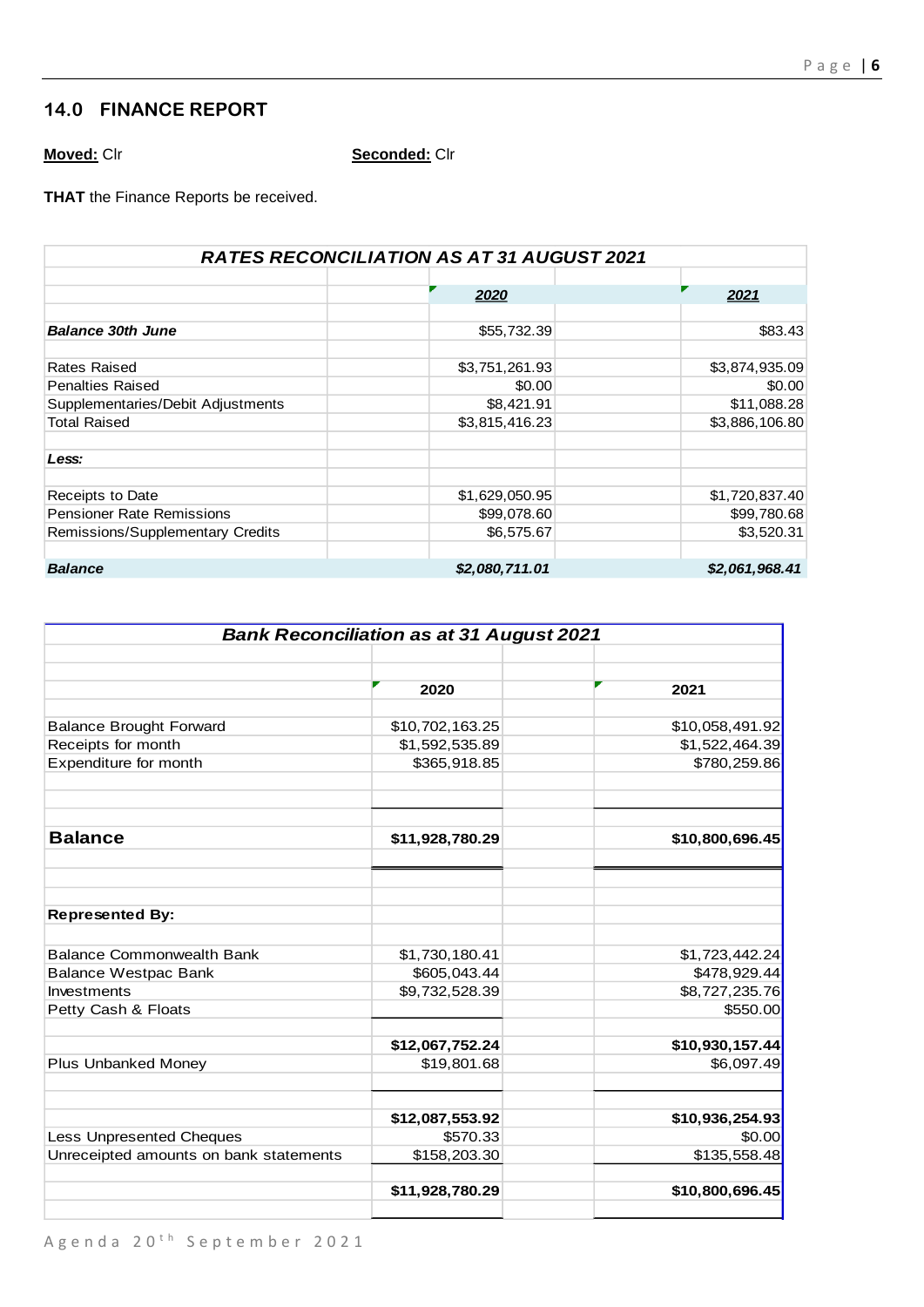|                                                                             | <b>BUDGET</b> | <b>ACTUAL TO</b> | <b>ACTUAL TO</b> | % OF BUDGET  | $P$ d $g$ e $\blacksquare$<br><b>BALANCE OF</b> |
|-----------------------------------------------------------------------------|---------------|------------------|------------------|--------------|-------------------------------------------------|
|                                                                             | 2021/2022     | 31-Aug-20        | 31-Aug-21        | <b>SPENT</b> | <b>BUDGET</b>                                   |
| <b>CORPORATE AND FINANCIAL SERVICES</b>                                     |               |                  |                  |              |                                                 |
|                                                                             |               |                  |                  |              |                                                 |
| ADMIN. STAFF COSTS(ASCH)                                                    | \$563,015     | \$99,084         | \$93,147         | 16.54%       | \$469,868                                       |
| ADMIN BUILDING EXPEND(ABCH)                                                 | \$42,865      | \$15,957         | \$13,972         | 32.60%       | \$28,893                                        |
| OFFICE EXPENSES(AOEH)                                                       | \$127,000     | \$42,967         | \$32,494         | 25.59%       | \$94,506                                        |
| MEMBERS EXPENSES(AMEH)                                                      | \$182,481     | \$22,288         | \$23,650         | 12.96%       | \$158,831                                       |
| OTHER ADMIN. EXPENDITURE(ASEH + RATES)                                      | \$357,500     | \$68,526         | \$62,051         | 17.36%       | \$295,449                                       |
| MEDICAL CENTRES(MED)                                                        | \$143,500     | \$5,416          | \$4,566          | 3.18%        | \$138,934                                       |
| STREET LIGHTING(STLIGHT)                                                    | \$39,600      | \$6,099          | \$6,067          | 15.32%       | \$33,533                                        |
| ONCOSTS (ACTUAL) (ONCOSTS)                                                  | \$559,360     | \$196,434        | \$251,945        | 45.04%       | \$307,415                                       |
| <b>ONCOSTS RECOVERED</b>                                                    | (5487,500)    | ( \$81, 631)     | ( \$84,042)      | 17.24%       | (5403, 458)                                     |
| COMMUNITY & ECONOMIC DEV & RELATIONS(CDR+EDEV)                              | \$239,850     | \$9,723          | \$20,351         | 8.48%        | \$219,499                                       |
| GOVERNMENT LEVIES(GLEVY)                                                    | \$256,604     | \$0              | \$0              | 0.00%        | \$256,604                                       |
| COVID-19                                                                    |               | \$6,220          | \$525            |              |                                                 |
| <b>TOTAL CORPORATE &amp; FINANCIAL SERVICES</b>                             | \$2,024,275   | \$391,081        | \$424,727        | 20.98%       | \$1,600,073                                     |
| <b>DEVELOPMENT AND ENVIRONMENTAL SERVICES</b>                               |               |                  |                  |              |                                                 |
|                                                                             |               |                  |                  |              |                                                 |
| ADMIN STAFF COSTS - DES (ASCB)                                              | \$167,465     | \$26,077         | \$24,561         | 14.67%       | \$142,904                                       |
| ADMIN BUILDING EXPEND - DES(ABCB)                                           | \$23,060      | \$7,091          | \$7,575          | 32.85%       | \$15,485                                        |
| OFFICE EXPENSES - DES (AOEB)                                                | \$46,500      | \$3,513          | \$11,103         | 23.88%       | \$35,397                                        |
| <b>ENVIRON HEALTH SERVICES (EHS)</b>                                        | \$31,095      | \$5,326          | \$4,579          | 14.73%       | \$26,516                                        |
| ANIMAL CONTROL(AC)                                                          | \$12,000      | \$511            | \$1,636          | 13.63%       | \$10,364                                        |
| PLUMBING/BUILDING CONTROL (BPC)                                             | \$130,112     | \$18,954         | \$17,156         | 13.19%       | \$112,956                                       |
| SWIMMING POOLS (POOL)                                                       | \$39,092      | \$1,139          | \$1,251          | 3.20%        | \$37,841                                        |
| DEVELOPMENT CONTROL (DEV)                                                   | \$102,000     | \$7,951          | \$17,416         | 17.07%       | \$84,584                                        |
| DOOR TO DOOR GARBAGE & RECYCLING (DD)                                       | \$134,544     | \$11,116         | \$11,238         | 8.35%        | \$123,306                                       |
| ROADSIDE BINS COLLECTION (DRB)                                              | \$114,000     | \$1,363          | \$6,241          | 5.47%        | \$107,759                                       |
| <b>WASTE TRANSFER STATIONS (WTS)</b>                                        | \$205,150     | \$14,852         | \$20,189         | 9.84%        | \$184,961                                       |
| TIP MAINTENANCE (TIPS)                                                      | \$60,481      | \$2,921          | \$5,843          | 9.66%        | \$54,638                                        |
| <b>ENVIRONMENT PROTECTION (EP)</b>                                          | \$4,500       | \$141            | \$135            | 3.00%        | \$4,365                                         |
| <b>RECYCLING (RECY)</b>                                                     | \$35,000      | \$8,437          | \$7,577          | 21.65%       | \$27,423                                        |
| <b>TOTAL DEVELOPMENT &amp; ENVIRONMENTAL SERVICES</b>                       | \$1,104,999   | \$109,391        | \$136,500        | 12.35%       | \$968,499                                       |
| <b>WORKS AND SERVICES</b>                                                   |               |                  |                  |              |                                                 |
|                                                                             |               |                  |                  |              |                                                 |
| PUBLIC CONVENIENCES (PC)                                                    | \$153,500     | \$24,370         | \$21,665         | 14.11%       | \$131,835                                       |
| CEMETERY (CEM)                                                              | \$17,000      | \$2,716          | \$2,518          | 14.81%       | \$14,482                                        |
| HALLS (HALL)                                                                | \$59,512      | \$18,337         | \$16,935         | 28.46%       | \$42,577                                        |
| PARKS AND GARDENS(PG)                                                       | \$71,000      | \$14,639         | \$8,822          | 12.43%       | \$62,178                                        |
| REC. & RESERVES(REC+TENNIS)                                                 | \$78,316      | \$22,781         | \$11,004         | 14.05%       | \$67,312                                        |
| TOWN MOWING/TREES/STREETSCAPES(MOW)                                         | \$120,000     | \$7,859          | \$7,050          | 5.88%        | \$112,950                                       |
| HOUSING (HOU)                                                               | \$61,788      | \$30,089         | \$28,244         | 45.71%       | \$33,544                                        |
| CAMPING GROUNDS (CPARK)                                                     | \$13,500      | \$629            | \$306            | 2.26%        | \$13,194                                        |
| LIBRARY (LIB)                                                               | \$617         | \$723            | \$743            | 120.41%      | (5126)                                          |
| ROAD MAINTENANCE (ROAD)                                                     | \$855,911     | \$205,510        | \$230,136        | 26.89%       | \$625,775                                       |
| <b>FOOTPATHS/KERBS/GUTTERS (FKG)</b>                                        | \$5,850       | \$5,587          | \$134            | 2.29%        | \$5,716                                         |
| <b>BRIDGE MAINTENANCE (BRI)</b>                                             | \$23,153      | \$1,666          | \$3,628          | 15.67%       | \$19,525                                        |
| <b>PRIVATE WORKS (PW)</b>                                                   | \$85,000      | \$20,887         | \$15,266         | 17.96%       | \$69,734                                        |
| SUPER. & I/D OVERHEADS (SUPER)                                              | \$315,800     | \$64,550         | \$77,464         | 24.53%       | \$238,336                                       |
| QUARRY/GRAVEL (QUARRY)                                                      | (525,000)     | (543,698)        | (5455)           | 1.82%        | (524, 545)                                      |
| NATURAL RESOURCE MANAGEMENT(NRM)                                            |               | \$12,211         | \$11,988         | 9.76%        | \$110,853                                       |
|                                                                             | \$122,841     |                  |                  |              |                                                 |
| SES (SES)                                                                   | \$2,000       | \$748            | \$350            | 17.48%       | \$1,650                                         |
| PLANT M'TCE & OPERATING COSTS (PLANT)                                       | \$501,128     | \$125,529        | \$101,761        | 20.31%       | \$399,367                                       |
| <b>PLANT INCOME</b>                                                         | ( \$710,000)  | ( \$171, 540)    | (5140, 882)      | 19.84%       | ( \$569, 118)                                   |
| DRAINAGE (DRAIN)                                                            | \$19,000      | \$1,357          | \$6,539          | 34.42%       | \$12,461                                        |
| OTHER COMMUNITY AMENITIES (OCA)                                             | \$25,116      | \$6,701          | \$8,664          | 34.50%       | \$16,452                                        |
| <b>WASTE COLLECTION &amp; ASSOC SERVICES (WAS)</b>                          | \$37,000      | \$8,031          | \$5,919          | 16.00%       | \$31,081                                        |
| Agenda 20 <sup>th</sup> September 2021<br><b>TOTAL WORKS &amp; SERVICES</b> | \$1,833,032   | \$359,683        | \$417,800        | 22.79%       | \$1,415,232                                     |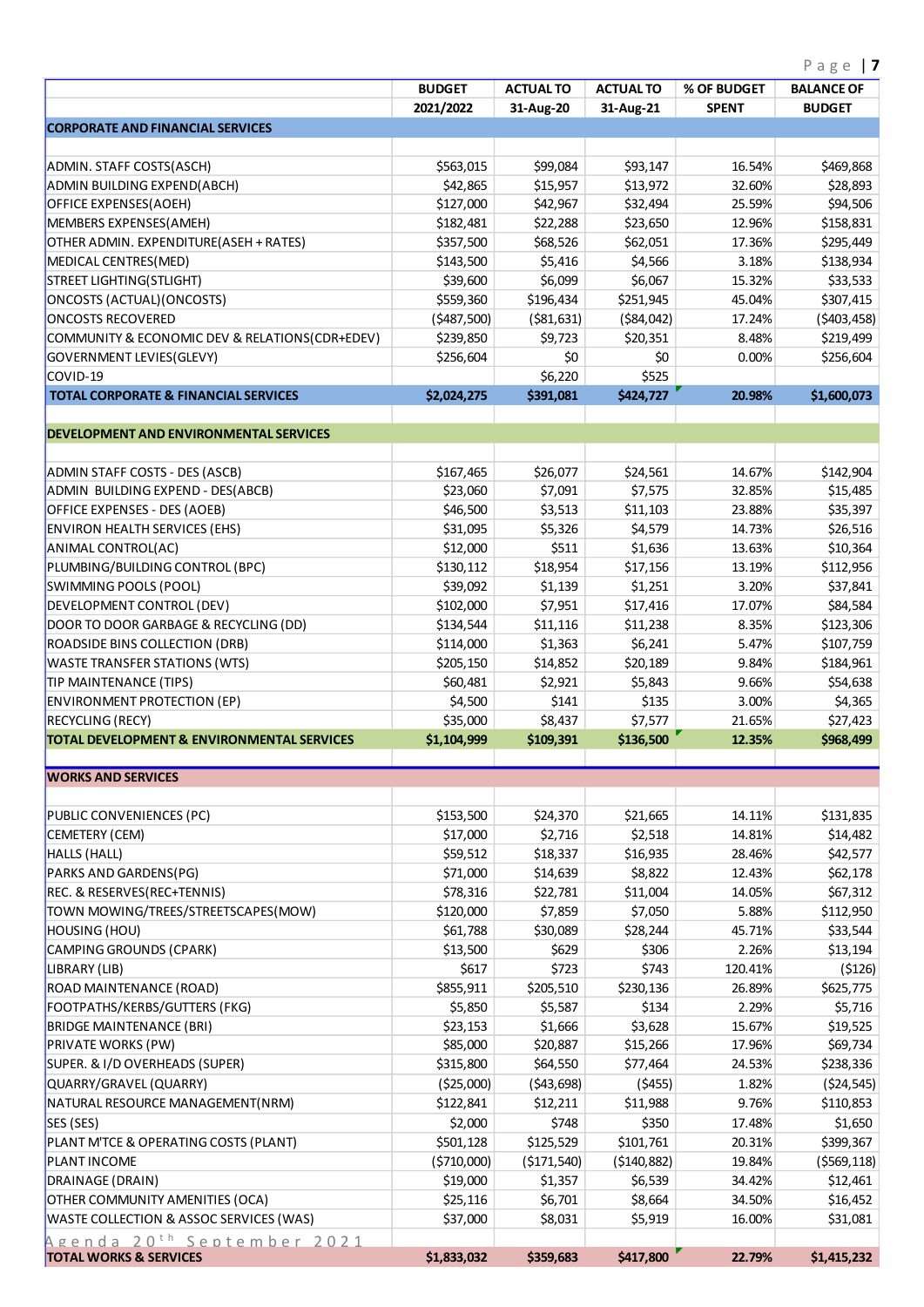| <b>DEPARTMENT TOTALS OPERATING EXPENSES</b>                        |                  |            |            |        |                  |
|--------------------------------------------------------------------|------------------|------------|------------|--------|------------------|
| Corporate Services                                                 | \$2,024,275      | \$391,081  | \$424,727  | 20.98% | \$1,600,073      |
| Dev. & Environmental Services                                      | \$1,104,999      | \$109,391  | \$136,500  | 12.35% | \$968,499        |
| <b>Works &amp; Services</b>                                        | \$1,833,032      | \$359,683  | \$417,800  | 22.79% | \$1,415,232      |
| <b>Total All Operating</b>                                         | \$4,962,306      | \$860,156  | \$979,027  | 19.73% | \$3,983,804      |
| <b>CAPITAL EXPENDITURE</b>                                         |                  |            |            |        |                  |
| <b>CORPORATE AND FINANCIAL SERVICES</b>                            |                  |            |            |        |                  |
| Computer Purchases                                                 | \$32,000         | \$0        | \$0        | 0.00%  | \$32,000         |
| Equipment                                                          | \$6,000          | \$0        | \$3,000    | 0.00%  | \$3,000          |
| Miscellaneous (Municipal Reval etc)                                | \$128,500        | 50         | \$0        | 0.00%  | \$128,500        |
|                                                                    | \$166,500        | \$0        | \$3,000    | 1.80%  | \$163,500        |
| <b>DEVELOPMENT &amp; ENVIRONMENTAL SERVICES</b>                    |                  |            |            |        |                  |
| Swimming Pool                                                      | \$5,000          | \$0        | \$0        | 0.00%  | \$5,000          |
| <b>Waste Transfer Station</b>                                      | \$12,000         | \$0        | \$0        | 0.00%  | \$12,000         |
|                                                                    | \$17,000         | \$0        | \$0        | 0.00%  | \$17,000         |
| <b>WORKS &amp; SERVICES</b>                                        |                  |            |            |        |                  |
| <b>Plant Purchases</b>                                             | \$780,000        | \$36,960   | \$1,580    | 0.20%  | \$778,420        |
| Camping Grounds                                                    | \$0              | 50         | \$0        |        | \$0              |
| Public Conveniences                                                | \$120,000        | \$42,276   | \$22,292   | 18.58% | \$97,708         |
| Bridges                                                            | \$0              | \$16,517   | \$95       |        | (595)            |
| <b>Road Construction &amp; Reseals</b>                             | \$2,269,000      | \$99,318   | \$68,346   | 3.01%  | \$2,200,654      |
| Drainage                                                           | \$50,000         | \$0        | \$5,153    | 0.00%  | \$44,847         |
| Parks & Gardens Capital<br>Infrastructure Capital (Moved to Roads) | \$40,000         | \$0<br>\$0 | \$0<br>\$0 | 0.00%  | \$40,000         |
| Footpaths, Kerbs & Gutters                                         | \$170,000<br>\$0 | \$0        | \$0        | 0.00%  | \$170,000<br>\$0 |
| <b>Rec Grounds</b>                                                 | \$20,000         | \$0        | \$0        | 0.00%  | \$20,000         |
| Halls                                                              | \$25,000         | \$0        | \$0        | 0.00%  | \$25,000         |
| Buildings                                                          | \$777,500        | \$0        | \$2,591    | 0.33%  | \$774,909        |
|                                                                    | \$4,251,500      | \$195,072  | \$100,058  | 2.35%  | \$4,151,442      |
| <b>TOTAL CAPITAL WORKS</b>                                         |                  |            |            |        |                  |
| Corporate Services                                                 | \$166,500        | \$0        | \$3,000    | 1.80%  | \$163,500        |
| Dev. & Environmental Services                                      | \$17,000         | \$0        | \$0        | 0.00%  | \$17,000         |
| <b>Works &amp; Services</b>                                        | \$4,251,500      | \$195,072  | \$100,058  | 2.35%  | \$4,151,442      |
|                                                                    | \$4,435,000      | \$195,072  | \$103,058  | 2.32%  | \$4,331,942      |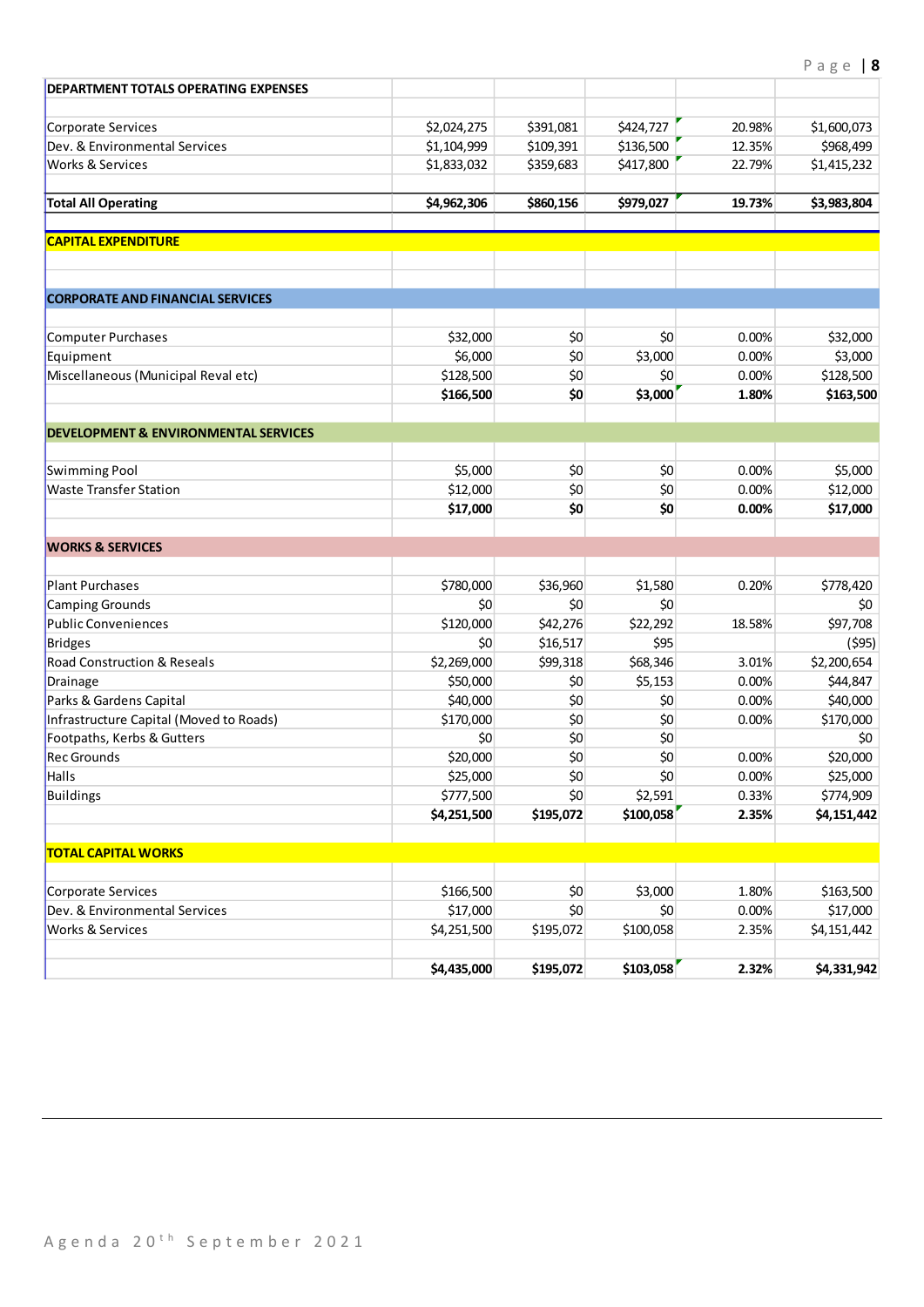|     | <b>BANK ACCOUNT BALANCES AS AT 31 AUGUST 2021</b>      |                   |                         |                 |                |               |
|-----|--------------------------------------------------------|-------------------|-------------------------|-----------------|----------------|---------------|
|     |                                                        |                   |                         |                 | <b>BALANCE</b> |               |
|     |                                                        | <b>Investment</b> | <b>Current Interest</b> |                 |                |               |
| No. | <b>Bank Accounts</b>                                   | <b>Period</b>     | Rate %                  | <b>Due Date</b> | 2020           | 2021          |
|     | 11100 Cash at Bank and on Hand                         |                   |                         |                 |                |               |
|     | 11105 Bank 01 - Commonwealth - General Trading Account |                   |                         |                 | 1,627,634.32   | 1,613,241.21  |
|     | 11106 Bank 02 - Westpac - Direct Deposit Account       |                   |                         |                 | 568,067.58     | 459,669.48    |
|     | 11110 Petty Cash                                       |                   |                         |                 | 350.00         | 350.00        |
|     | 11115 Floats                                           |                   |                         |                 | 200.00         | 200.00        |
|     | 11199 TOTAL CASH AT BANK AND ON HAND                   |                   |                         |                 | 2,196,251.90   | 2,073,460.69  |
|     |                                                        |                   |                         |                 |                |               |
|     | 11200 Investments                                      |                   |                         |                 |                |               |
|     | 11206 Bank 04                                          | 30 Days           | 0.25%                   | 1/09/2021       | 508,546.64     | 1,000,206.30  |
|     | 11207 Bank 05                                          | 120 Days          | 0.33%                   | 5/10/2021       | 3,639,034.30   | 3,648,993.88  |
|     | 11207 Bank 06                                          | 30 Days           |                         |                 |                |               |
|     | 11212 Bank 12                                          | 30 Days           |                         |                 |                |               |
|     | 11214 Tascorp                                          | 180 Days          | 0.08%                   | 17/09/2021      | 77,650.16      | 78,035.58     |
|     | 11215 Bank 15                                          | 90 Days           |                         |                 |                |               |
|     | 11216 Bank 16                                          | 90 Days           | 0.34%                   | 14/09/2021      | 5,507,297.29   | 4,000,000.00  |
|     | 11299 TOTAL INVESTMENTS                                |                   |                         |                 | 9,732,528.39   | 8,727,235.76  |
|     | TOTAL BANK ACCOUNTS AND CASH ON HAND                   |                   |                         |                 | 10,702,163.25  | 10,800,696.45 |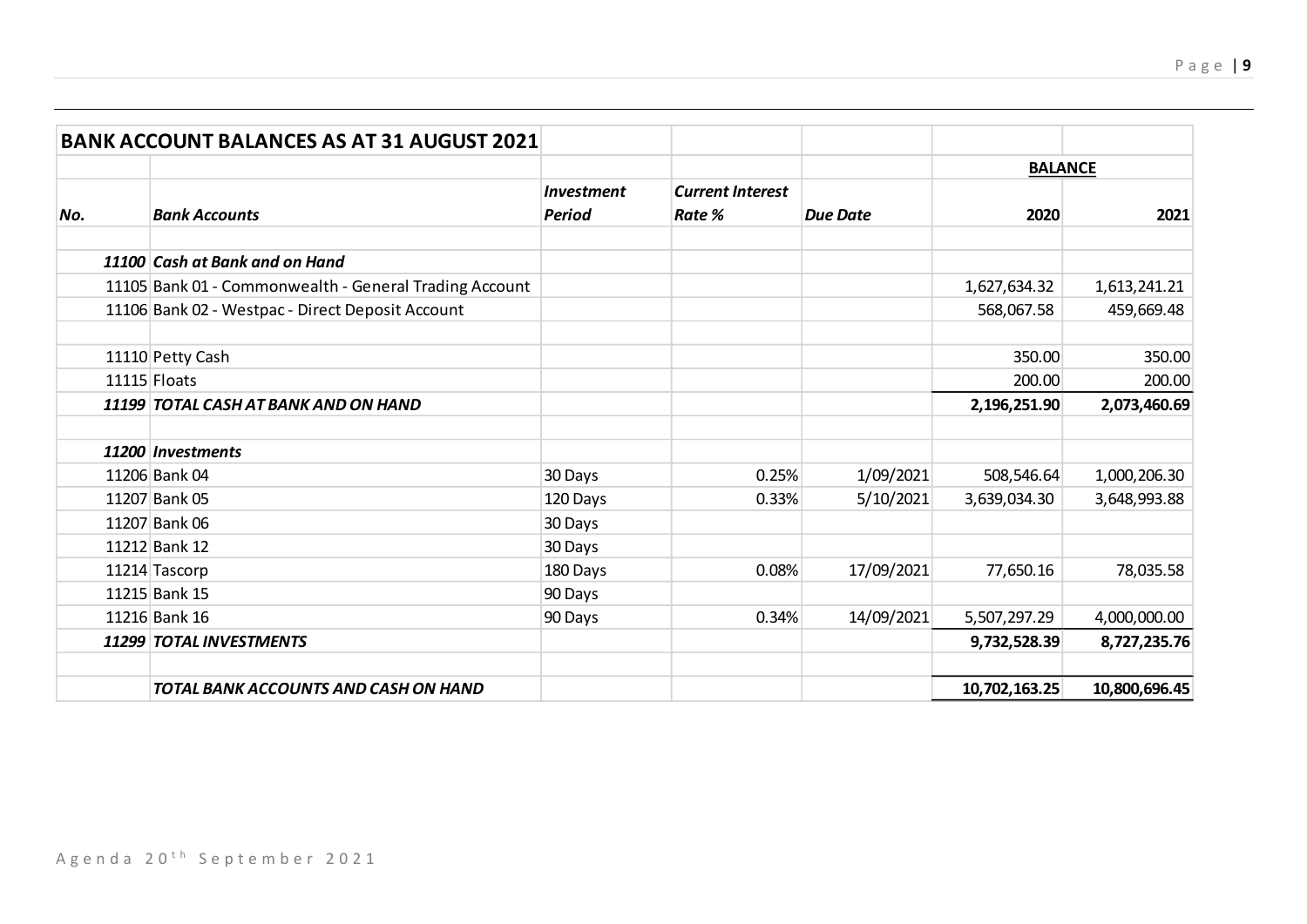# P a g e | **10**

|                                |                                                                                        |                                                           |                              |                                          | <b>Internal Plant</b>                   |                                     | Plant &<br>Equipment                   |                                            |                                           |                                        |                                          |                                                             |                                         |                                    |                                    |                                          |                                       |                                  |
|--------------------------------|----------------------------------------------------------------------------------------|-----------------------------------------------------------|------------------------------|------------------------------------------|-----------------------------------------|-------------------------------------|----------------------------------------|--------------------------------------------|-------------------------------------------|----------------------------------------|------------------------------------------|-------------------------------------------------------------|-----------------------------------------|------------------------------------|------------------------------------|------------------------------------------|---------------------------------------|----------------------------------|
| No. $\blacktriangledown$ Plant |                                                                                        | Total Expense $\ \cdot\ $ Sal and Wag $\ \cdot\ $ Oncosts |                              |                                          | $\ $ $\neq$ Hire                        | $\vert \mathbf{v} \vert$ Materials  | $\blacktriangleright$ Maintenance      | $\  \cdot \ $ Insurance $\  \cdot \ $ Fuel |                                           | $\vert \text{ }$ Tyres                 |                                          | Registration $\mathbf{r}$ Depreciation $\mathbf{r}$ capital | Cost of                                 | $\vert \vert \vert$ Recovered      | $\blacktriangleright$ Hours        | Recovery per<br>$\vert \cdot \vert$ Hour | Expenditure $p \cdot \neg p$ per Hour | Recovery/(Loss)<br>$\rightarrow$ |
|                                | PM0149   Loadrite Weighing System                                                      | 193.17<br>- Ś                                             |                              | - Ś                                      | -S<br>$\sim$                            | - Ś                                 |                                        | 14.57                                      | $\sim$                                    | - Ś                                    | - \$                                     | -S<br>148.83                                                | 29.77                                   | $\sim$                             |                                    |                                          |                                       |                                  |
|                                | PM0196 Transmig Welder                                                                 | -\$<br>$53.91$ \$<br>-Ŝ<br>$246.66$ \$                    | $\overline{a}$<br>$\sim$     | $\leq$<br>- Ś                            | - Ś<br>$\sim$<br>-Ś                     | S,<br>$\sim$<br>-Ś                  | ς<br>-S                                | 4.00<br>18.60<br>- \$                      | $\sim$<br>$\sim$                          | ∣ \$<br>l S                            | - 5<br>$\sim$<br>- Ś                     | 40.91<br>- Ś<br>- Ś<br>190.05                               | 9.00<br>38.01                           | $\sim$<br>$\overline{\phantom{a}}$ | $\sim$                             |                                          |                                       |                                  |
| PM0238 Auger<br>PM0254         | Test and Tag Equipment                                                                 | -Ś<br>$49.00$ \$                                          | $\sim$                       | - Ś<br>$\overline{\phantom{0}}$          | - \$<br>$\sim$                          | - Ś<br>$\sim$                       | -S<br>$\sim$                           | 3.70<br>- S                                | $\sim$                                    | l\$<br>$\sim$                          | - S<br>$\sim$ $-$                        | 37.76<br>S.                                                 | 7.55                                    | $\sim$                             | $\sim$                             |                                          |                                       |                                  |
| <b>PM0255</b>                  | Floor Jack 15 Tonne                                                                    | -Ŝ<br>$65.08$ \$                                          | $\overline{a}$               | - Ś<br>$\sim$                            | -Ś<br>$\sim$                            | - Ś<br>$\sim$                       | - Ś<br>$\sim$                          | 4.91<br>- \$                               | $\sim$                                    | I \$<br>$\sim$                         | ∣\$<br>$\sim$                            | 50.14<br>- Ś                                                | 10.03                                   | $\sim$                             | $\sim$                             |                                          |                                       |                                  |
| PM613<br><b>PM620</b>          | Komatsu Loader Hamilton BO8817<br>Herc Superdog - Kelvin (IT2581)                      | - Ś<br>$928.98$ \$<br>-Ŝ<br>$830.40$ \$                   | $\sim$<br>$\sim$             | $\sim$<br>$\sim$                         | Ŝ<br>$\sim$<br>$\leq$<br>$\sim$         | -Ś<br>$\sim$<br>-Ś<br>$\sim$        | -Ś<br>272.73<br>.S                     | 43.51<br>∣ S∶<br>36.36<br>- Ś              | $\sim$<br>$\sim$                          | $\vert$ \$<br>$\sim$<br>l \$<br>$\sim$ | 34.97<br>- Ś<br>311.16<br>- 5            | 444.44<br>∣ S<br>371.44                                     | 133.33 \$<br>111.43                     | $\sim$<br>2,112.50                 | $\sim$<br>$84.5$ \$                | $25.00$ \$                               | 9.83                                  | \$15.17                          |
| <b>PM621</b>                   | Pig Trailer Hamilton OT0770                                                            | -Ś<br>$480.71$ \$                                         | $\sim$                       | $\leq$<br>$\sim$                         | - \$<br>$\sim$                          | -S<br>$\sim$                        | -Ś.<br>$\sim$                          | 13.05<br>- Ś                               | $\sim$                                    | ∣ Ś<br>$\sim$                          | $294.33$ \$<br>- Ś                       | 133.33                                                      | 40.00<br>∣ Ś                            | $\sim$                             | $\sim$                             |                                          |                                       |                                  |
| <b>PM622</b>                   | Fuel Tanker Bothwell PT4204                                                            | -Ŝ<br>$13.92 \mid 5$                                      | $\sim$                       |                                          | Ŝ<br>$\sim$                             | -S<br>$\sim$                        | .S<br>$\sim$                           |                                            | $\sim$                                    | l s<br>$\sim$                          | 13.92<br>- Ś                             | $\sim$                                                      | .\$<br>$\sim$                           | $\sim$ $-$                         | $\sim$                             |                                          |                                       |                                  |
| <b>PM627</b><br><b>PM628</b>   | Small Mowers<br>Chainsaws                                                              | - Ś<br>$\sim$<br>\$<br>$191.83$ \$                        | IS.<br>$\sim$<br>$\sim$      | $\sim$<br>∣ <<br>$\sim$                  | -S<br>$\sim$<br>- Ś<br><b>Service</b>   | -S<br>$\sim$<br>-S<br>160.94        | -S<br>∣ Ś<br>$\sim$                    |                                            | $\sim$<br>∣ Ś<br>$30.89$ \$               | l S<br>$\sim$                          | - Ś<br>∣<<br>$\sim$                      | $\sim$                                                      | $\sim$<br>- Ś<br>$\sim$                 | 16.50<br>l S<br>l \$<br>7.50       | $5.5$ \$<br>$1.5$ \$               | $3.00$ \$<br>$5.00$ \$                   | $\sim$<br>127.89                      | \$3.00<br>(\$122.89)             |
| <b>PM629</b>                   | <b>Spray Units</b>                                                                     | -Ŝ<br>$509.79$ \$                                         |                              |                                          | -Ś<br>$\sim$                            | -Ś                                  | .S<br>$\sim$                           | 35.98<br>-S.                               | $32.73$ \$<br>∣ S                         | $\sim$                                 | - Ś<br>$\sim$                            | 367.57<br>-S                                                | 73.51<br>∣ Ś                            | 85.00                              | $17.0$ \$                          | $5.00$ \$                                | 29.99                                 | (524.99)                         |
| <b>PM630</b>                   | Compressors                                                                            | -Ŝ<br>$42.61 \mid \xi$                                    | $\sim$                       | $\leq$<br>$\overline{a}$                 | -S<br>$\sim$ $-$                        | S,<br>$\sim$                        | .S<br>$\sim$                           | 3.21<br>- 5                                | $\sim$                                    | l \$<br>$\sim$                         | <<br>$\sim$                              | 32.83<br>-Ś                                                 | 6.57<br>∣ Ś                             | $\sim$ $-$                         | $\sim$                             |                                          |                                       |                                  |
| <b>PM636</b>                   | Small Trailers                                                                         | -Ŝ<br>$94.46 \,$ \$<br>-Ś                                 | $\sim$<br>$\sim$             | ∣ \$<br>$\sim$<br>$\leq$<br>$\sim$       | - Ś<br>$\sim$<br>- Ś                    | -S<br>-Ś                            | - Ś<br>.S<br>$\sim$                    | - S                                        | - Ś<br>$\sim$                             | l\$<br>$\sim$<br>∣ S                   | 94.46<br>۱Ś.<br>- 5                      |                                                             | -S<br>$\sim$                            | 40.00<br>IS.<br>$\sim$             | $8.0$ \$<br>$\sim$                 | $5.00$ \$                                | 11.81                                 | (56.81)                          |
| <b>PM652</b><br><b>PM654</b>   | Road Broom UT7744<br>New Holland Tractor Bothwell B08NO                                | $72.79$ \$<br>-Ŝ<br>$771.08$ \$                           | $\overline{a}$               | - Ś<br>$\sim$                            | $\sim$<br>- Ś<br>$\sim$                 | $\sim$<br>- Ś<br>$\sim$             | .s<br>$\sim$                           | 3.26<br>46.77<br>\$                        | $\sim$<br>46.74                           | $\sim$<br>l\$<br>$\sim$                | 22.86<br>56.47<br>- \$                   | 33.33<br>$477.78$ \$<br>S                                   | 13.33<br>143.33 \$                      | 52.50                              | $1.5$ \$                           | $35.00$ \$                               | 514.06                                | (5479.06)                        |
| <b>PM662</b>                   | King Tandem Trailer Hamilton YT0630                                                    | -Ś<br>$29.83 \quad$ \$                                    | $\sim$                       | $\sim$                                   | -Ś<br>$\sim$                            | -Ś<br>$\sim$                        | .S<br>$\sim$                           |                                            | -5<br>$\sim$                              | ۱Ś.<br>$\sim$                          | 29.83<br>- Ś                             | $\sim$                                                      | .\$<br>$\sim$                           | $\sim$                             | $\sim$                             |                                          |                                       |                                  |
| <b>PM664</b>                   | Pressure Cleaner 2003                                                                  | -Ś<br>103.48<br>-Ś                                        | $\sim$<br>$\sim$             | $\sim$<br>- Ś<br>$\sim$                  | $\leq$<br>$\sim$<br>- \$<br>$\sim$ $-$  | -Ś<br>$\sim$<br>-S<br>$\sim$        | .S<br>$\sim$<br>$\sim$                 | 7.80<br>- Ś                                | $\sim$                                    | l \$<br>$\sim$<br>$\sim$               | - Ś<br>$\sim$<br>- \$                    | 79.73<br>- Ś                                                | $15.95$ \$                              | $\sim$                             | $\sim$                             |                                          |                                       |                                  |
| <b>PM665</b><br><b>PM667</b>   | Dog Trailer - Neville (YT5100)<br>Work Station Hamilton 2003                           | 868.98 \$<br>-Ŝ<br>79.84 \$                               | $\sim$                       | - Ś<br>$\overline{a}$                    | -S<br>$\sim$                            | - Ś<br>$\sim$                       | -S<br>- Ś<br>$\sim$                    | 30.71<br>6.02<br>- Ś                       | $\sim$<br>$\sim$                          | $\vert$ \$<br>$\vert$ \$<br>$\sim$     | $311.16$ \$<br>۱s<br>$\sim$              | $313.75$ \$<br>$61.52$ \$<br>- Ś                            | $213.35$ \$<br>12.30                    | $\sim$<br>$\sim$                   | $\sim$<br>$\sim$                   |                                          |                                       |                                  |
| <b>PM668</b>                   | Work Station Bothwell 2003                                                             | - Ś<br>79.84                                              | $\sim$                       | $\sim$                                   | $\sim$                                  | $\sim$                              |                                        | 6.02                                       | $\sim$                                    | $\overline{a}$                         | $\sim$                                   | 61.52                                                       | $12.30 \mid$ \$                         | $\sim$                             | $\sim$                             |                                          |                                       |                                  |
| <b>PM671</b>                   | <b>Water Tanker</b>                                                                    | -Ŝ<br>$244.26$ \$                                         | $\sim$                       | ∣ \$<br>$\sim$                           | ∣ Ś<br><b>Service</b>                   | - Ś<br>$\sim$                       | I \$<br>$\sim$                         | 16.31<br>∣ Ś                               | $11.28$ \$                                | $\sim$                                 | ∣\$<br>$\sim$ $-$                        | 166.67<br>-S                                                | $50.00$ \$<br>∣S.                       | 10.00                              | $1.0 \, \vert \, 5$                | $10.00$ \$                               | 244.26                                | (5234.26)                        |
| <b>PM676</b><br><b>PM677</b>   | Kobelco Excavator FA6566<br>Compressor/Post Driver                                     | - Ś<br>$3,966.75$ \$<br>-Ŝ<br>$104.22$ \$                 | 305.63<br>$\sim$             | 183.38<br>∣ \$<br>$\sim$                 | ∣ Ś<br>$\sim$<br>-5<br>$\sim$ $-$       | 585.04<br>-Ś<br>S,<br>$\sim$        | −\$<br>.S<br>$\sim$                    | 135.27<br>-S.<br>7.86<br>- 5               | 649.68<br>$\sim$                          | $\sim$<br>∣ S<br>$\sim$                | $34.97 \mid 5$<br>- S<br>∣<<br>$\sim$    | 1,381.86<br>80.30<br>- \$                                   | 690.93 \$<br>-S<br>$16.06$ \$<br>-5     | 2,275.00<br>$\sim$ $-$             | $35.0$ \$<br>$\sim$                | $65.00$ \$                               | 113.34                                | (548.34)                         |
| <b>PM682</b>                   | Float IT0169                                                                           | -Ŝ<br>$311.16$ \$                                         | $\sim$                       | ∣ \$<br>$\sim$                           | ∣ Ś<br>$\sim$                           | - Ś<br>$\sim$                       | - Ś                                    |                                            | Ŝ.<br>$\sim$                              | ∣ Ś<br>$\sim$                          | 311.16<br>I \$                           |                                                             | -S<br>$\sim$                            | 37.50<br>∣\$                       | $1.5$ \$                           | $25.00$ \$                               | 207.44                                | ( \$182.44)                      |
| <b>PM684</b>                   | Komatsu Grader FC7003                                                                  | -Ŝ<br>5,198.43                                            | 128.33<br>∣S.                | 43.33<br>∣ \$                            | 162.50<br>∣<                            | -S<br>$\sim$                        | -S<br>$\sim$                           | 192.19<br>-S                               | 1,692.05<br>∣\$                           | $\sim$                                 | 34.97<br>- Ś                             | 1,963.38<br>$\leq$                                          | $981.69$ \$                             | 5,265.00                           | $81.0$ \$                          | $65.00$ \$                               | 64.18                                 | \$0.82                           |
| <b>PM687</b><br><b>PM695</b>   | Western Star - H. Chivers FB5754<br>Quick Cut Saw                                      | -Ŝ<br>$6,159.19$ \$<br>-Ś<br>$28.49$ \$                   | 239.61<br>$\sim$             | $124.74$ \$<br>5.<br>- Ś<br>$\sim$       | $\sim$<br>∣ Ś<br>$\sim$                 | -S<br>$\sim$<br>- S<br>$\sim$       | 2,164.72<br>Ŝ.<br>- Ś                  | 145.86<br>-S.<br>2.15                      | 961.86<br>- Ś<br>$\sim$                   | $-$<br>∣\$<br>$\sim$                   | 287.18<br>- \$<br>۱Ś.<br>$\sim$          | 1,490.14<br>-S<br>21.95<br>- Ś                              | 745.07 \$<br>4.39<br>∣ Ś                | 5,150.00<br>$\sim$                 | $103.0$ \$<br>$\sim$               | $50.00$ \$                               | 59.80                                 | (59.80)                          |
| <b>PM705</b>                   | Mack Truck FP4026 - Andrew Jones                                                       | -Ŝ<br>16,572.49                                           | 498.51                       | 128.13<br>-S                             | 274.50                                  | 220.50                              | 6,461.88                               | 328.82                                     | 2,946.11                                  | $\sim$                                 | - \$<br>1,683.02                         | 3,359.19<br>-S                                              | 671.84                                  | 7,475.00                           | $149.5$ \$                         | $50.00$ \$                               | 110.85                                | (560.85)                         |
| <b>PM709</b>                   | CAT 950 Wheel Loader Bothwell (FR3357                                                  | 5.<br>4,097.82                                            | 13.12<br>∣S.                 | 7.87<br>∣ \$                             | 3.50<br>∣ Ś                             | - S<br>$\sim$                       | ∣ Ś                                    | 248.79<br>-S.                              | $231.24$ \$<br>∣ <                        | $\sim$                                 | $34.97 \mid 5$<br>۱Ś.                    | 2,541.67                                                    | $1,016.67$ \$<br>l \$                   | $\sim$                             | $\sim$                             |                                          |                                       |                                  |
| <b>PM717</b>                   | 2008 Dog Trailer (Harold) Z54AB                                                        | -Ŝ<br>$1,258.85$ \$                                       | 127.40                       | 34.66<br>∣ \$                            | 62.50<br>∣ Ś                            | 74.40 \$                            | $\sim$                                 | 39.13<br>- Ś                               | $\sim$                                    | I \$<br>$50.00$ \$                     | $311.16$ \$                              | 399.71                                                      | $159.88$ \$<br>l \$                     | 62.50                              | $2.5 \pm 5$                        | $25.00$ \$                               | 503.54                                | (5478.54)                        |
| <b>PM720</b><br><b>PM723</b>   | S/Hand Tri Axle Dog Trailer Z24BO<br>CAT 943 Traxcavator                               | -Ś<br>$1,264.70$ \$<br>-Ŝ<br>$865.26$ \$                  | 57.77<br>$\sim$              | 34.66<br>∣ <<br>∣\$<br>$\sim$            | 50.00<br>∣\$<br>$\sim$                  | $\sim$<br>- Ś<br>$\sim$             | .S<br>$\sim$<br>-S<br>$\sim$           | 51.08<br>$65.26$ \$<br>- Ś                 | $\sim$<br>$\sim$                          | ۱Ś.<br>$\sim$<br>$\vert$ \$<br>$\sim$  | 340.66<br>- 5<br>- Ś<br>$\sim$ $\sim$    | 521.80<br>666.67<br>∣\$                                     | $208.72$ \$<br>-S<br>$133.33$ \$<br>∣ S | 1,725.00<br>90.00                  | $69.0$ \$<br>$3.0 \, \vert \, 5$   | $25.00$ \$<br>$30.00$ \$                 | 18.33<br>288.42                       | \$6.67<br>(5258.42)              |
| <b>PM724</b>                   | Toyota Corolla Ascent - Doctor A48YD                                                   | - Ś<br>896.38                                             | $\sim$                       | - Ś<br>$\sim$                            | -Ś<br>$\sim$                            | -S<br>$\sim$                        | .s                                     | 66.03                                      | $\sim$                                    | .S<br>$\sim$                           | 88.34<br>- S                             | 674.56<br>- S                                               | 67.46                                   | $\sim$                             | $\sim$                             |                                          |                                       |                                  |
| <b>PM726</b>                   | John Deere Tractor & Slasher B47EG                                                     | -Ŝ<br>$3,536.02$ \$                                       | 112.72                       | 67.63<br>∣ <                             | 180.00<br>- 5                           | $\sim$                              | .S<br>$\sim$                           | 220.24<br>$\leq$                           | 198.96<br>$\leq$                          | ∣ Ś<br>$\sim$                          | $56.47 \mid$ \$<br>- 5                   | $2,250.00$ \$                                               | 450.00                                  | 1,080.00                           | $24.0$ \$                          | $45.00$ \$                               | 147.33                                | (5102.33)                        |
| <b>PM729</b>                   | King Box Trailer Hamilton Z92HG                                                        | -Ŝ<br>$122.26$ \$                                         |                              | ∣\$<br>$\sim$<br>$\leq$                  | - \$<br>$\sim$<br>- Ś                   | - S<br>$\sim$                       | -S                                     | 6.97<br>- \$                               | $\sim$                                    | ∣ Ś<br>$\sim$                          | 29.83<br>۱Ś.                             | $71.21$ \$<br>- S                                           | 14.24                                   | $\sim$                             | $\sim$                             |                                          |                                       |                                  |
| <b>PM731</b><br><b>PM733</b>   | Pig Trailer Bothwell VT9746 HC<br>2010 Komatsu Grader Hamilton-B73TJ                   | -Ŝ<br>510.64<br>-Ŝ<br>$11,870.19$ \$                      | $\sim$<br>638.19             | $\sim$<br>307.15<br>S.                   | $\sim$<br>255.00<br>∣ Ś                 | -Ś<br>$\sim$<br>967.96              | -S<br>$\sim$<br>2,011.30<br>.S         | 16.31<br>-S<br>286.73                      | $\sim$<br>3,268.07                        | ۱Ś.<br>$\sim$<br>$\sim$                | 294.33<br>- Ś<br>34.97                   | 166.67<br>2,929.17<br>- S                                   | 33.33<br>$1,171.67$ \$<br>∣ Ś           | $\sim$<br>6,420.00                 | $\sim$<br>$107.0$ \$               | $60.00$ \$                               | 110.94                                | (550.94)                         |
| <b>PM739</b>                   | SES Vehicle Ex Huon Valley                                                             | $196.65$ \$<br>-Ś                                         | $\overline{\phantom{a}}$     | $-$                                      | $\sim$                                  | S,<br>$\sim$                        | .S                                     | 14.83                                      | $\sim$                                    | - Ś<br>$\sim$                          | ۱Ś.<br>$\sim$                            | 151.52<br>-S                                                | $30.30 \mid 5$                          | $\sim$                             | $\sim$                             |                                          |                                       |                                  |
| <b>PM740</b>                   | Hino Tipper C95BL Hamilton 11/11                                                       | - Ś<br>4,557.50                                           | $\sim$                       | $\leq$<br>$\sim$                         | $\prec$<br>$\sim$                       | -Ś<br>$\sim$                        | S.<br>$\sim$                           | 254.59<br>-S.                              | 1,250.15<br>-S                            | $\sim$                                 | 191.85<br>- Ś                            | 2,600.83<br>-S                                              | $260.08$ \$                             | 4,962.50                           | $198.5$ \$                         | $25.00$ \$                               | 22.96                                 | \$2.04                           |
| <b>PM741</b><br><b>PM743</b>   | Mack Truck 2010 (C90JY)<br>Mulcher Head                                                | -Ŝ<br>$10,180.41$ \$<br>-Ŝ<br>$562.42$ \$                 | 257.37<br>$\sim$             | 112.65<br>I \$<br>- Ś<br>$\sim$          | 250.00<br>IS.<br>-Ś<br>$\sim$           | - S<br>$\sim$<br>-S<br>$\sim$       | -Ś.<br>$\sim$<br>Ŝ.<br>$\sim$          | 187.57<br>S.<br>42.42<br>- Ś               | 5,007.48<br>∣ Ś<br>$\sim$                 | $\sim$<br>l\$<br>$\sim$                | 1,682.63<br>IS.<br>- \$<br>$\sim$        | 1,916.22<br>5.<br>433.33<br>-S                              | 766.49 \$<br>∣ S<br>$86.67$ \$<br>∣ Ś   | 8,425.00<br>$\sim$                 | $168.5$ \$<br>$\sim$               | $50.00$ \$                               | 60.42                                 | (510.42)                         |
| <b>PM744</b>                   | Honda Tiller                                                                           | - Ś<br>345.48                                             | 64.16                        | 38.50                                    | 14.00                                   | 190.08                              | $\sim$                                 | 2.92                                       | $\sim$                                    | ∣ Ś<br>$\sim$                          | $\sim$                                   | 29.85<br>- Ś                                                | $5.97$ \$                               | $\sim$                             | $\sim$                             |                                          |                                       |                                  |
| <b>PM745</b>                   | Welder                                                                                 | - Ś<br>$36.28$ \$                                         |                              | ∣ <<br>$\sim$                            | - Ś<br>$\sim$                           | -S<br>$\sim$                        | .S<br>$\sim$                           | 2.74<br>- \$                               | $\vert$ \$<br>∣S.<br>$\sim$               | $\sim$                                 | ۱Ś.<br>$\sim$ 10 $\pm$                   | 27.95<br>-Ś.                                                | 5.59                                    | $\sim$                             | $\sim$                             |                                          |                                       |                                  |
| <b>PM746</b><br><b>PM748</b>   | John Deere X304 Ride on Mower (Bothwell)<br>Hino Tipper C43LG (Bothwell                | -Ŝ<br>125.36<br>-\$<br>$6,590.46$ \$                      | $\overline{a}$               | -S<br>$\overline{a}$                     | Ŝ.<br>$\sim$<br>-5<br>$\sim$ $-$        | -S<br>$\sim$<br>- S<br>$\sim$       | -S<br>1,915.05<br>.S                   | 9.45<br>312.61<br>$\leq$                   | $\sim$<br>$658.05$ \$                     | $\sim$                                 | $\sim$<br>∣<<br>191.85                   | 96.59<br>-S<br>S.<br>3,193.55                               | 19.32<br>$319.36$ \$<br>- Ś             | $\sim$<br>2,787.50                 | $\sim$<br>$111.5$ \$               | $25.00$ \$                               | Ś<br>125.36<br>59.11                  | (534.11)                         |
| <b>PM751</b>                   | Toro Groundmaster Mower (Bothwell)                                                     | -Ŝ<br>787.89 \$                                           | $\sim$                       | ∣ \$<br>$\sim$                           | - Ś<br>$\sim$                           | -S<br>$\sim$                        | - Ś                                    | 53.87                                      | $54.12$ \$                                | $\sim$                                 | $19.55$ \$<br>۱Ś.                        | 550.30                                                      | $110.06$ \$<br>∣ S                      | 170.00                             | $8.5$ \$                           | $20.00$ \$                               | 92.69                                 | (572.69)                         |
| <b>PM753</b>                   | Bomag Landfill Compactor                                                               | -Ŝ<br>$2,331.55$ \$                                       | $\sim$                       | $\leq$<br>$\overline{a}$                 | - Ś<br>$\sim$                           | -Ś<br>$\sim$                        | -Ś.<br>$\sim$                          | 153.90<br>S.                               | $256.07$ \$                               | $\sim$                                 | 34.97<br>- 5                             | 1,572.18<br>-S                                              | 314.44                                  | 180.00                             | $6.0$ \$                           | $30.00$ \$                               | 388.59                                | ( \$358.59)                      |
| <b>PM756</b>                   | Kenworth - Bothwell (Whelan)                                                           | -Ŝ<br>$2,994.26$ \$                                       |                              |                                          | -S<br>$\sim$                            | - S<br>$\sim$                       | .S<br>$\sim$                           | 165.84                                     | ∣\$<br>$\sim$                             | $\sim$                                 | 287.18<br>- \$                           | 1,694.16<br>- S                                             | 847.08 \$                               | $\sim$                             | $\sim$                             |                                          |                                       |                                  |
| <b>PM757</b><br><b>PM762</b>   | JBC Backhoe (Hamilton 2013<br>Toro Out Front Mower Hamiltor                            | $3,482.36$ \$<br>-Ś<br>- Ś<br>789.08                      | $\sim$<br>$-$                | $\leq$<br>$\sim$                         | -Ś<br>$\sim$<br>-Ś<br>$\sim$            | - Ś<br>$\sim$<br>-Ś<br>$\sim$       | Ŝ.<br>$\sim$<br>.S<br>$\sim$           | 194.62<br>S.<br>49.76<br>- Ś               | $668.15$ \$<br>-S<br>72.86                | $\sim$<br>$\sim$                       | $34.97 \mid 5$<br>- Ś<br>56.47<br>- Ś    | 1,988.18<br>508.33                                          | 596.45<br>101.67                        | 5,060.00<br>170.00                 | $126.5$ \$<br>$8.5$ \$             | $40.00$ \$<br>20.00                      | 27.53<br>92.83                        | \$12.47<br>(572.83)              |
| <b>PM763</b>                   | Toro Mower GM7200 Hamilton                                                             | -Ś<br>538.85                                              | ∣ <<br>$\sim$                | ∣ <<br>$\sim$                            | ∣ Ś<br>$\sim$ $-$                       | - Ś<br>$\sim$                       | - S<br>$\sim 100$                      | 36.38<br>∣ Ś                               | $\sim$                                    | ∣ S<br>$\sim$                          | $56.47 \,$ \$<br>۱Ś.                     | 371.67                                                      | $74.33 \mid 5$<br>$\sim$                | 170                                | $8.5$ \$                           | $20.00$ \$                               | 63.39                                 | (543.39)                         |
| <b>PM765</b>                   | <b>Rover Shredder Vac Hamilton</b>                                                     | $\frac{1}{2}$<br>$72.27$ \$                               | $\sim$                       | l \$<br>$\sim$                           | 5<br>$\sim$                             | - Ś<br>$\sim$                       | - Ś<br>$\sim$                          | 5.45<br>- S                                | l \$<br>$\sim$                            | ∣\$<br>$\sim$                          | ۱s<br>$\sim$                             | 55.68<br>-S                                                 | 11.14<br>∣\$                            | $\sim$                             | $\sim$                             |                                          |                                       |                                  |
| <b>PM768</b><br><b>PM770</b>   | Trailer - TMD Box 10x6<br>Nissan Tip Tray Ute                                          | $87.86$ \$<br>-Ŝ<br>-Ś<br>$1,524.83$ \$                   | $\sim$<br>53.64              | ∣ \$<br>$\sim$<br>32.18<br>l \$          | - Ś<br>$\sim$<br>l \$<br>$\sim$         | - Ś<br>$\sim$<br>- Ś<br>$\sim$      | Ŝ.<br>$\sim$<br>l \$<br>$\sim$         | 6.63<br>110.37<br>\$                       | $\sim$<br>$\vert$ \$<br>۱Ś.<br>$\sim$     | ∣ \$<br>$\sim$<br>$\sim$               | - Ś<br>$\sim$<br>$88.34 \mid 5$<br>۱s    | 67.69<br>-Ś.<br>1,127.55                                    | $13.54$ \$<br>.S<br>$112.76$ \$<br>l \$ | $\sim$<br>504.00                   | $\sim$<br>$72.0$ \$                | $7.00 \,$ \$                             | 21.18                                 | (514.18)                         |
| <b>PM771</b>                   | Polivac Suction Polisher                                                               | 5.<br>$90.57$ \$                                          | $\sim$                       | ∣ \$<br>$\sim$                           | - \$<br>$\sim$                          | - Ś<br>$\sim$                       | l \$<br>$\sim$                         | 7.40<br>- \$                               | ∣ Ś<br>$\sim$                             | ∣\$<br>$\sim$                          | - Ś<br>$\sim$                            | 75.61<br>S.                                                 | $7.56$   \$<br>∣ Ś                      | 7.00                               | $1.0 \,$ \$                        | $7.00 \,$ \$                             | 90.57                                 | ( \$83.57)                       |
| <b>PM772</b>                   | Hino Tipper - E96VP                                                                    | -\$<br>$2,521.51$ \$                                      | 86.65                        | ∣ \$<br>51.99                            | l \$<br>$-$                             | - Ś<br>$\sim$                       | - Ś<br>$-$                             | 64.41<br>- \$                              | l \$<br>$1,205.40$ \$                     | $-$                                    | - \$<br>$191.85$ \$                      | $658.01$ \$                                                 | $263.20$ \$                             | 3,500.00                           | $140.0$ \$                         | $25.00$ \$                               | 18.01                                 | \$6.99                           |
| <b>PM773</b>                   | Variable Mesaging Board                                                                | $481.67$ \$<br>-Ŝ                                         | $\sim$<br>∣ S∶               | ∣ \$<br>$\sim$<br>l \$                   | l \$<br>$\sim$                          | - Ś                                 | l \$<br>$\sim$<br>−\$<br>$\sim$        | l \$<br>34.08<br>368.71                    | - Ś<br>- 15<br>$\sim$<br>2,436.63<br>∣\$  | $\sim$<br>ΙS<br>$\sim$                 | ۱s<br>$29.83 \mid 5$<br>34.97<br>- Ś     | $348.13$ \$                                                 | $69.63$ \$<br>$1,506.67$ \$             | 10,560.00                          | $\sim$                             |                                          | 57.32                                 | \$2.68                           |
| <b>PM774</b><br><b>PM777</b>   | 140M AWD William Adams CAT Grader Bothwell<br>Mitsubishi ASX AWD                       | ∣\$.<br>10,087.82<br>$\mathsf{S}$<br>$1,438.63$ \$        | 255.31<br>$\sim$ $ \sim$     | 153.19<br>∣\$<br>$\sim$                  | 134.00<br>l\$<br>∣ Ś<br>$\sim$          | 1,431.69<br>S.<br>- S<br>$\sim$     | -S<br>$\sim$                           | \$<br>81.77<br>- \$                        | $332.97$ \$                               | $\sim$                                 | $88.34$ \$<br>- S                        | 3,766.67<br>5.<br>835.32                                    | I \$<br>$100.24$ \$<br>∣ Ś              | $\sim$                             | $176.0$ \$<br>$\sim$               | $60.00$ \$                               |                                       |                                  |
| <b>PM778</b>                   | 2017 Ranger 2.2l Diesel                                                                | -Ŝ<br>$1,096.45$ \$                                       | $13.12 \mid 5$               | 7.87                                     | l \$<br>$\sim$                          | - Ś<br>$\sim$                       | - S<br>$\sim$                          | 77.68<br>\$                                | 5<br>l \$<br>$\sim$                       | $\sim$                                 | l \$<br>$109.00$ \$                      | 793.56 \$                                                   | $95.23$ \$                              | $\sim$ $-$                         | $\sim$                             |                                          |                                       |                                  |
| <b>PM779</b>                   | Ford Ranger XL 4WD Crew Cab Ute C91LO SES                                              | - Ś<br>$563.26$ \$                                        | $\sim$                       | ∣ \$<br>$\sim$                           | - \$<br>$\sim$                          | - Ś<br>$\sim$                       | - Ś<br>$\sim$                          | S.<br>34.26                                | $\sim$                                    | $\vert$ \$<br>$\sim$                   | ۱s<br>109.00                             | 350.00<br>∣\$                                               | $70.00$ \$                              | $\sim$                             | $\sim$                             |                                          |                                       |                                  |
| <b>PM781</b><br><b>PM783</b>   | Portable Barrow Lights x 2<br>Ford Ranger SCab 4WD H78CR - Bwell (Spray ute)           | \$<br>$506.04$ \$<br>∣\$.<br>$1,347.60$ \$                | $\sim$ $-$<br>$\sim$         | ∣ \$<br>$\sim$<br>∣ \$<br>$\sim$         | 5<br>$\sim$ $-$<br>- Ś<br>$\sim$        | - Ś<br>$\sim$<br>- Ś<br>$\sim$      | l \$<br>$\sim$<br>5<br>$\sim$          | $39.38$ \$<br>\$<br>98.99<br>\$            | $\vert$ \$<br>$\sim$ $-$<br>۱Ś.<br>$\sim$ | $\sim$<br>$\vert$ \$<br>$\sim$         | $ \sqrt{5}$<br>۱Ś.<br>5 ا<br>$116.00$ \$ | 402.29<br>$1,011.26$ \$                                     | $64.37$ \$<br>-S<br>$121.35$ \$         | $\sim$ $-$<br>406.00               | $\sim$<br>$58.0$ \$                | $7.00 \,$ \$                             | 23.23                                 | ( \$16.23)                       |
| <b>PM785</b>                   | Mits Triton GLX Ext Cab 4WD - Ham (Grader ute)                                         | $\frac{1}{2}$<br>$2,290.04$ \$                            | $\sim$ $-$                   | ∣ \$<br>$\sim$                           | - Ś<br>$\sim$                           | - Ś<br>$\sim$                       | - \$<br>372.05                         | 94.81<br>- \$                              | $649.99$ \$<br>∣ Ś                        | $\sim$                                 | 88.34<br>- S                             | 968.62<br>S                                                 | $116.23$ \$<br>∣ Ś                      | 700.00                             | $100.0$ \$                         | $7.00 \,$ \$                             | 22.90                                 | ( \$15.90)                       |
| <b>PM786</b>                   | Mits Triton GLX Ext Cab 4WD - Bwell (Grader ute)                                       | ∣\$.<br>$1,582.42$ \$                                     | $\sim$ $-$                   | l \$<br>$\sim$                           | 5<br>$\sim$                             | - Ś<br>$\sim$                       | l \$                                   | 98.34<br>- Ś                               | $270.60$ \$<br>∣ Ś                        | $\sim$                                 | 88.34<br>۱s                              | $1,004.60$ \$<br>\$                                         | $120.55$ \$                             | 283.50                             | $40.5$ \$                          | $7.00 \,$ \$                             | 39.07                                 | ( \$32.07)                       |
| <b>PM787</b><br><b>PM788</b>   | Nissan Navara Extra Cab 2WD - Hamilton<br>Toyota Hilux SCab 2wd H51CM - Hamilton (Sue) | ∣\$.<br>$1,385.68$ \$<br>5<br>$1,830.83$ \$               | $\sim$ $-$<br>$\sim$ $ \sim$ | ∣ \$<br>$\sim$<br>∣ \$<br>$\sim$         | - Ś<br>$\sim$<br>- Ś<br>$\sim$          | - Ś<br>$\sim$<br>- Ś<br>$\sim$      | l \$<br>$\sim$<br>l \$<br>$473.41$ \$  | 80.75<br>S.<br>69.01                       | $292.67$ \$<br>∣\$<br>$410.50$ \$<br>∣\$  | $\sim$<br>$-$                          | 88.34<br>- Ś<br>5 ا<br>88.34             | 824.93<br>5.<br>704.98<br>- S                               | $98.99$ \$<br>l \$<br>$84.60$ \$<br>- Ś | 161.00<br>1,025.50                 | $23.0 \, \vert \, 5$<br>$146.5$ \$ | $7.00 \mid 5$<br>$7.00 \,$ \$            | 60.25<br>12.50                        | (553.25)<br>(55.50)              |
| <b>PM789</b>                   | Mitsubishi Outlander Exceed (Lyn)                                                      | 5.<br>$2,300.56$ \$                                       | $\sim$                       | ∣ \$<br>$\sim$                           | - Ś<br>$\sim$                           | - Ś<br>$\sim$                       | l \$<br>136.36                         | $131.33$ \$<br>I \$                        | 468.76 \$                                 | $-$                                    | $88.34 \mid 5$<br>- \$                   | $1,341.62$ \$                                               | $134.16$ \$                             | $\sim$                             | $\sim$                             |                                          |                                       |                                  |
| <b>PM790</b>                   | X-Trail 4WD Auto Diesel TS Series 2 (Adam) H92CU                                       | ∣\$<br>$1,330.42$ \$                                      | $\sim$ $-$                   | ∣ \$<br>$\overline{a}$                   | - Ś<br>$\sim$                           | - Ś<br>$\sim$                       | l \$                                   | 101.50<br>S.                               | $ \sqrt{5}$                               | $\sim$                                 | - Ś<br>88.34                             | 1,036.90<br>-S                                              | $103.69$ \$                             | $\sim$                             | $\sim$                             |                                          |                                       |                                  |
| <b>PM792</b>                   | Toyota Tarago - Community Bus                                                          | -\$<br>$1,152.03$ \$                                      | $\sim$                       | ∣\$<br>$\sim$                            | - Ś<br>$\sim$                           | - Ś<br>$\sim$                       | - Ś<br>454.55                          | 37.80<br>- \$                              | $138.91$ \$                               | $\sim$                                 | 88.34<br>- S                             | $386.11$ \$<br>- Ś                                          | $46.33$ \$                              | 140.00                             | $2.3 \mid 5$                       | $60.00$ \$                               | 493.73                                | (5433.73)                        |
| <b>PM793</b><br><b>PM794</b>   | Diesel tank for grader ute PM786<br>JCB 5CX Backhoe Loader H11JP (Bothwell)            | -Ŝ<br>48.40 \$<br>- Ś<br>$4,315.34$ \$                    | $\sim$<br>$\sim$             | ∣ \$<br>$\overline{a}$<br>∣ \$<br>$\sim$ | - Ś<br>$\sim$<br>- \$<br>$\sim$         | - Ś<br>$\sim$<br>- Ś<br>$252.45$ \$ | - Ś<br>1,022.26                        | 3.65<br>- Ś<br>204.44<br>-S.               | 5<br>∣ Ś<br>$\sim$ $-$<br>$86.10$ \$      | $\sim$<br>$\sim$                       | ∣\$<br>$\sim$<br>34.97<br>۱Ś.            | $37.29$ \$<br>\$<br>2,088.56<br>5.                          | $7.46 \mid$ \$<br>626.57 \$             | $\sim$<br>900                      | $\sim$<br>$22.5$ \$                | $40.00$ \$                               | 191.79                                | ( \$151.79)                      |
| <b>PM798</b>                   | Hustler Fastrak SDX - H27UK                                                            | $440.62$ \$<br>-Ś                                         | $\sim$                       | ∣ \$<br>$\sim$                           | - Ś<br><b>Service</b>                   | -S<br>$\sim$                        | - \$<br>$\sim$                         | 19.02<br>$\leq$                            | $131.95$ \$                               | $\sim$                                 | $56.47$ \$<br>∣<                         | 194.32                                                      | $38.86$ \$                              | <b>Service</b>                     | $\sim$                             |                                          |                                       |                                  |
| <b>PM801</b>                   | John Deere 1570 Mower                                                                  | -Ŝ<br>$762.40$ \$                                         | $-$                          | - Ś<br>$\overline{\phantom{a}}$          | -S<br>$\sim$                            | -S<br>$\sim$                        | -S<br>$\sim$                           | 54.02<br>- S                               | $\vert$ \$<br>$\sim$                      | $-$                                    | $46.16 \mid \xi$<br>- S                  | $551.85$ \$                                                 | $110.37$ \$                             | 1,020                              | $34.0 \pm 5$                       | $30.00$ \$                               | 22.42                                 | \$7.58                           |
| PM803<br><b>PM805</b>          | Hustler Fastrak SDX - Gretna<br>Slasher - McConnel Omega 1.2m forestry head swing      | - Ś<br>$252.20$ \$<br>$292.89$ \$                         | $\sim$<br>$\sim$             | ∣ \$<br>$\sim$<br>l \$<br>$\sim$         | - Ś<br>$\sim$<br>5<br>$\sim$            | -Ś<br>$\sim$<br>- Ś<br>$\sim$       | -Ś<br>$\sim$<br>l \$<br>$\sim$         | 19.02<br>- S<br>$22.09$ \$<br>- Ś          | 5<br>$\sim$ $-$<br>$\vert$ \$<br>$\sim$   | $\sim$<br>$\sim$                       | l \$<br>$\sim$<br>∣\$<br>$\sim$          | 194.32<br>- Ś<br>5<br>$225.67$ \$                           | $38.86$ \$<br>$45.13$ \$                | $\sim$<br>$\sim$                   | $\sim$<br>$\sim$                   |                                          |                                       |                                  |
| <b>PM807</b>                   | Lyco Loader for PM752                                                                  | -\$<br>$66.94$ \$                                         | $\sim$ $-$                   | ∣ \$<br>$\sim$                           | - Ś<br>$\sim$                           | - Ś<br>$\sim$                       | - Ś<br>$\sim$                          | 5.21<br>- Ś                                | $\sim$<br>∣S.                             | ∣\$<br>$\sim$                          | - Ś<br>$\sim$                            | \$<br>53.22                                                 | $8.52$ \$<br>l \$                       | $\sim$ $-$                         | $\sim$ $ \sim$                     |                                          |                                       |                                  |
| <b>PM809</b>                   | Fire Fighter Goldacres 800Lt                                                           | \$<br>$306.91$ \$                                         | $\sim$ $ \sim$               | ∣ \$<br>$\sim$                           | - Ś<br>$\sim$ $-$                       | $145.15$ \$<br>- Ś                  | $\sim$                                 | 12.59<br>- \$                              | $\sim$                                    | $\vert$ \$<br>$\sim$                   | - 15<br>$\sim$                           | 128.60<br>- Ś                                               | $20.58$ \$                              | $\sim$ $-$                         | $\sim$                             |                                          |                                       |                                  |
| PM810                          | Komatsu WA270-8 Loader                                                                 | - Ś<br>$3,194.01$ \$                                      | $\sim$                       | ∣ \$<br>$\sim$                           | - Ś<br>$\sim$                           | $25.45$ \$<br>-S                    | $\sim$                                 | 182.15<br>- \$                             | $346.28$ \$<br>۱Ś.                        | $\sim$                                 | ∣ s<br>$34.97 \mid 5$                    | 1,860.83                                                    | $744.33$ \$<br>∣ Ś                      | $\sim$                             | $\sim$                             |                                          |                                       |                                  |
| PM811<br><b>PM812</b>          | Nissan X-Trail 4WD Auto<br>Nissan X-Trail 4WD Auto                                     | -Ŝ<br>$2,848.12$ \$<br>-Ś<br>$4,006.23$ \$                | $\sim$ $-$<br>$\sim$         | ∣ \$<br>$\sim$<br>- Ś<br>$\sim$          | - \$<br>$\sim$ $-$<br>- Ś<br>$\sim$     | - Ś<br>$\sim$<br>- Ś<br>$\sim$      | l \$<br>$\sim$<br>- Ś<br>$1,304.11$ \$ | 115.80<br>-S<br>115.80                     | $928.70$ \$<br>-S<br>$1,196.71$ \$<br>5   | 414.01<br>$\sim$                       | 88.34<br>88.34                           | 1,182.98<br>-S<br>1,182.98<br>\$                            | $118.30$ \$<br>$118.30$ \$              | 1,846<br>1,166                     | $263.7$ \$<br>$166.6$ \$           | $7.00$ \$<br>$7.00 \,$ \$                | 10.80<br>24.04                        | (53.80)<br>(\$17.04)             |
| <b>PM813</b>                   | Water Cartage Tank 10,000lt                                                            | -Ŝ<br>$386.74$ \$                                         | $\sim$                       | ∣ \$<br>$\sim$                           | 5<br>$\sim$                             | - Ś<br>$\sim$                       | \$<br>$\sim$                           | $25.27$ \$<br>S.                           | $\sim$                                    | $\vert$ \$<br>$-$                      | ∣\$<br>$\sim$ $-$                        | - Ś<br>$258.19$ \$                                          | $103.28$ \$                             | $\sim$ $-$                         | $\sim$                             |                                          |                                       |                                  |
| <b>PM815</b>                   | Mitsubishi Triton 4X4                                                                  | - Ś<br>$1,012.70$ \$                                      | 70.45                        | 42.27<br>l\$                             | 100.00<br>∣ Ś                           | - S<br>$\sim$                       | .s                                     |                                            | 588.44                                    | l S<br>$\sim$                          | 88.34<br>- \$                            | $\overline{a}$                                              | 123.20 \$<br>.\$                        | 3,250                              | $65.0$ \$                          | $50.00$ \$                               | 15.58                                 | \$34.42                          |
| <b>PM816</b><br><b>PM817</b>   | Hilux 4x2 Workmate 2.4 T-Diesel Manua<br>Hilux 4x2 Workmate 2.4 T-Diesel Manual Double | -Ś<br>$1,254.98$ \$<br>5.<br>$1,258.38$ \$                | $\sim$ $-$<br>$\sim$         | $\leq$<br>$\sim$<br>∣\$<br>$-$           | ∣ <<br>$\sim$ 10 $\pm$<br>- Ś<br>$\sim$ | -S<br>$\sim$<br>- Ś<br>$\sim$       | l \$<br>256.23<br>595.00<br>-S         |                                            | -Ś<br>749.07 \$<br>$413.70$ \$<br>5.      | $\sim$<br>$\sim$                       | 109.00<br>- Ś<br>109.00<br>- \$          | $\sim$<br>$\sim$                                            | .\$<br>140.68 \$<br>$140.68$ \$<br>.\$  | 1,586<br>956                       | $226.5$ \$<br>$136.5$ \$           | $7.00 \,$ \$<br>$7.00$ \$                | 5.54<br>9.22                          | \$1.46<br>(52.22)                |
|                                | PM818   Hilux 4x2 2.4L Diesel Manual Single Cab                                        | ا \$<br>$403.45$ \$                                       | $50.40$ \$                   | $21.78$ \$                               | $32.00$ \$                              | $-$ 5                               | 60.00                                  |                                            | $50.43$ \$<br>∣ Ś                         | $\sim$                                 | l \$<br>88.34                            |                                                             | -Ś<br>$100.51$ \$                       | 102                                | $14.5$ \$                          | $7.00$ \$                                | 27.82                                 | (520.82)                         |
|                                |                                                                                        |                                                           |                              |                                          |                                         |                                     |                                        |                                            |                                           |                                        |                                          |                                                             |                                         |                                    |                                    |                                          |                                       |                                  |

Agenda 20<sup>th</sup> September 2021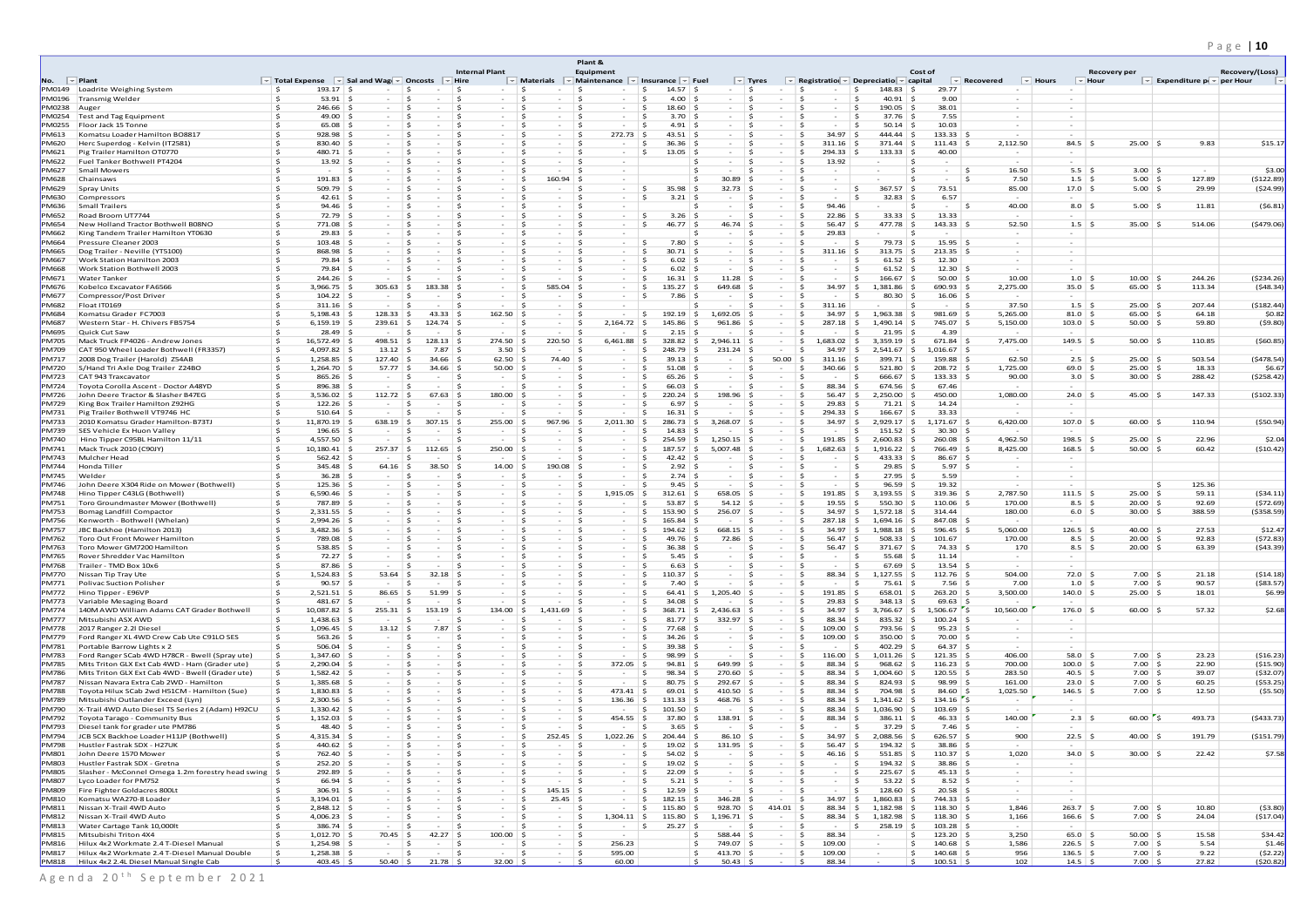|               | <b>DONATIONS AND GRANTS 2021-2022</b>             |               |                                                                |                                     |                                                  |                                                          |                                                  |           |                                    |          |              |
|---------------|---------------------------------------------------|---------------|----------------------------------------------------------------|-------------------------------------|--------------------------------------------------|----------------------------------------------------------|--------------------------------------------------|-----------|------------------------------------|----------|--------------|
| Date          | <b>IDetails</b>                                   | <b>Budget</b> | Australia Day,<br><b>ANZAC Day,</b><br>Hamilton<br><b>Show</b> | <b>Childrens</b><br><b>Services</b> | <b>Community</b><br>Grants \<br><b>Donations</b> | Event<br>Development Bursaries and<br>and<br>Sponsorship | Further<br>Education<br><b>School</b><br>Support |           | <b>General Items Church Grants</b> | Tourism  | <b>TOTAL</b> |
|               | Community & Economic Development Support          | \$5,000       |                                                                |                                     |                                                  |                                                          |                                                  |           |                                    |          |              |
|               | Support/Donations                                 | \$4,750       |                                                                |                                     |                                                  |                                                          |                                                  |           |                                    |          |              |
|               | Further Education Bursaries                       | \$1,800       |                                                                |                                     |                                                  |                                                          |                                                  |           |                                    |          |              |
|               | Central Highlands School Support                  | \$4,000       |                                                                |                                     |                                                  |                                                          |                                                  |           |                                    |          |              |
|               | Anzac Day                                         | \$6,000       |                                                                |                                     |                                                  |                                                          |                                                  |           |                                    |          |              |
|               | Hamilton show                                     | \$5,000       |                                                                |                                     |                                                  |                                                          |                                                  |           |                                    |          |              |
|               | Australia Day                                     | \$1,500       |                                                                |                                     |                                                  |                                                          |                                                  |           |                                    |          |              |
|               | <b>Church Grants</b>                              | \$5,000       |                                                                |                                     |                                                  |                                                          |                                                  |           |                                    |          |              |
|               | Suicide Prevention Program                        | \$2,000       |                                                                |                                     |                                                  |                                                          |                                                  |           |                                    |          |              |
|               | Anglers Alliance Sponsorship                      | \$3,000       |                                                                |                                     |                                                  |                                                          |                                                  |           |                                    |          |              |
|               | Bothw ell Spin-out                                | \$4,000       |                                                                |                                     |                                                  |                                                          |                                                  |           |                                    |          |              |
|               | Royal Flying Doctor Service                       | \$1,000       |                                                                |                                     |                                                  |                                                          |                                                  |           |                                    |          |              |
|               | Bothw ell Speed Shear                             | \$2,000       |                                                                |                                     |                                                  |                                                          |                                                  |           |                                    |          |              |
|               | <b>Youth Activities</b>                           | \$5,000       |                                                                |                                     |                                                  |                                                          |                                                  |           |                                    |          |              |
|               | Australiasian Golf Museum contribution to pow er  | \$5,000       |                                                                |                                     |                                                  |                                                          |                                                  |           |                                    |          |              |
|               | South Central Region Projects                     | \$5,000       |                                                                |                                     |                                                  |                                                          |                                                  |           |                                    |          |              |
|               | Local Govt Shared Services Project                | \$2,000       |                                                                |                                     |                                                  |                                                          |                                                  |           |                                    |          |              |
|               | 200 Years of Bothw ell Celebration                | \$10,000      |                                                                |                                     |                                                  |                                                          |                                                  |           |                                    |          |              |
|               | Health & Wellbeing Plan Implementation            | \$5,000       |                                                                |                                     |                                                  |                                                          |                                                  |           |                                    |          |              |
|               | 19/07/2021 First aid training donation - HATCH    | \$2,500       |                                                                |                                     | 2,500.00                                         |                                                          |                                                  |           |                                    |          |              |
|               | 19/07/2021 Meal delivery progran donation - HATCH | \$2,000       |                                                                |                                     | 2,000.00                                         |                                                          |                                                  |           |                                    |          |              |
|               | 20/07/2021 Support for Common Ground program      | \$750         |                                                                |                                     | 750.00                                           |                                                          |                                                  |           |                                    |          |              |
|               |                                                   |               |                                                                |                                     |                                                  |                                                          |                                                  |           |                                    |          |              |
|               |                                                   |               |                                                                |                                     |                                                  |                                                          |                                                  |           |                                    |          |              |
|               |                                                   |               |                                                                |                                     |                                                  |                                                          |                                                  |           |                                    |          |              |
|               |                                                   |               |                                                                |                                     |                                                  |                                                          |                                                  |           |                                    |          |              |
|               |                                                   |               |                                                                |                                     |                                                  |                                                          |                                                  |           |                                    |          |              |
|               |                                                   |               |                                                                |                                     |                                                  |                                                          |                                                  |           |                                    |          |              |
|               | <b>YEAR TO DATE EXPENDITURE</b>                   |               | 0.00                                                           | 0.00                                | 5,250.00                                         | 0.00                                                     | 0.00                                             | 0.00      | 0.00                               | 0.00     | 5,250.00     |
| <b>BUDGET</b> |                                                   | \$82,300      | 12,500.00                                                      | 5,000.00                            | 10,000.00                                        | 7,000.00                                                 | 5,800.00                                         | 34,000.00 | 5,000.00                           | 3,000.00 | 82,300.00    |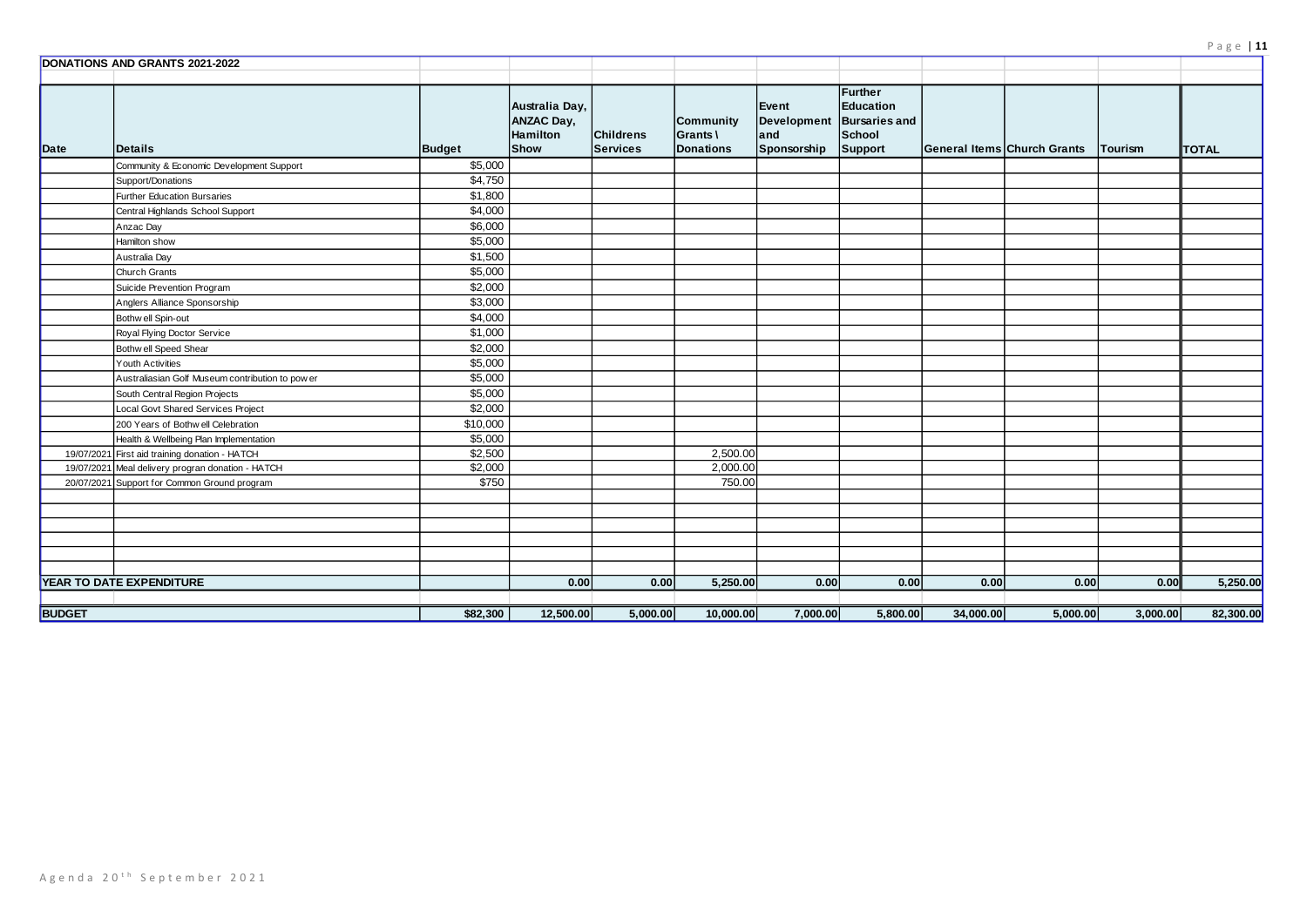# **15.0 DEVELOPMENT & ENVIRONMENTAL SERVICES**

In accordance with Regulation 25(1) of the Local Government (Meeting Procedures) Regulations 2015, the Mayor advises that the Council intends to act as a Planning Authority under the Land Use Planning and Approvals Act 1993, to deal with the following items:

## **Moved:** Clr **Seconded:** Clr

**THAT** the Development & Environmental Services Report be received.

## **15.1 ROAD NAMING – WILBURVILLE**

This item was discussed at the July Ordinary Meeting of Council and was deferred.

The Land Surveyor for Trilogy Property Partners have advised that they are proceeding with the construction of the new road approved as part of a 27 lots subdivision at Wilburville (DA 2012//27) as shown below:



Councillor input has now been sought with the following comments received:

Clr Cassidy

- Local residents should be polled to see what they would be happy with.
	- Made the following suggestions
		- Flint Drive
		- Caiside Wav
		- Lakeshore Drive

### Clr Allwirght

• Happy to go with the developer's 1<sup>st</sup> preference "Wilderness Waters Dive.

Clr Honner

• Road should have reference to Tea-Tree Bay as that is what the Hydro named that area. Suggested Tea-Tree Bay Road.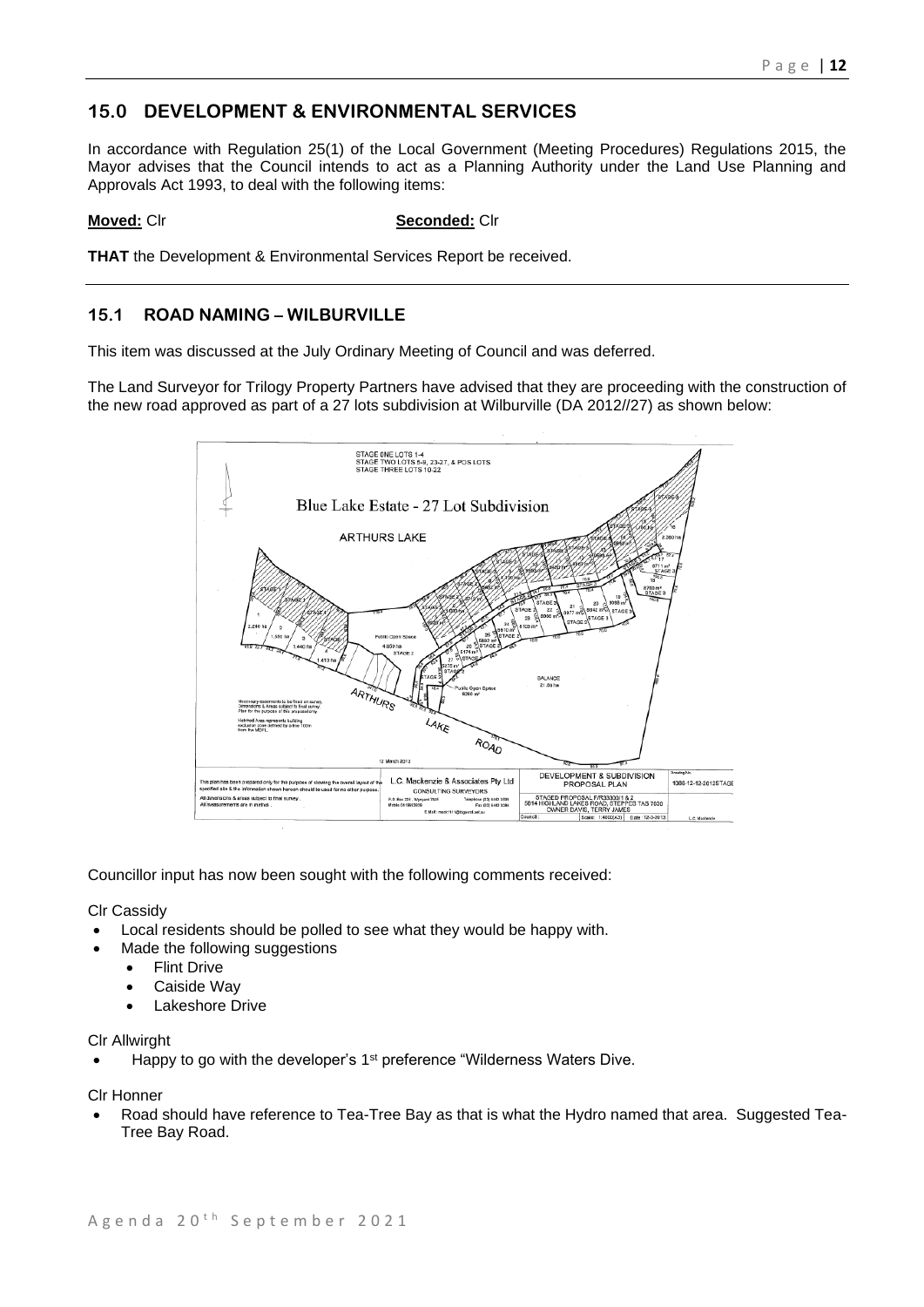### **RECOMMENDATION:**

**Moved:** Clr **Seconded:** Clr

**THAT** the following road name be submitted through Placenames Tasmania for consideration by the Nomenclature Board at Wilburville:

………………….…..

## **15.2 OUSE HALL – PROGRESS UPDATE**

### **Report by**

Graham Rogers (Manager DES)

### **Background**

### **November 2020**

Investigations were conducted on the floor on the Eastern side (Cook Street) of the Ouse Hall as the flooring had buckled and lifted. Some signs of rot were visible along lengths of the hall. Heritage Building Solutions were present at the time of inspection.

### **April 2021**

Section of the floor were removed along the entire length of the hall revealing major timber rot to the floorboards and the end of the main timber bearers.

NOTE – Extensive water / moisture was present under the floor. Extra flooring was removed to try to establish where the water was coming from.

Water issue is the main problem but contractors were unable to find where the water was coming from at this time. The area around the hall has been built up over the years (i.e. roads, paths etc).

### **June 2021**

A decision was made to place an ag drain around the perimeter of the hall to catch the ground water and redirect it to a pump well then to the stormwater drain. It should be noted with this type of work there is an unknows to what will be found / uncovered. On this basis an hourly rate plus material costs pricing was accepted.

A water problem was discovered on the top Northern side of the hall. Water from an unknown source was constantly running under the foundation and into the subfloor area. The installation of the drain has now prevented the water entering the under-building area.

Cost of drain works - \$24,233.10

### **July / August 2021**

Underfloor ground had dried considerably but investigations revealed the damage from the dampness over the long period is more extensive. Over half of the hall floor and entry has been affected and all floor bearers have rot to half the length across the hall (pictures attached).

To prevent persons from entering the hall and for extra security new doors were installed on the Western side, existing doors too weathered to fix, and new lock system installed to all entry doors.

Cost \$8,735.90

### **Current Situation**

No further work has been undertaken to date as the above is over the allocated budget amount. A further decision will need to be made on the costings and works required before the Ouse Hall can be reopened.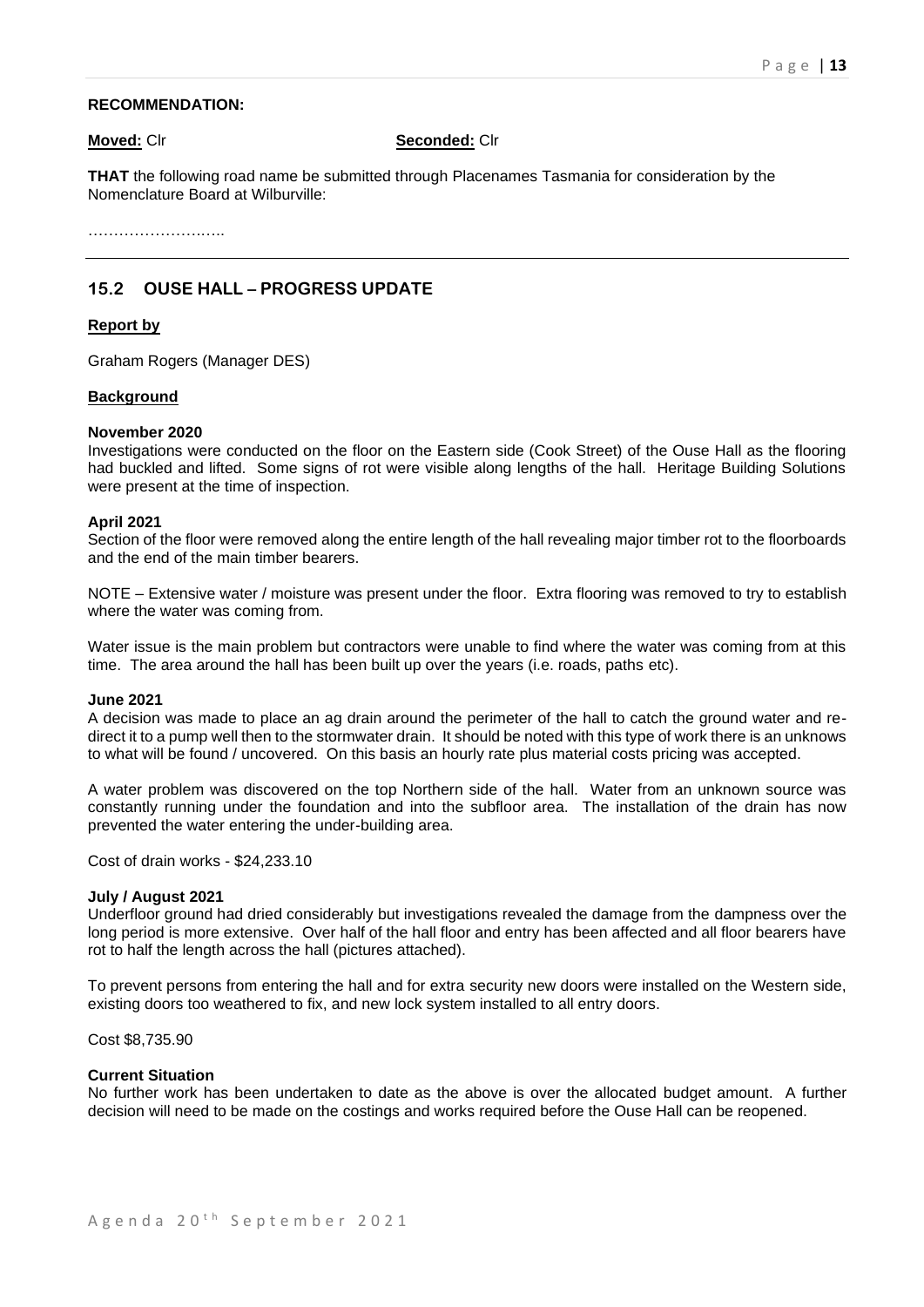## **RECOMMENDATION:**

### **Moved:** Clr **Seconded:** Clr

## **THAT**

- 1. A further \$8,735.00 be allocated in the 2021/2022 Capital Budget for the Ouse Hall Floor to cover works already undertaken; and
- 2. Funds be allocated in the 2022/2023 budget to complete the Ouse, Hamilton, Bothwell and Wayatinah Hall repairs.

## **15.3 EHO ANNUAL REPORT FOR 2021**

### **Report By:**

(Beverley Armstrong) Environmental Health Officer

### **Annual Reports:**

Annual Reports for Environmental Health have been submitted to DHHS as required.

- Private Water Report for 2020-2021
- Recreational Water Report 2020-2021
- Food Safety Annual Report 2020-2021
- EHO Annual Register Submitted 2021
- Central Highlands Council have no Regulated Systems report submitted

All reports have been acknowledged and no issues have been raised at this time

The only report outstanding is the Waste report being finalised for end September

## **For Information**

## **15.4 CENTRAL HIGHLANDS DRAFT LOCAL PROVISIONS SCHEDULE – COMMUNITY INFORMATION DROP-IN SESSIONS**

The 60 day public exhibition of the Central Highlands Draft Local Provisions Schedule (LPS) commenced on 23rd August 2021 and concludes on 22 October 2021.

At this time two of the three (3) community information "drop-in" sessions have been held with the final session being held tonight (Thursday 16<sup>th</sup> September 2021). A review will be undertaken with Council's Planning Consultant, Damian Mackey, to see if further drop-in session would be beneficial.

### **RECOMMENDATION:**

### **Moved:** Clr **Seconded:** Clr

**THAT** authorisation be given for further community information drop-in sessions to be held if required.

## **15.5 DES BRIEFING REPORT**

## **PLANNING PERMITS ISSUED UNDER DELEGATION**

The following planning permits have been issued under delegation during the past month.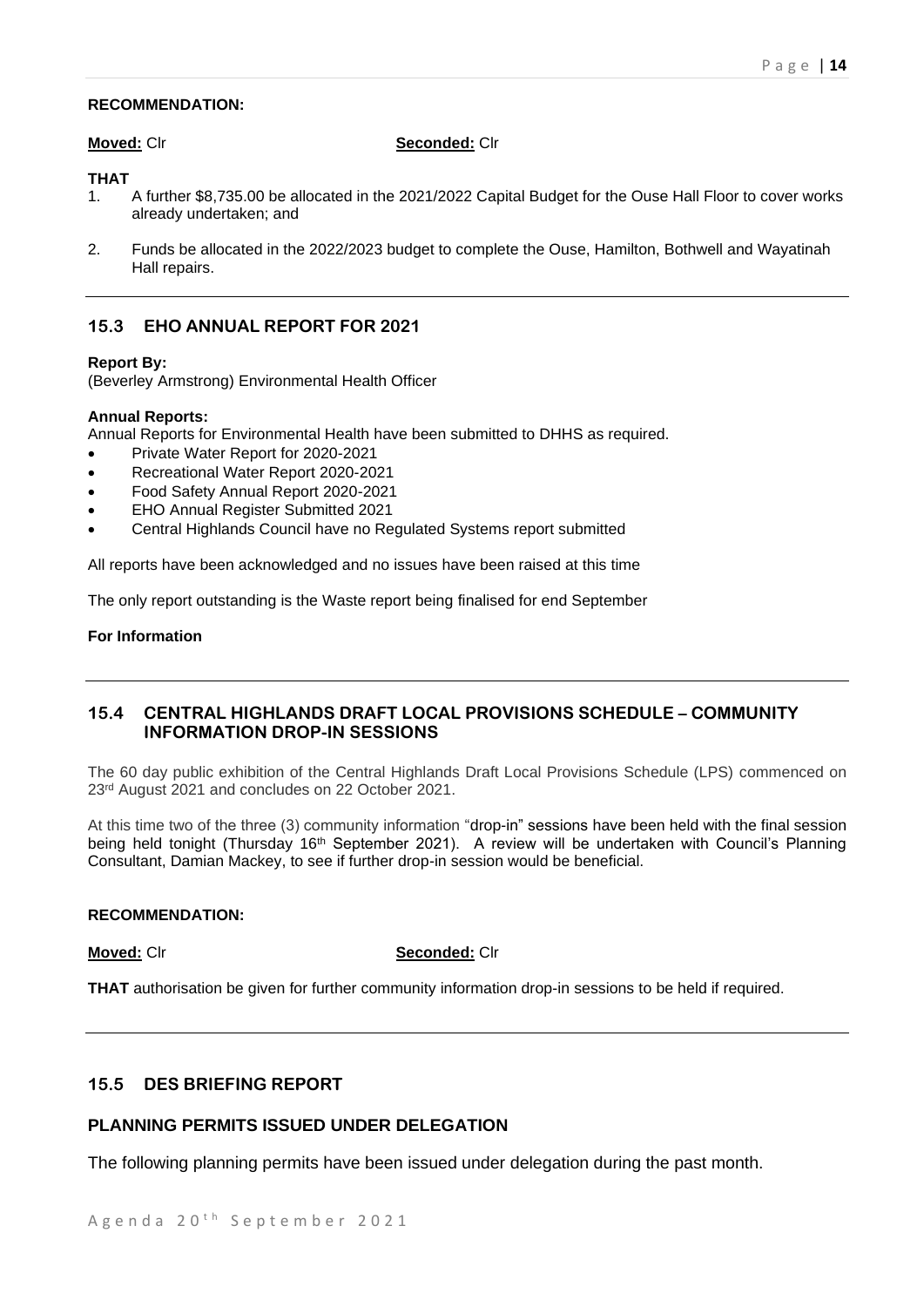## **NO PERMIT REQUIRED**

| DA NO.     | <b>APPLICANT</b> | <b>LOCATION</b>         | <b>PROPOSAL</b> |
|------------|------------------|-------------------------|-----------------|
| 2021/00067 | Apogee Design    | 9 Trout Crescent, MIENA | <b>Dwelling</b> |

## **PERMITTED**

| DA NO.       | <b>APPLICANT</b>                      | <b>LOCATION</b>                       | <b>PROPOSAL</b>                                                  |
|--------------|---------------------------------------|---------------------------------------|------------------------------------------------------------------|
| 2021 / 00066 | J D Branch                            | 17 - 19 High Street, Bothwell         | Outbuilding                                                      |
| 2021 / 00074 | Woodard & Lowe<br><b>Family Trust</b> | 40 Arthurs Lake Road, Arthurs<br>Lake | <b>Under Cover Seating &amp; Storage</b><br>(Shipping Container) |
| 2021 / 00062 | J A Branch                            | 5 Michael Street, Bothwell            | Carport                                                          |

## **DISCRETIONARY**

| DA NO.       | <b>APPLICANT</b>           | <b>LOCATION</b>                | <b>PROPOSAL</b>                  |
|--------------|----------------------------|--------------------------------|----------------------------------|
| 2021 / 00058 | Longview Design &          | 70 Quinns Road, Ellendale      | Dwelling and Outbuilding         |
|              | <b>Drafting</b>            |                                |                                  |
| 2021 / 00060 | <b>B</b> J Harback         | 34 High Street, Bothwell       | <b>Outbuilding &amp; Carport</b> |
| 2021 / 00064 | K Bischoff                 | Lot 1 Marlborough Road, Little | Outbuilding                      |
|              |                            | Pine Lagoon                    |                                  |
| 2021 / 00068 | <b>Telstra Corporation</b> | Highland Lakes Road, Reynolds  | <b>Utility Upgrade</b>           |
|              |                            | Neck (CT 14823/1)              |                                  |
|              |                            |                                |                                  |

## **ANIMAL CONTROL**

## **IMPOUNDED DOGS**

No dogs have been impounded over the past months.

## **STATISTICS AS OF 10 August 2021**

## **Registrations**

Total Number of Dogs Registered in 2020/2021 Financial Year – 978

2021/2022 renewal have been issued.

- Number of Dogs Currently Registered 823
- Number of Dogs Pending Re-Registration 136

## **Kennel Licences**

Total Number of Kennel Licences Issued for 2020/2021 Financial Year – 29

2021/2022 Renewal have been Issued.

- Number of Licenses Issued 28
- Number of Licences Pending 1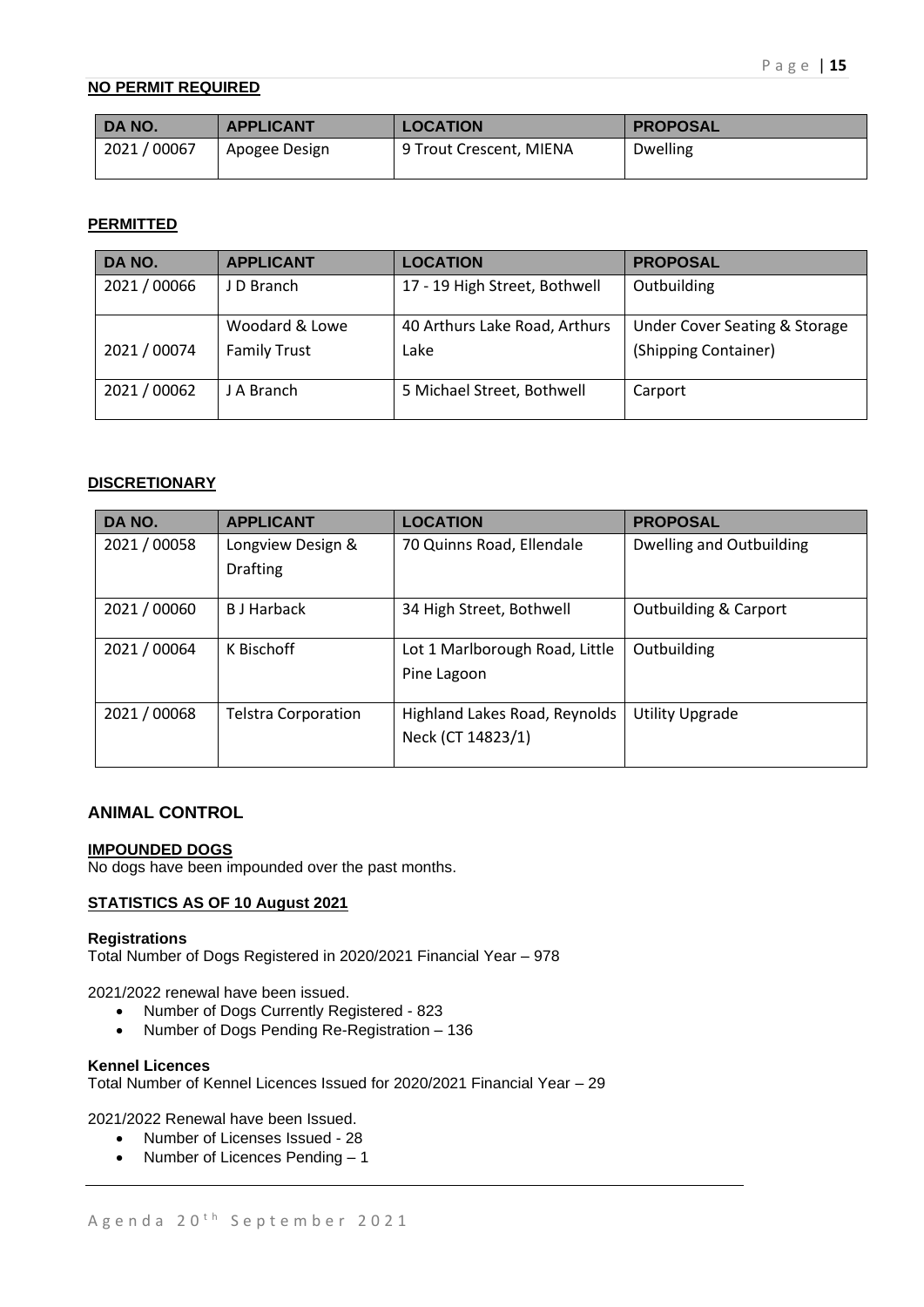# **16.0 WORKS & SERVICES**

**Moved:** Clr **Seconded:** Clr

**THAT** the Works & Services Report be received.

### **WORKS & SERVICES REPORT 10th August to 14th September**

| <b>Grading &amp; Sheeting</b><br><b>Maintenance Grading</b>          | Weasel Plains Road, Dawson Road, Tor Hill Road,<br>Strickland Road, Victoria Valley Road, Dennistoun Road<br>Interlaken Road, Jones River Road                                                                                                                                                                                                                                                                                                                                                                                                                                                                                                          |  |  |  |  |  |
|----------------------------------------------------------------------|---------------------------------------------------------------------------------------------------------------------------------------------------------------------------------------------------------------------------------------------------------------------------------------------------------------------------------------------------------------------------------------------------------------------------------------------------------------------------------------------------------------------------------------------------------------------------------------------------------------------------------------------------------|--|--|--|--|--|
| Potholing / shouldering                                              | Dawson Road, Dennistoun Road, Green Valley Road,<br>Waddamana Road, Meadsfield Road, Bridge Road,<br>Meadowbank Road, Rockmount Road, Dillions Road,<br>Dry Poles Road, Cider Gum Drive, Berry Drive, Jones<br>Road, Flemming Drive, Todds Corner,                                                                                                                                                                                                                                                                                                                                                                                                      |  |  |  |  |  |
| Spraying:                                                            | Bothwell town footpaths<br>$\bullet$<br>Hamilton town footpaths<br>$\bullet$<br>Platypus walk<br>$\bullet$                                                                                                                                                                                                                                                                                                                                                                                                                                                                                                                                              |  |  |  |  |  |
| <b>Culverts / Drainage:</b><br><b>Occupational Health and safety</b> | Culvert extension Wetheron Road and Dennistoun<br>$\bullet$<br>Road<br>Clean culverts Strickland, Rockmount,<br>٠<br><b>Monthly Toolbox Meetings</b><br>$\bullet$                                                                                                                                                                                                                                                                                                                                                                                                                                                                                       |  |  |  |  |  |
|                                                                      | Day to day JSA and daily pre start check lists<br>$\bullet$<br>completed<br>Monthly work place inspections completed<br>٠<br>Playground inspections<br>$\bullet$<br>25.5hrs Annual Leave taken<br>$\bullet$<br>17hrs Sick Leave taken<br>$\bullet$<br>Ohrs Long Service Leave<br>$\bullet$                                                                                                                                                                                                                                                                                                                                                              |  |  |  |  |  |
| <b>Bridges:</b>                                                      | Replace 25 lengths of decking on Green Valley Bridge                                                                                                                                                                                                                                                                                                                                                                                                                                                                                                                                                                                                    |  |  |  |  |  |
| Refuse / recycling sites:                                            | Cover Hamilton Tip twice weekly                                                                                                                                                                                                                                                                                                                                                                                                                                                                                                                                                                                                                         |  |  |  |  |  |
| Other:                                                               | 1 X drum muster<br>$\bullet$<br>Replace signs on 14 Mile Road for Laughing Jack<br>$\bullet$<br>Lagoon<br>Install advisory signs Strickland Road<br>$\bullet$<br>Replace sign Bannisters Road<br>٠<br>Cart gravel for Lower Marshes Road stabilization<br>Cart gravel for Dennistoun Road stabilization works<br>$\bullet$<br>Repair ramp Humbie Road<br>$\bullet$<br>Install new ramp Meadsfield Road<br>$\bullet$<br>Install clothesline Bothwell caravan park<br>$\bullet$<br>Scarify and core Bothwell rec ground<br>$\bullet$<br>Improve safety with extension on cricket nets<br>Repair water leaks Hamilton rec<br>Fencing walk way at Westerway |  |  |  |  |  |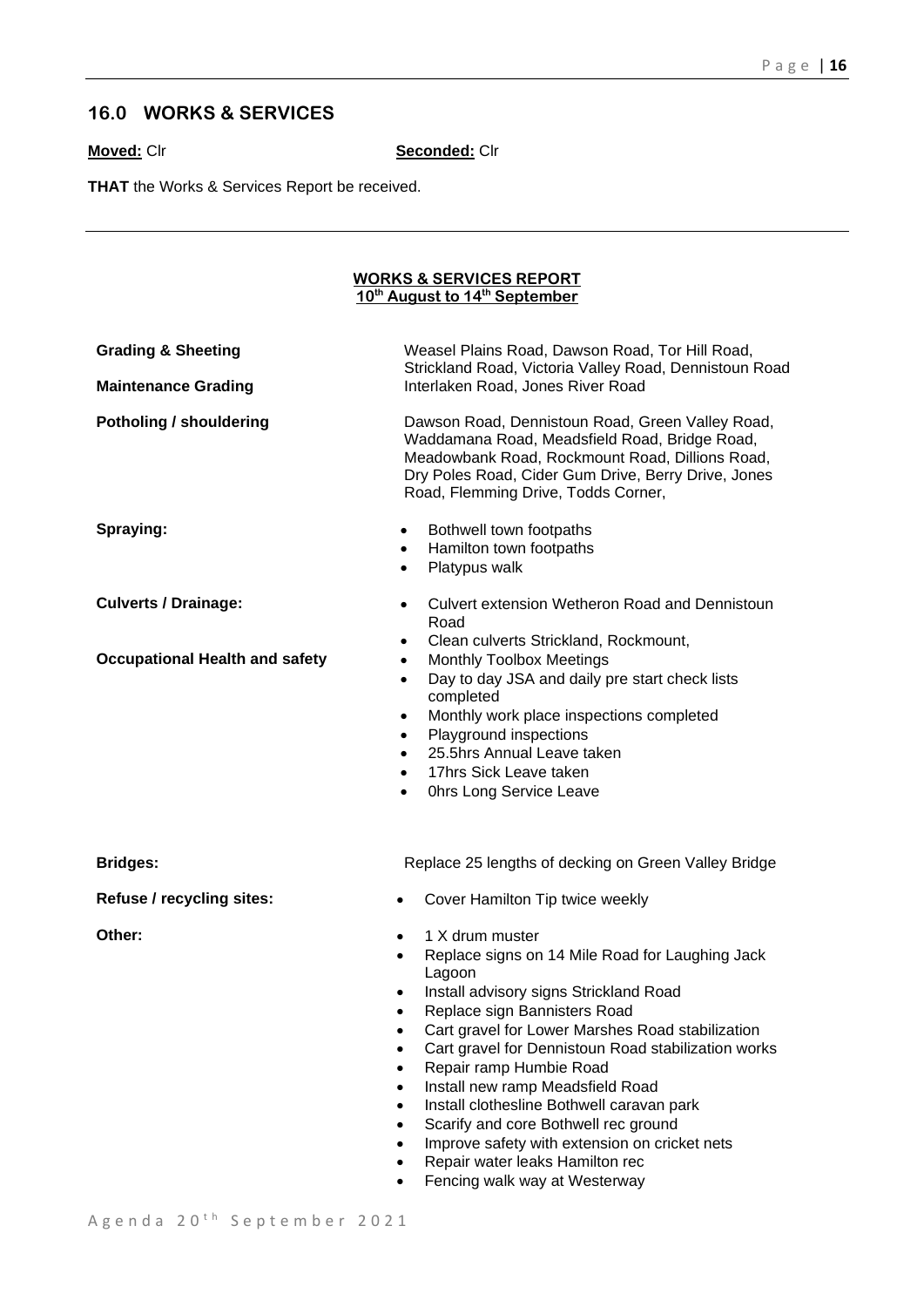- Clean drains Wayatinah
- Cold mix holes Hollow Tree Road

### **Slashing:**

- **Municipal Town Maintenance:** Collection of town rubbish twice weekly
	- Maintenance of parks, cemetery, recreation ground and Caravan Park.
	- Cleaning of public toilets, gutters, drains and footpaths.
	- Collection of rubbish twice weekly
	- Cleaning of toilets and public facilities
	- General maintenance
	- Mowing of towns and parks
	- Town Drainage

**Buildings:**

- **Plant: •** PM748 Hino investigate shake in steering
	- PM687 Western Star service, and minor repairs
	- PM751 Toro mower seal kits
	- PM705 Mack truck, front spring bushes, rear diff sensor, cab valve
	- PM762 Toro mower new shaft
	- PM798 Hustler mower new spindles
	- All mowers serviced
	- PM676 excavator ripper new attachment
	- PM720 dog trailer welding repairs
	- PM726 John Deer tractor new battery
- **Private Works: •** Andrew Brazendale excavator hire
	- Greg Oates gravel
	- Ouse District School gravel
	- Dave Triffitt gravel
	- Barry Harback gravel, dry hire of truck and excavator
	- Colin Nunn gravel delivery
	- Lyn Amstel gravel delivery
	- Justin Wickham dry hire truck and water cart
	- Meadowbank Ski Club truck and trailer hire
	- Barry Oates truck hire
	- Noel Bradshaw excavations gravel delivery
	- Hunter Building Co gravel
- **Casuals** Toilets, rubbish and Hobart
	- Hamilton general duties
- **Program for next 4 weeks** Croakers Alley Footbridge
	- Potholing and grading of Municipal roads
	- Repair landslip Bashan Road
	- Top up soft fall areas in all parks
	- Drainage works
	- Concrete slabs for park seating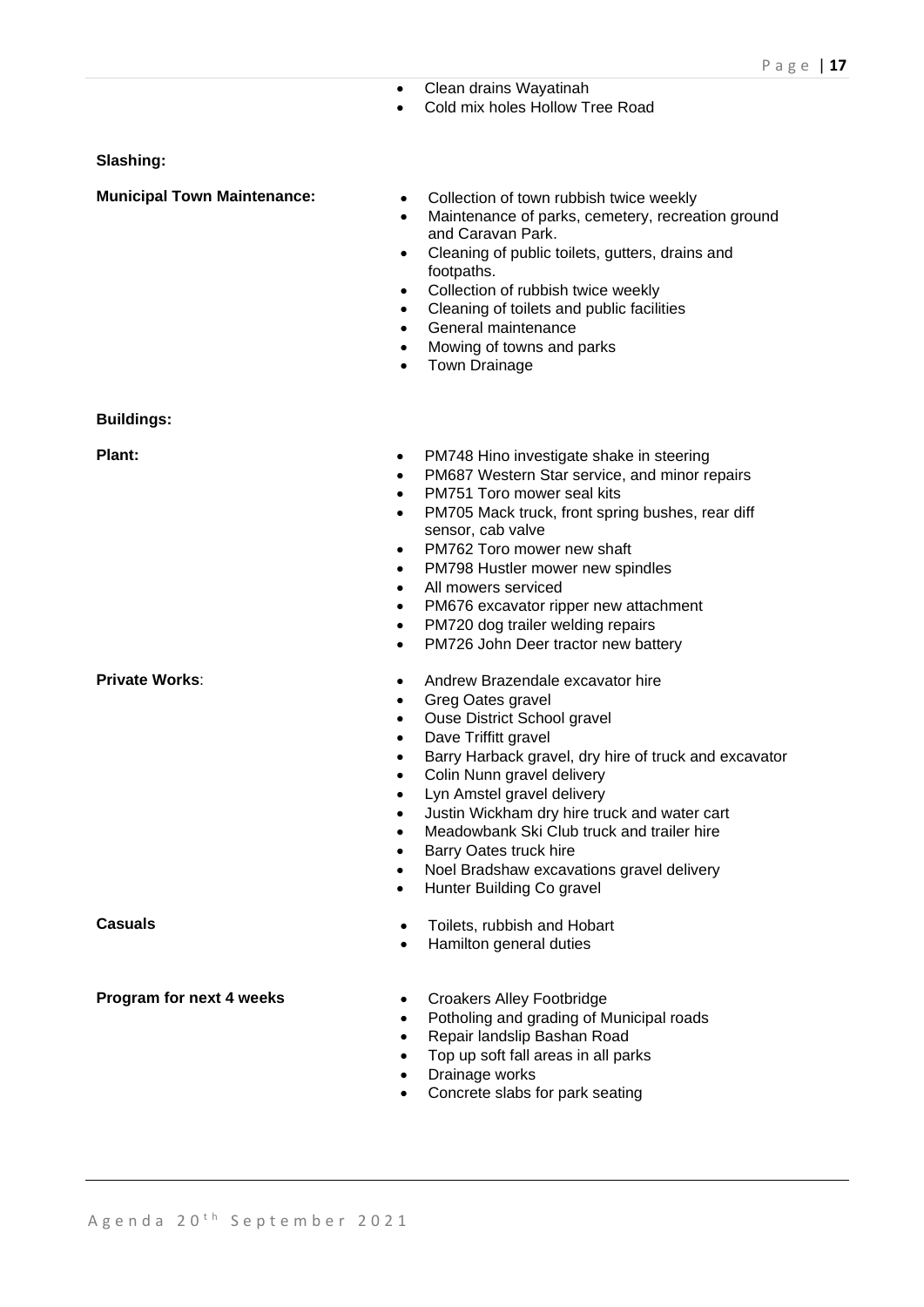## **16.1 IMPROVE THE PLAYING FIELD GRANTS PROGRAM – GRETNA CRICKET CLUB**

Please find attached a proposal from the Gretna Cricket Club seeking approval from the council to commit to supporting a project to construct a set of change rooms for the Gretna Sports & Recreational Ground.

For the project to be a success the Gretna Cricket Club requires a commitment from the Central Highlands Council to commit some financial assistance if the club is to be successful at seeking funding under Sport & Rec Grants programs managed by the Commonwealth and State Governments.

If financial approval is given by Council members to commit a minimum of 15% of the total cost the club will use the commitment as a vehicle to support a submission for funding assistance, in particular the 'Improving the Playing fields' grant program currently open to incorporated, not-for-profit organisations and local government authorities (Councils).

Consideration to the use of modular construction to meet the requirements and ease of construction would result in the total cost of the project being estimated at around \$260K.

All applicants for the grant program are required to contribute at least 15% of the total project cost. However, please note that higher priority will be given to projects demonstrating higher levels of support.

A minimum financial commitment of \$39,000 from the Central Highlands Council's 2022/23 budget would be required.

The Gretna Cricket Club would make a commitment of 'not less' than \$5000 towards the project and the members and supporters of the club are willing to volunteer their time and skills to help plan, construct and successfully commission a new change room.

## **RECOMMENDATION:**

**Moved:** Clr **Seconded:** Clr

**THAT** If the Gretna Cricket Club are successful in their 'Improve The Playing Field' Grant Submission that Council budget and allocate the \$39,000 and discuss the option to allocate a larger amount towards the grant application.

## **16.2 CHRISTMAS CAROLS AND TWILIGHT GIFT MARKET IN THE PARK**

A Work Group has written to Council asking if Council will approve the hire of the NRM site (old Hamilton School Grounds) for a "Christmas Carols and twilight gift market in the park" on the 4th December 2021.

The Work Group states the following:

'We *envision the start of the Market to be 4pm with stall holders being able to access site 2 hours earlier to set up.*

*There is strong community interest and keen interest from stall holders approached to date (14).* 

*This basic program outline put together so far which is flexible as follows:*

- $\Box$ *4pm: Start of event. Markets open and MC introducing special guests.*
- $\Box$ *5pm: Children's Christmas dress up parade down the centre of the area and judging.*
- $\Box$ *6pm: Carols to be sung with Lynda Grey as host. (If available)*
- *7.30: The closing of the event.* $\Box$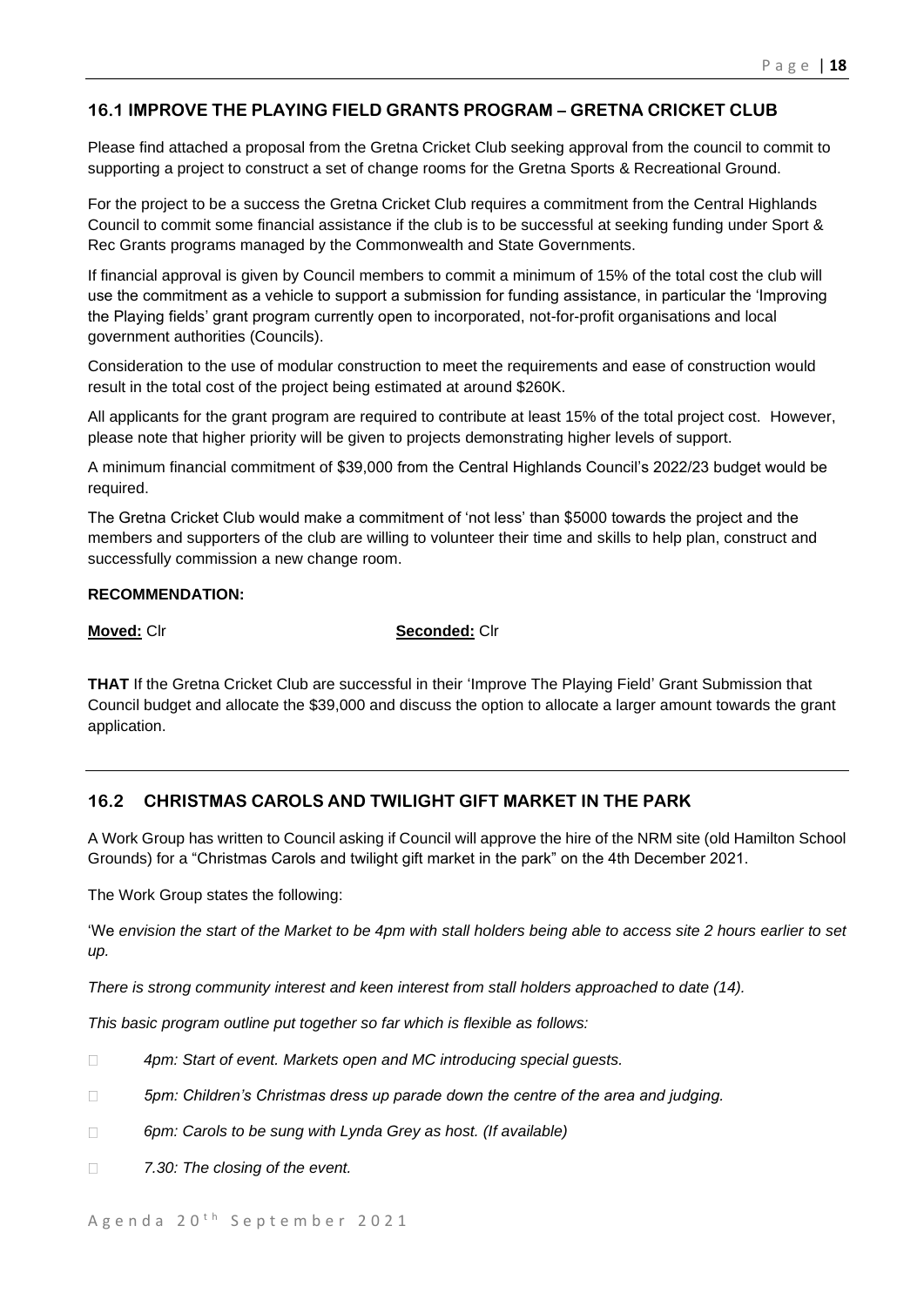*There is much for us to complete, and we are looking for support from council in any way they can.*

*We have support from HATCH for the event and the need for community events like this a so very important in these stressful times.*

*A risk analysis (including COVID) is being worked on. We have our marketing plan as well as our budget and general needs for the event. We are also seeking other community groups to assist.*

*Looking forward to working together to make this happen for the Central Highlands.'*

Council need to consider if they will approve the hire of the NRM site (old Hamilton School Grounds) to the Working Group for a "Christmas Carols and twilight gift market in the park" on the 4th December 2021.

### **FOR DISCUSSION**

## **17.0 ADMINISTRATION**

## **17.1 VACANT LAND, ELLENDALE ROAD**

An Ellendale resident has written to Council expressing their interest in purchasing Council owned vacant land on Ellendale Road.

The land is 4.379 ha and I believe was the site of the now closed Ellendale Waste Transfer site. The resident has advised that he has approached Council General Managers many times over the past 20 years and has been unable to obtain a response.

If Council wish to sell the land, the process for disposing of the land is covered in the Local Government Act.

Under S 178(3) of the Local Government Act, a resolution of a Council to sell, lease, donate, exchange or otherwise dispose of public land is to be passed by an absolute majority.

Section 178(4) of the Act requires the general manager to notify the public of the council's intention to sell, lease, donate, exchange or otherwise dispose of public land.

In particular the general manager is to:

- Publish that intention on at least two occasions in a daily newspaper circulating in the municipal area;
- Display a copy of the notice on any boundary of the public land that abuts a highway; and
- Notify the public that objection to the proposed sale, lease. Donation, exchange or disposal may be made to the general manager within 21 days of the date of the first publication\

If objections are received, Council are to consider those objections, and within seven days of making a decision must advise the objector of that decision and advise them of their right of appeal against the decision to the resource Management and Planning Appeal Board.

## **FOR DISCUSSION AND DECISION**

## **17.2 AUDIT PANEL ANNUAL REPORT TO COUNCIL**

The Central Highlands Council Audit Panel submits its Annual Report for the year ending 30 June 2021 to Council.

The report outlines matters discussed and reviewed by the Audit Panel for the 12 months.

### **RECOMMENDATION:**

A g e n d a 20<sup>th</sup> S e p t e m b e r 2021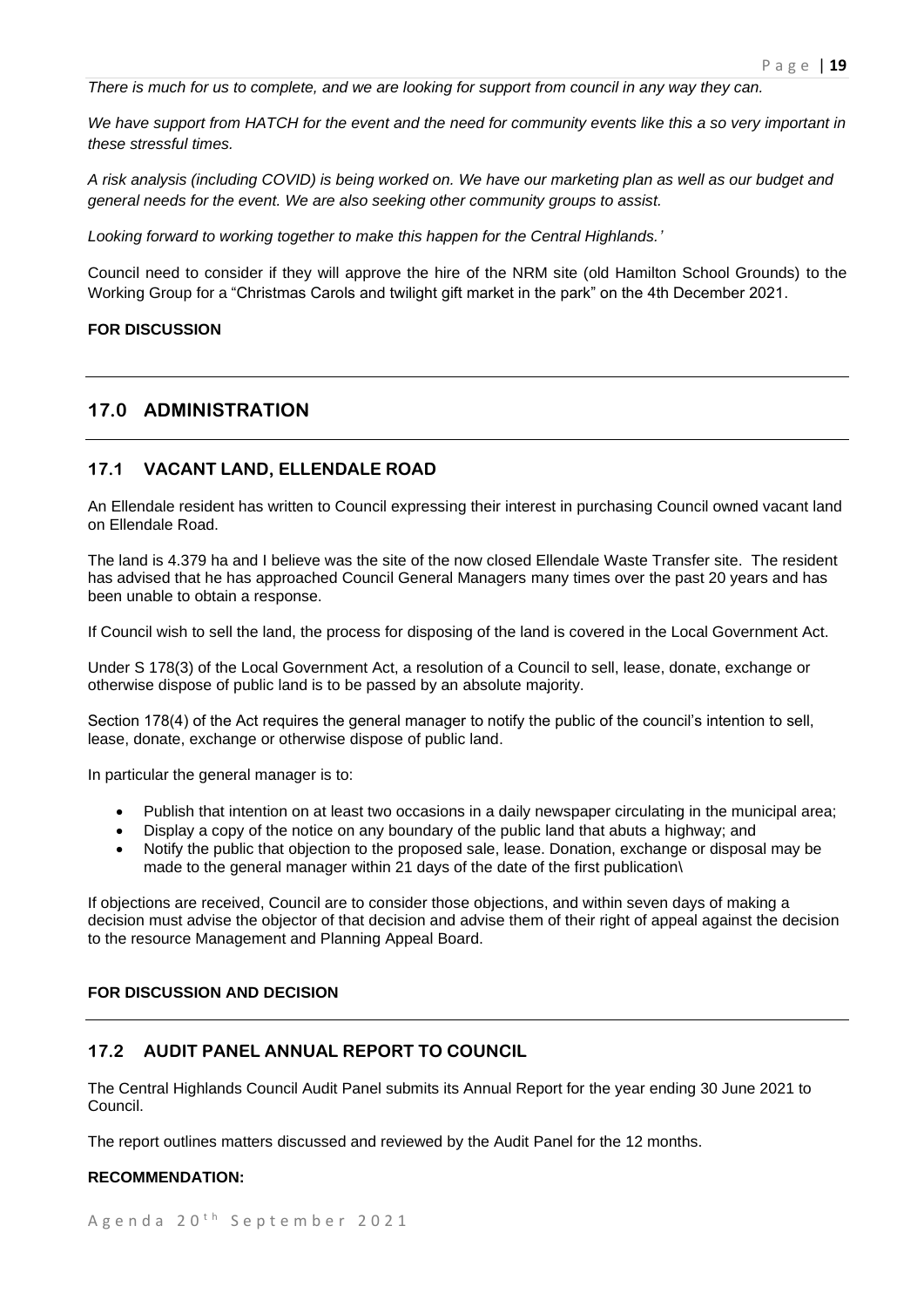### **Moved:** Clr **Seconded:** Clr

**THAT** Council receive and note the Audit Panel Annual Report for the year ending 30 June 2021.

## **17.3 GREENHOUSE GAS SERVICES – BRIGHTON COUNCIL**

At the South Central Councils Meeting on Monday, 30 August 2021 Brighton Council gave a presentation on its Corporate Greenhouse Gas Services which can be provided to Councils by their recently appointed Officer, Alison Johnson who has extensive experience in this space.

The proposal covers 4 days of Alison's time and costs are estimated at around \$3,200. The 4 days would be utilised as 1 day per week over a month.

The proposed timeline is:

- Day 1 Complete GHG inventory approval to use accounts info, compile into summary for multiple years
- Day 2 Provide summary report analysis to present existing actions, including photos, specs, data, savings, costs into summary
- Day 3 Basics of a climate strategy template and top 10 corporate actions, final summary report
- Day 4 Findings presentation (onsite) top 10 corporate actions summary report

This is an opportunity for Council to have its Corporate Greenhouse Gas footprint identified and measured and to identify actions, costs and savings in relation to reducing our GHG emissions. It will also provide base data for future Corporate GHG inventories to enable Council to measure its reduction in these emissions.

The cost can be absorbed within our current budget.

### **RECOMMENDATION:**

### **Moved:** Clr **Seconded:** Clr

**THAT** Council engage the services of Brighton Council to undertake a Greenhouse Gas Emissions Inventory as per their Corporate Greenhouse Gas Services proposal.

## **17.4 REMISSION UNDER DELEGATION**

The following rate remission has been granted by the General manager under delegation:

03-0237-04042 \$24.14 Penalty

**RECOMMENDATION:**

**Moved:** Clr **Seconded:** Clr

**THAT** the remission under delegation be noted.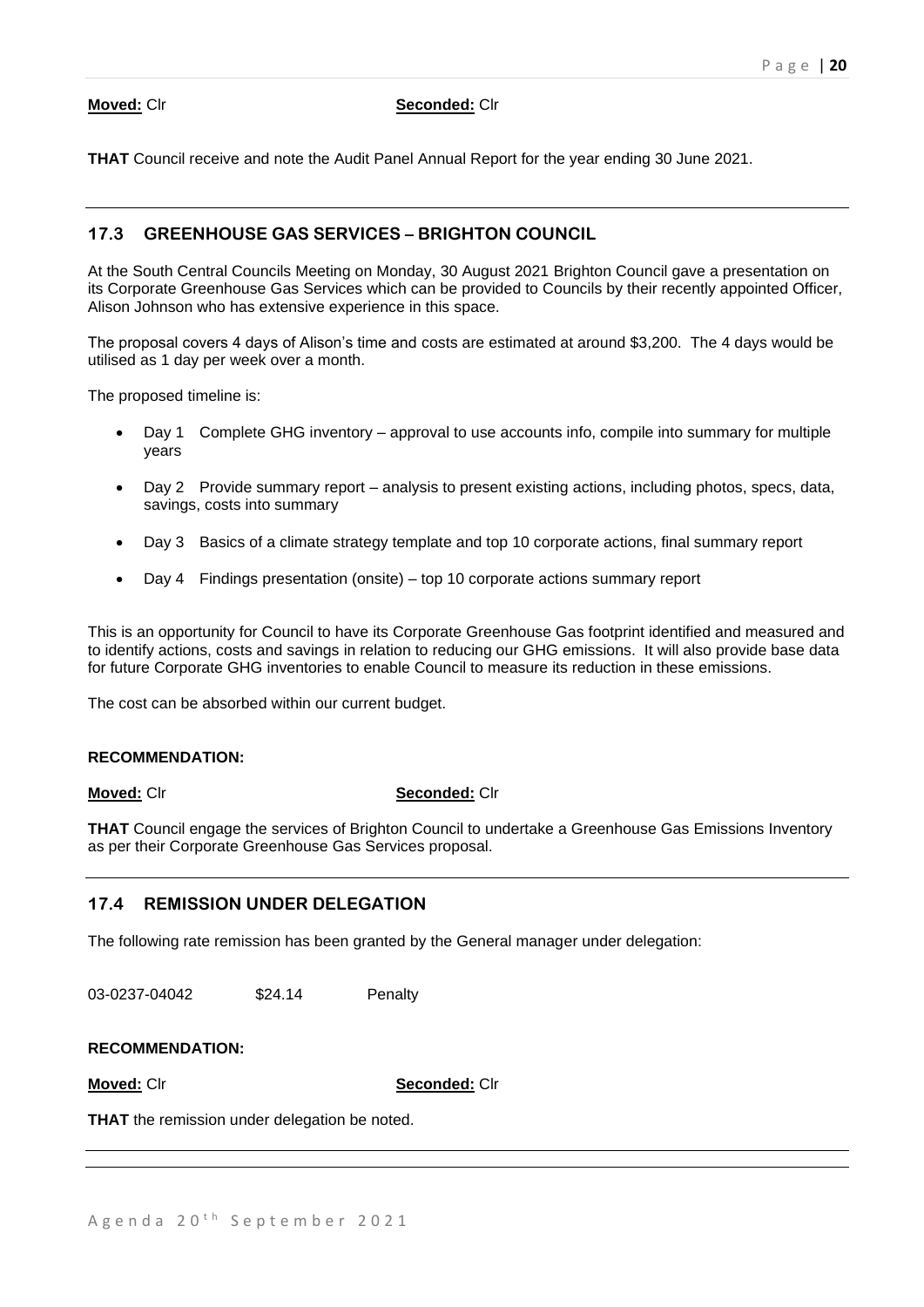## **17.5 UPDATE ON BUSHFEST – 20-21 NOVEMBER 2021**

The organisation of Bushfest is underway noting that we will have to comply with all Covid requirements for this event. Council's Community Relations Officer, Katrina Brazendale will attend to provide a verbal update on progress to date.

## **RECOMMENDATION:**

**Moved:** Clr **Seconded:** Clr

**THAT** Council note the report on progress to date for the 2021 Highlands Bushfest.

## **17.6 REQUEST FOR RATES REMISSION - MRS WEBB, LOWER MARSHES, APSLEY**

Letter received from rate payers that purchased the property located at 316 Lower Marshes Road, Apsley. Mrs Webb states that their purchase of the property was to prevent the sale and removal of the deconsecrated St. Bartholomew's Church and associated cemetery. The owner currently maintains the Church building and operates the cemetery. This includes building maintenance, maintenance of existing graves, payment of rates and charges and covering the cost of public liability insurance. The cemetery is rarely used (last burial was over 15 years ago). This cemetery is maintained completely independently from the Church. Members of the public have access to the site at all times, and through the retention of this operational cemetery, local members of the community are able to be buried near family members.

In 2020 Council provided the owner of the property with a remission of rates – Property

## **RECOMMENDATION:**

**Moved:** Clr **Seconded:** Clr

**THAT** Council remit rates of \$648.76 on property No. 02-0103-01320 .

## **17.7 REQUEST FOR RATES REMISSION - WELLINGTON SKI & OUTDOOR CLUB INC**

A request has been received for consideration by Council of a remission of rates for the above property. The property contains 2 huts, Joe Slatter Hut and Gingerbread Hut, and are on leased land.

The two huts are used by the general public as shelter huts during all seasons. They are in effect a community asset and provide basic and emergency shelter for visitors to Mt Rufus. The club is a family based, not for profit club.

Last year Council remitted \$364.17 being 50% of the General Rate, plus the total solid waste charge.

Rates for 2021/2022 are \$626.23.

### **RECOMMENDATION:**

### **Moved:** Clr **Seconded:** Clr

**THAT** Council remit \$373.11 on property 01-0805-02805 being 50% of the general rate plus the solid waste charge.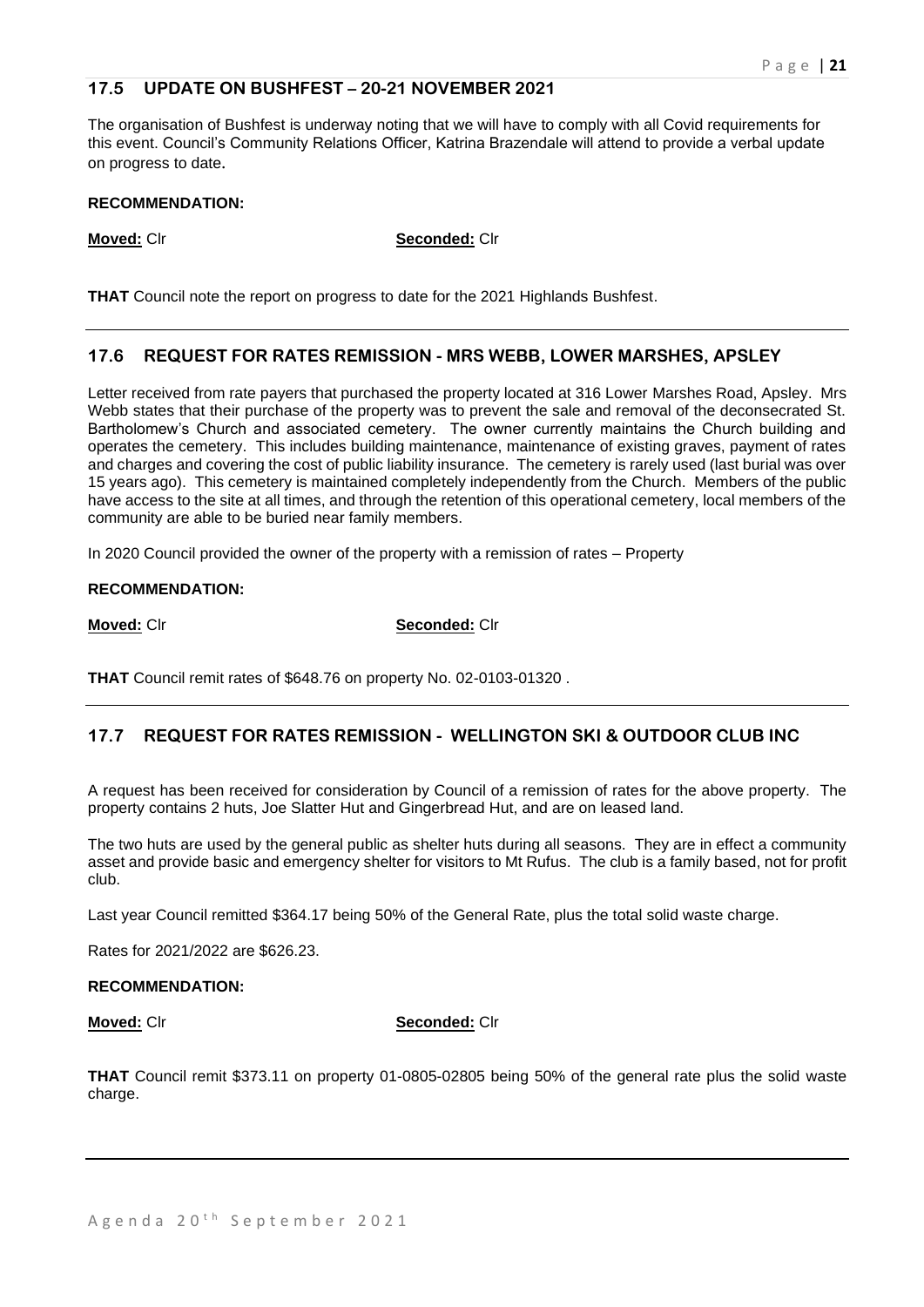## **17.8 DRAFT NATURE CONSERVATION (WILDLIFE) REGULATIONS 2021 AND DRAFT NATURE CONSERVATION (DEER FARMING) REGULATIONS 2021 (DRAFT REGULATIONS)**

The Acting General Manager Mr Martin Read of the Natural and Cultural Heritage Division has written to Council on the 1 September 2021 notifying Council that public consultation has begun for the Draft *Nature Conservation (Wildlife) Regulations 2021* and Draft *Nature Conservation (Deer Farming) Regulations 2021* (Draft Regulations)*. Mr Read* invites Council to provide comment before 30 September 2021.

The Draft Regulations will replace the current regulations made under the *Nature Conservation Act 2002* – *Wildlife (General) Regulations 2010*, *Wildlife (Exhibited Animals) Regulations 2010* and *Wildlife (Deer Farming) Regulations 2010.* The Draft Regulations have been developed following extensive stakeholder consultation in 2020 and early 2021.

This public consultation process is an opportunity for stakeholders and the general public to have their say on these important laws that regulate the conservation and management of wildlife in Tasmania.

Further information on the review process, Information Sheets outlining proposed changes, copies of the Draft Regulations, and how to make a submission can be found on the Department of Primary Industries, Parks, Water and Environment's website at

https://dpipwe.tas.gov.au/wildlifemanagement/wildlife-regulations-review, or by contacting the Department as follows:

Draft *Nature Conservation (Wildlife) Regulations 2021* Email: [NaturalHeritage.Policy@dpipwe.tas.gov.au](mailto:NaturalHeritage.Policy@dpipwe.tas.gov.au) Phone: (03) 6165 4305

Draft *Nature Conservation (Deer Farming) Regulations 2021* Email at [farmpoint@dpipwe.tas.gov.au](mailto:farmpoint@dpipwe.tas.gov.au) Phone: 1300 292 292

Submissions close on 30 September 2021

Send your submissions to: [NaturalHeritage.Policy@dpipwe.tas.gov.au](mailto:NaturalHeritage.Policy@dpipwe.tas.gov.au) (preferred)

Or by Mail: Section Head (Policy and Projects Section) Natural and Cultural Heritage GPO Box 44 HOBART TAS 7001

All public submissions will be considered in the development of the final regulations. Once completed, the final regulations will formally come into effect before the existing regulations expire on 1 December 2021.

## **RECOMMENDATION:**

**Moved:** Clr **Seconded:** Clr

**THAT** comments on the Draft Nature Conservation (Wildlife) Regulations 2021 and Draft Nature Conservation (Deer Farming) Regulations 2021 (Draft Regulations) be forwarded to the Deputy General Manager by Wednesday 22 September 2021**.**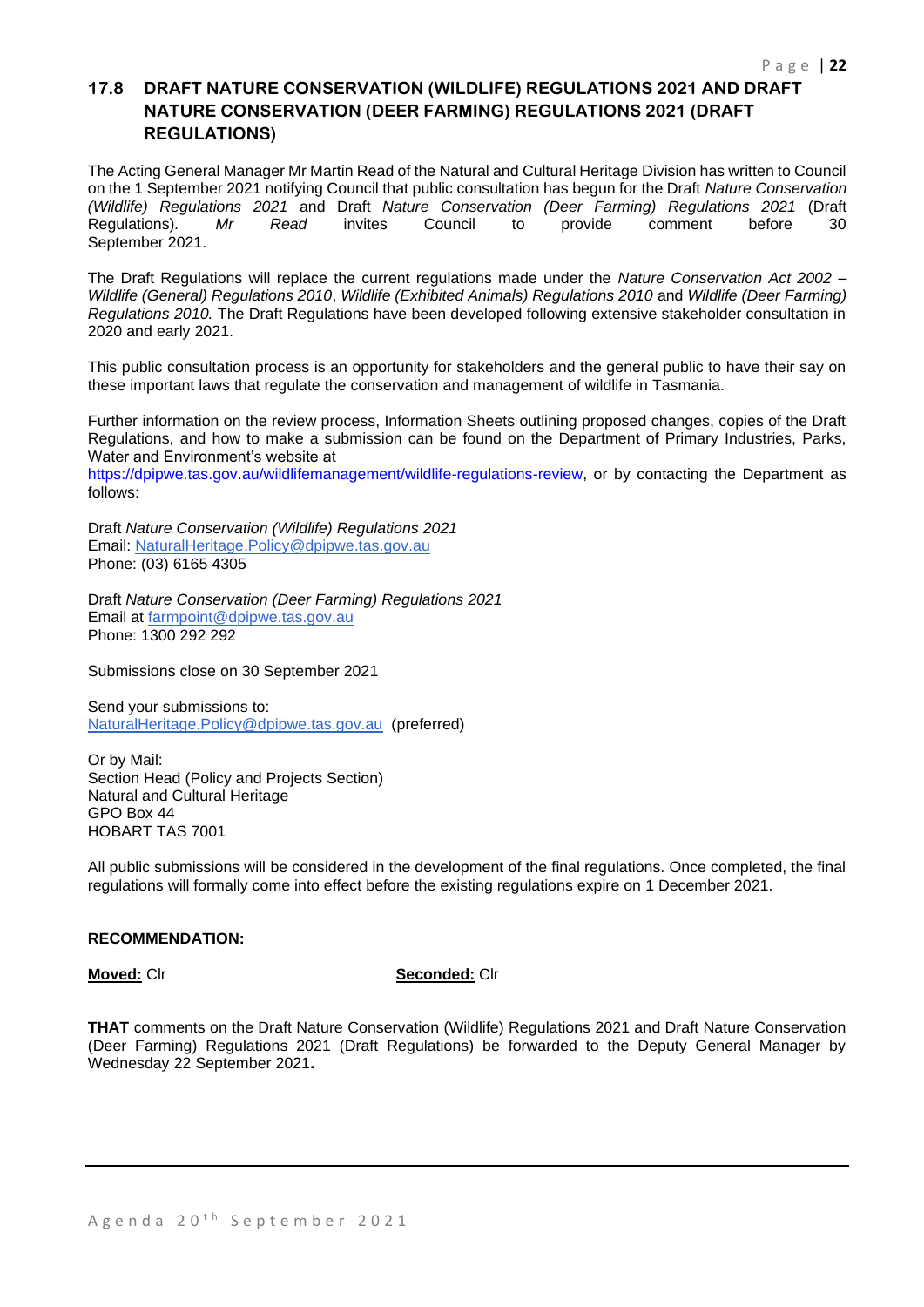## **17.9 PROPOSAL TO INSTALL ARTWORK AT THE GRETNA WAR MEMORIAL**

A proposal from Mr Shane Hill and Mrs Kylie Hill regarding donating two metal silhouettes of army soldiers was discussed at the July Council Meeting and the following was approved:

Moved: Clr R Cassidy Seconded: Clr A Bailey THAT the Mayor, General Manager, and Manager DES meet with Mr and Mrs Hill on site to discuss design concept, location and development requirements, and report to the next meeting of Council.

## CARRIED

FOR the Motion Mayor L Triffitt, Deputy Mayor J Allwright, Clr A Archer, Clr A Bailey, Clr S Bowden, Clr R Cassidy, Clr J Honner, Clr J Poore

Council's Planner has reviewed the proposal from Mr and Mrs Hill to install the artwork at the Gretna War Memorial and it would require planning approval. The Planner advised that this proposal from Mr and Mrs Hill would be classed as an 'Interpretative Sign' and would require a "Discretionary " Planning Permit.

The following locations have been proposed:

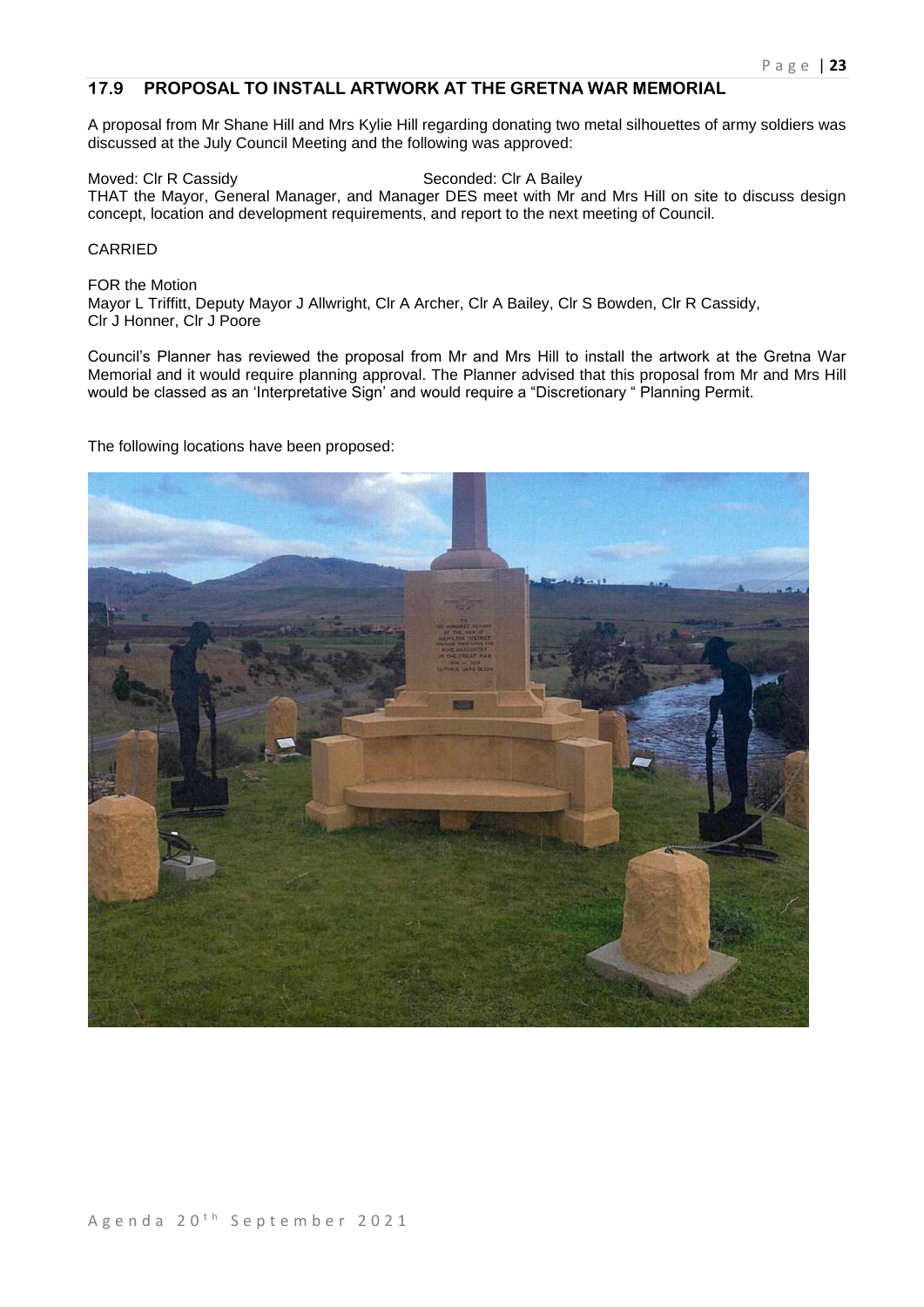

## **FOR DISCUSSION**

## **17.10 UPGRADE OF iPAD'S**

Councillor Poore has asked for an update on the upgrade of iPads used by Councillors and staff during Council Meetings and Committee Meetings.

Council's IT Support Officer has investigated the matter and is currently waiting on receiving a Microsoft Surface tablet so that it can be tested to ensure it will meet Councillors needs to log into Microsoft 365 products, to obtain files from DropBox and integrate with other Microsoft products.

Due to Covid-19 products like the Apple iPad and the Microsoft Surface tablet have been hard to purchase due to limited stock levels.

## **FOR DISCUSSION**

## **17.11 COMMUNITY GRANT APPLICATION**

The Bothwell CWA Branch President Mrs June Pilcher has written to Council regarding the 'Party in the Park Day' that will be held on Sunday 31st October 2021 at Queens Park, Bothwell.

Council has received a community grant application from the Branch President of the Bothwell CWA for assistance to help the Cancer Council of Tasmania.

A copy of the Bothwell CWA community grant application is included in the attachments.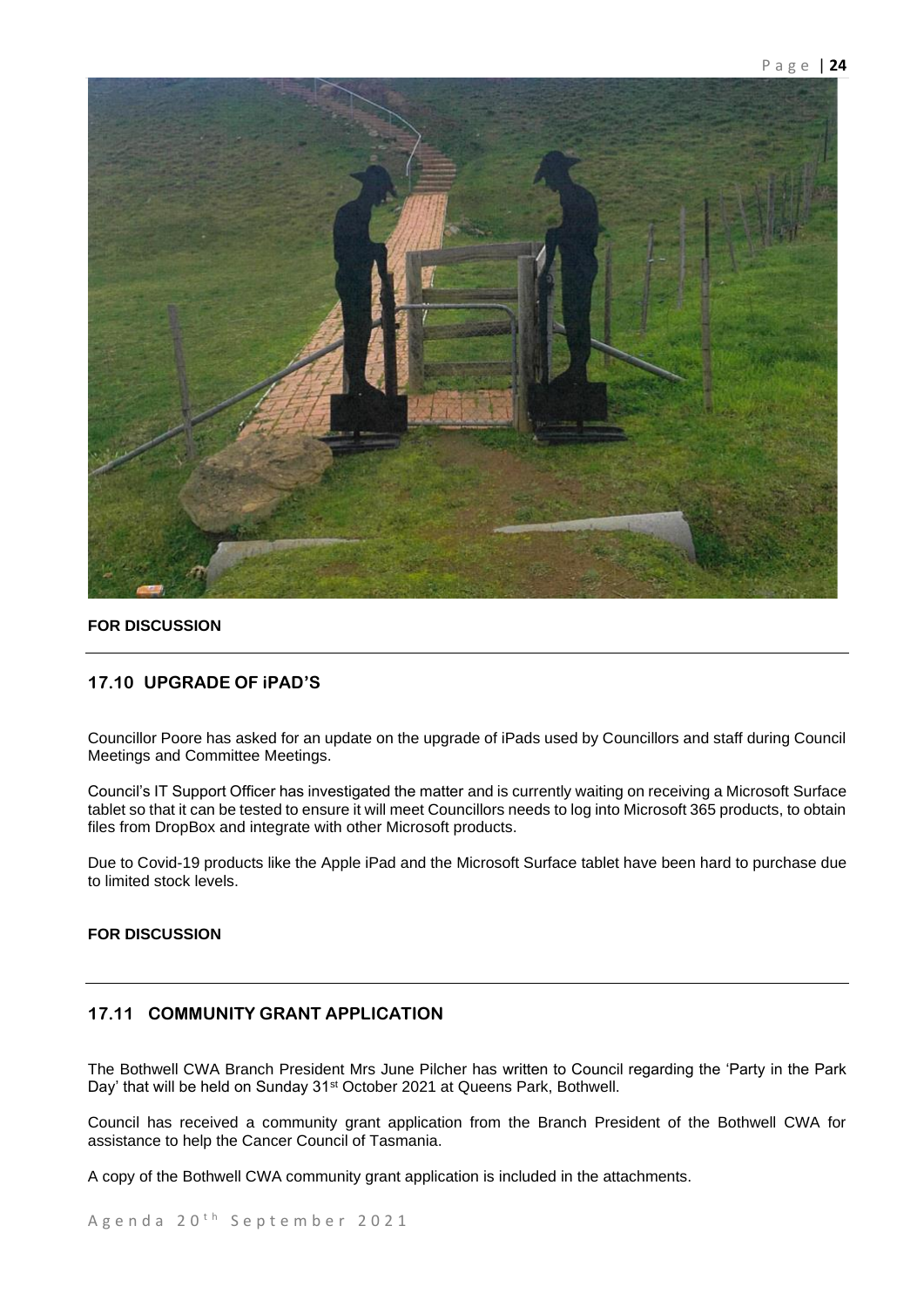### **RECOMMENDATION:**

**Moved:** Clr **Seconded:** Clr

**THAT** Council approve the community grant application for the Bothwell CWA and provide a donation of \$250.00 grant towards helping the Cancer Council of Tasmania

## **17.12 DRAFT TASMANIAN WILDERNESS WORLD HERITAGE AREA FIRE MANAGEMENT PLAN**

Ms Jenny Styger the Fire Management Officer for Tasmania Parks and Wildlife Service has written to the General Manager stating that Parks and Wildlife Service would like to inform the Central Highlands Council that a draft fire management plan for the Tasmanian Wilderness World Heritage Area has now been released for public comment.

The development of the plan was also a recommendation of the Tasmanian Wilderness World Heritage Area Bushfire and Climate Change Research Project (Recommendation 1).

The Tasmanian Wilderness World Heritage Area Fire Management Plan will provide a strategic and comprehensive management framework for guiding fire management and mitigating bushfire risk into the future.

The Fire Management Plan is a non-statutory subsidiary plan to the 2016 Tasmanian Wilderness World Heritage Area Management Plan.

The Draft Plan is now available for public comment.

The Parks and Wildlife Service invite public comment into the draft plan. Written submissions will be accepted until 5.00pm Friday 22 October 2021.

Email submissions to [Fire.Management@parks.tas.gov.au](mailto:Fire.Management@parks.tas.gov.au)

A copy of the Draft Tasmanian Wilderness World Heritage Area Fire Management Plan is included in the attachment or can be obtained from the Parks and Wildlife Service website: [https://parks.tas.gov.au/be](https://parks.tas.gov.au/be-involved/have-your-say)[involved/have-your-say](https://parks.tas.gov.au/be-involved/have-your-say)

### **RECOMMENDATION:**

## **Moved:** Clr **Seconded:** Clr

**THAT** comments on the Draft Tasmanian Wilderness World Heritage Area Fire Management Plan be forwarded to the Deputy General Manager by Friday 8 October 2021.

## **17.13 MOTION FROM AUDIT PANEL – LONG TERM FINANCIAL PLAN & STRATEGY**

The Audit Panel met on Monday 13 September 2021 and discussed the Central Highlands Council Long Term Financial Plan & Strategy.

The Audit Panel moved the following motion:

*Moved Deputy Mayor J Allwright Seconded Clr A Bailey*

*THAT at the proposed Future Projects for Funding Workshop, Council include discussions about the review of the Central Highlands Council Long Term Financial Plan & Strategy*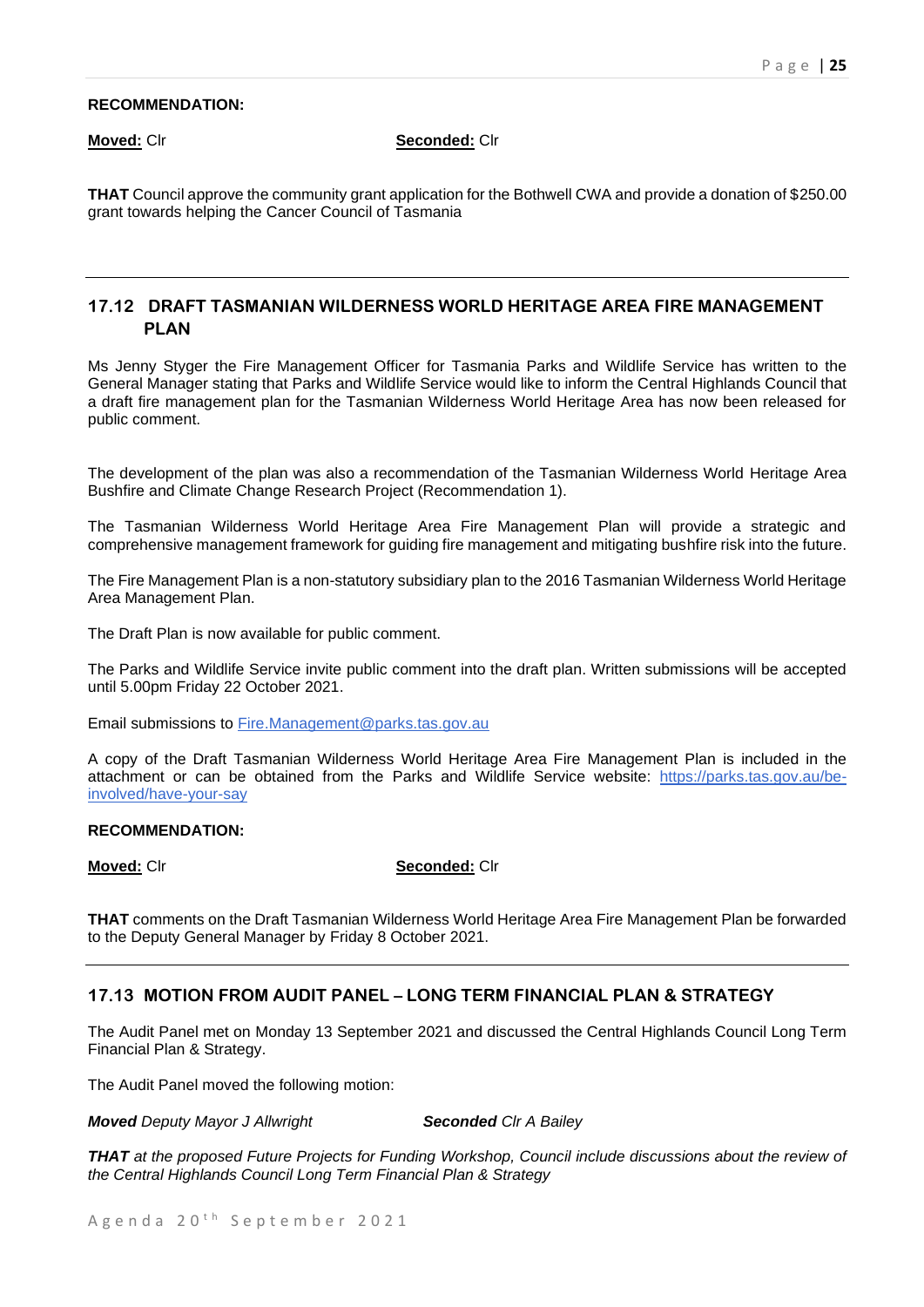### *Carried For the motion: I V McMichael (Chair), Deputy Mayor J Allwright and Clr A Bailey*

## **RECOMMENDATION**:

**Moved:** Clr **Seconded:** Clr

**THAT** Council consider when undertaking the proposed Future Projects for Funding Workshop to also include discussions about the review of the Central Highlands Council Long Term Financial Plan & Strategy.

## **17.14 POLICY NO. 2013-05 USE OF COUNCIL VEHICLES**

The previous Use of Council Vehicles Policy was approved by Council in May 2019.

The purpose of this policy is to ensure that Council maintains a suitable fleet of vehicles that contributes positively and effectively to the work performance of the Central Highlands Council.

## **RECOMMENDATION:**

**Moved:** Clr **Seconded:** Clr

**THAT** Council adopt Policy No 2013-05 Use of Council Vehicles

## **17.15 POLICY NO. 2013-10 REIMBURSEMENT OF COUNCILLORS LEGAL EXPENSES POLICY**

The previous reimbursement of Councillors Legal Expenses Policy was approved by Council in October 2018.

The purpose of this policy is to ensure in pursuant to Schedule 5 of the Local Government Act 1993, a Councillor will be reimbursed all reasonable legal expenses arising from defending or responding to any claim, action or suit taken against a Councillor by external parties or bodies arising out of a Councillor "carrying out the duties of office" pursuant to Section 28 of the Local Government Act 1993.

## **RECOMMENDATION:**

**Moved:** Clr **Seconded:** Clr

**THAT** Council adopt Policy No 2013-10 Reimbursement of Councillors Legal Expenses Policy

## **17.16 POLICY NO. 2013-14 MANUAL HANDLING POLICY**

The previous Manual Handling Policy was approved by Council in January 2019.

Central Highlands Council has a responsibility to provide, as far as reasonably practicable, to eliminate risks to health and safety, and if it is not reasonably practicable to eliminate risks to health and safety, to minimise those risks as far as is reasonably practicable, as stated in the Work Health & Safety Act, and the Work Health and Safety Regulations.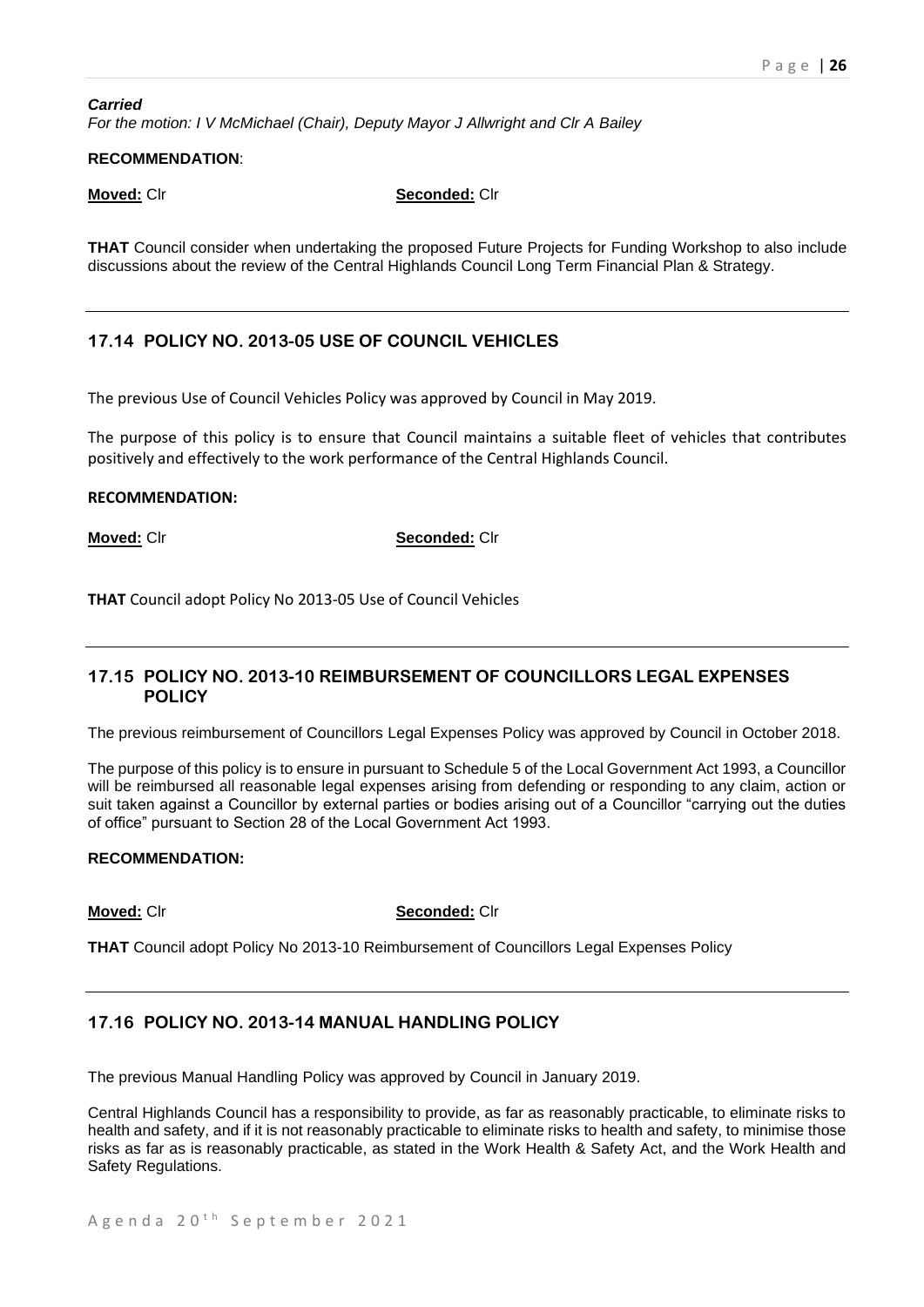This policy applies to all employees in all workplaces in relation to manual handling activities involving patients/clients or material objects.

Central Highlands Council is committed to ensure that working environments, equipment, systems of work and training programs are appropriate for the prevention of manual handling injuries to employees. This will include conducting manual handling risk assessments and implementing task specific manual handling training.

### **RECOMMENDATION:**

**Moved:** Clr **Seconded:** Clr

**THAT** Council adopt Policy No 2013-14 Manual Handling Policy

## **17.17 POLICY NO. 2013-19 ASBESTOS POLICY**

The previous Asbestos Policy was approved by Council in January 2019.

This policy applies to all employees of the Central Highlands Council (Council) and has been developed to ensure the effective management of asbestos on properties under the control of Council, as well as providing a documented process to ensure compliance with legislative requirements.

The purpose of this policy is to ensure compliance with, and support of, legislative and departmental requirements relating to the management of asbestos under the control of Council.

Council is committed to providing a safe environment for staff, visitors, contractors, and the public. This policy provides a structure for the on-going management of asbestos-related risks within Council.

### **RECOMMENDATION:**

**Moved:** Clr **Seconded:** Clr

**THAT** Council adopt Policy No 2013-19 Asbestos Policy

## **17.18 POLICY NO. 2014-24 WORK HEALTH & SAFETY POLICY**

The previous Work Health & Safety Policy was approved by Council in June 2019.

This Policy applies to all paid workers, volunteers, councillors, contractors and visitors while visiting or conducting business or any other activities that are under the management, control, influence of, or in participation with Council.

Central Highlands Council is committed to ensuring a safe, healthy work environment and work activities in accordance with the Work Health and Safety Act 2012 (the Act), its amendments, regulations, related Codes of Practices and Australian Standards. It is designed primarily to ensure that all parties understand their responsibilities and duties under the Act.

## **RECOMMENDATION:**

**THAT** Council adopt Policy No 2014-24 Work Health & Safety Policy.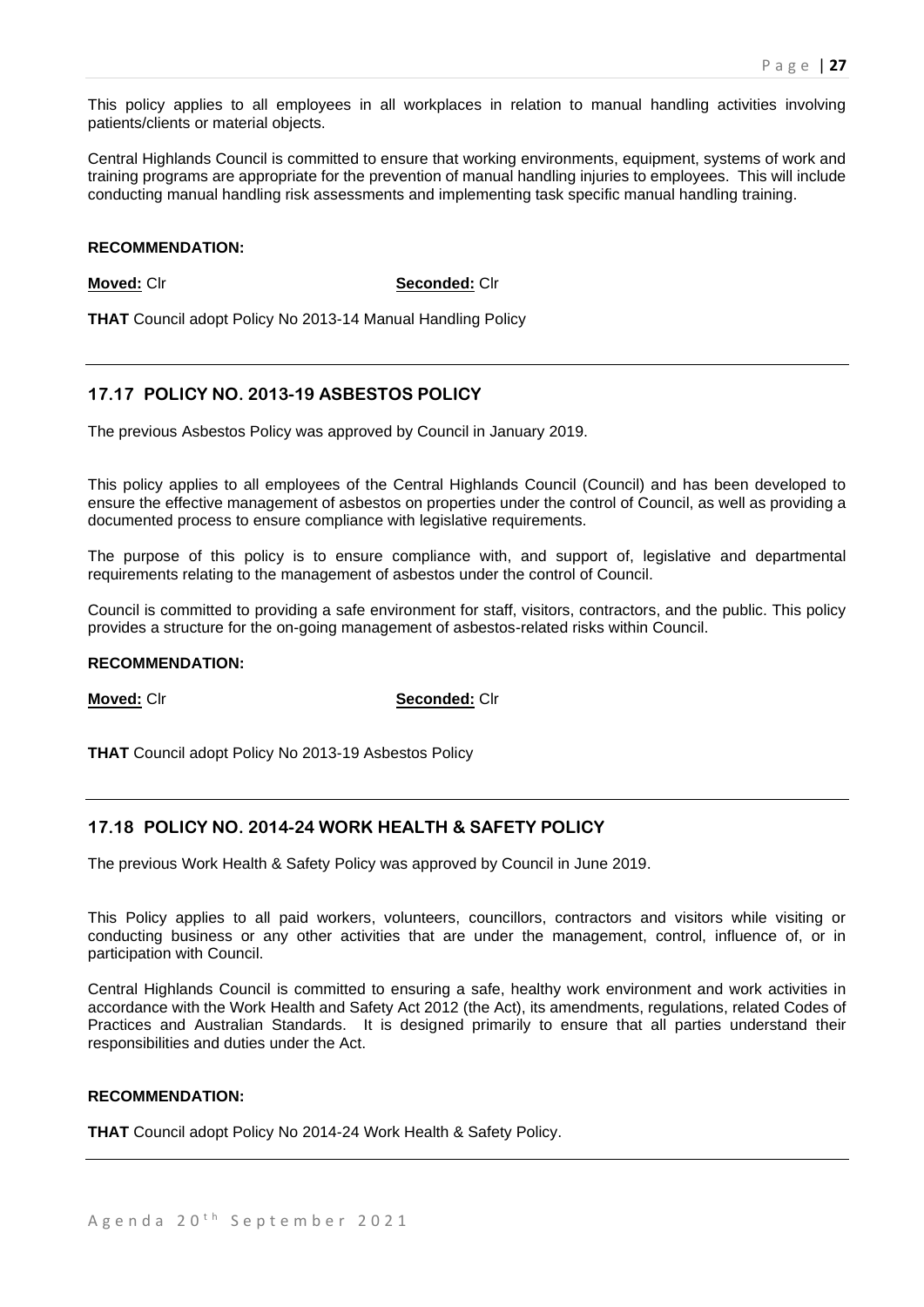## **17.19 POLICY NO. 2015-41 RISK MANAGEMENT POLCY AND STRATEGY**

The previous Risk Management Policy and Strategy was approved by Council in October 2018.

Risk management is the process of identifying, analysing and evaluating risk and selecting the most effective way of treating it. It is a way of making real savings in terms of operation and reduction of insurance premiums and in the prevention of injury to residents, employees and visitors to the municipality.

The purpose of this policy is to define the principles for the implementation and associated responsibilities of councillors, staff and management in the risk management process and to provide a framework for the management of risk.

### **RECOMMENDATION:**

**THAT** Council adopt Policy No 2015-40 Risk Management Policy and Strategy.

## **17.20 JUNIOR GOLF CLINICS – BOTHWELL GOLF CLUB**

Council's Community Relations Officer has been approached by Janelle Reeves the Principal from Bothwell District High School to continue the Golf Clinics for the students. The programs were well participated by the students and has increased the outdoor fitness activities of the students who have undertaken the program.

The Golf Clinic was made possible with the financial assistance from both HATCH and the Central Highlands Council enabling the Bothwell Golf Club to hold classes for eighteen students. The feedback from students and school staff was very positive and several of the students are continuing to play golf both socially and in club competitions.

### The following information has been provided by President Mr Jim Poore from the Bothwell Golf Club.

*'The Bothwell Golf Club is more than happy to recommence classes as we feel it is beneficial for the students to pursue outdoor activities. Although last year's classes were successful at times, we struggled for volunteers which was not beneficial for the students and in light of that it would be beneficial that council make available the Deputy General Manager to assist with these classes (classes run from 1-15 to 2-30 on a Wednesday afternoon for the school term). The Bothwell District High School is hoping that the next session will commence after the September/ October 2021 school holidays and then follow on in February 2022 and April 2022. Allowing this will ensure that the students receive suitable assistance with regard to training. The Bothwell Golf Club would also appreciate financial assistance from council to assist with membership and insurances. In 2020 Council donated \$750.00 to the Golf Club to enable these clinics to be conducted.'*

### **RECOMMENDATION:**

### **Moved:** Clr **Seconded:** Clr

**THAT** Council continue to support the School Golf Clinics at the Bothwell Golf Club and enable utilisation of the Community Bus for the students to attend the golf course for each session and make a contribution towards the project through the Community Grants Program for the amount of \$1,000.00